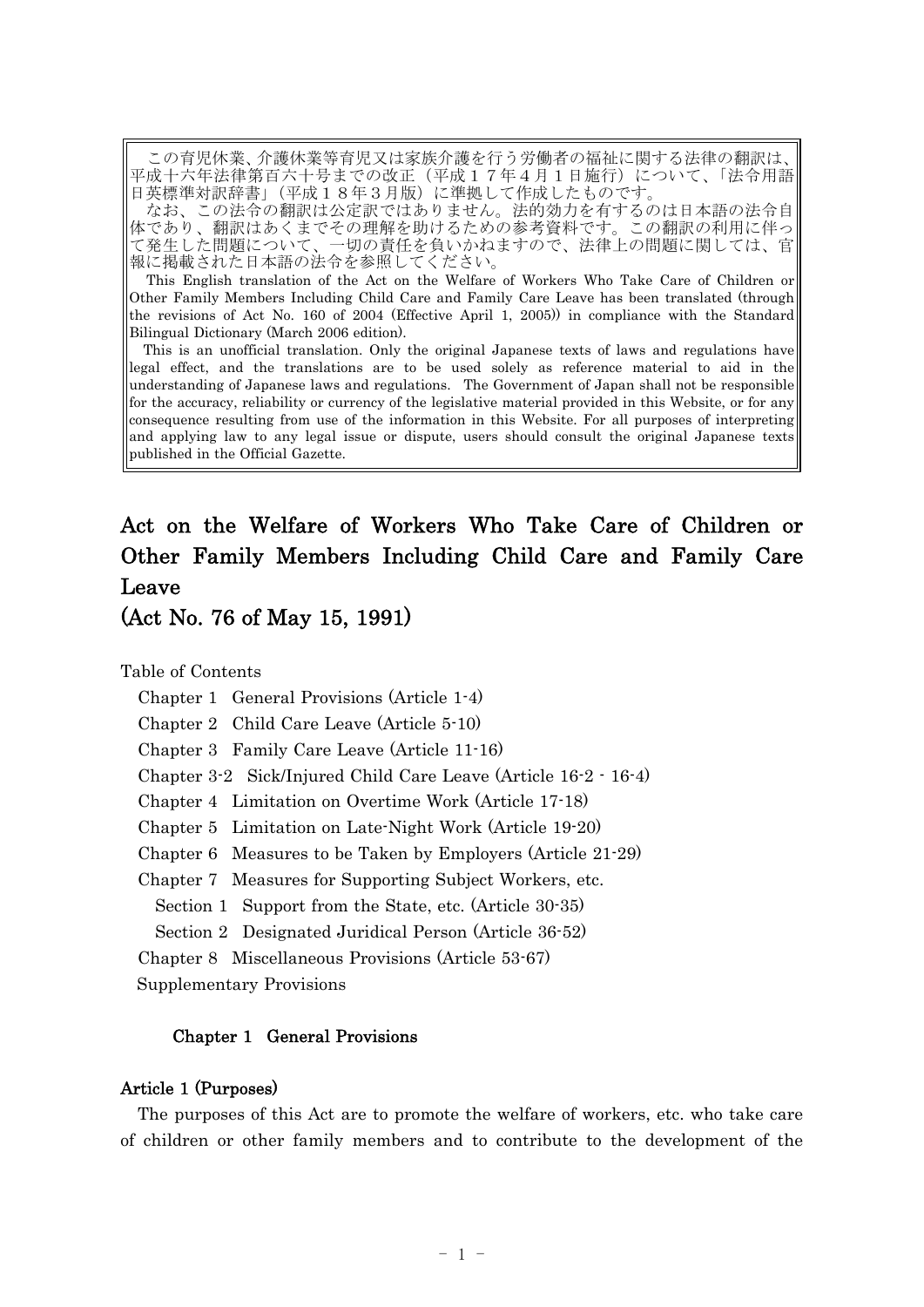economy and society. These purposes will be accomplished by helping balance such persons' work life and family life by means of continuing employment and promoting re-employment of said workers, etc. through such steps as establishing a system for Child Care Leave, Family Care Leave, and Sick/Injured Child Care Leave; prescribing measures to be taken by employers concerning working hours, etc. with the view to facilitating the care of children and other family members; and taking measures to support said workers, etc.

## Article 2 Definitions) (

In this Act, the meanings of the terms listed in the following items shall be as prescribed respectively in those items.

- (i) Child Care Leave: a leave that a worker (excluding a day laborer; the same shall apply hereinafter in this Article, the following chapter through Chapter 5, Articles 21 through 26, Article 28 and Article 29) takes pursuant to the provisions of Chapter 2 for the purpose of taking care of his/her child;
- (ii) Family Care Leave: a leave that a worker takes pursuant to the provisions of Chapter 3 for the purpose of taking care of a Subject Family Member in Care-requiring Condition;
- (iii) Care-requiring Condition: a condition requiring constant care for a period specified by Ordinance of the Ministry of Health, Labour and Welfare due to injury, sickness, or physical or mental disability;
- (iv) Subject Family Member: a spouse (including a person in a relationship with the worker where marital relationship is de facto, though a marriage has not been registered; the same shall apply hereinafter in this item and Article 61 paragraph 3 (including the cases where it is applied mutatis mutandis pursuant to paragraphs 6 through 8 of the same Article)), parents, children (including equivalent persons specified by Ordinance of the Ministry of Health, Labour and Welfare) or parents of a spouse; or
- (v) Family Member: a Subject Family Member and other relatives specified by Ordinance of Ministry of Health, Labour and Welfare.

#### Article 3 (Basic Principles)

- (1) As set forth in this Act, the promotion of the welfare of workers, etc. who take care of children or other Family Members has the principal objective of enabling such workers to engage in a full work life by making effective use of their abilities throughout their working life, and to smoothly fulfill their roles as a Family Member with regard to taking care of their children or other Family Members.
- (2) A worker who takes leave for the purpose of taking care of children or other Family Members shall endeavor to make necessary efforts in order to smoothly recommence his/her work following the leave.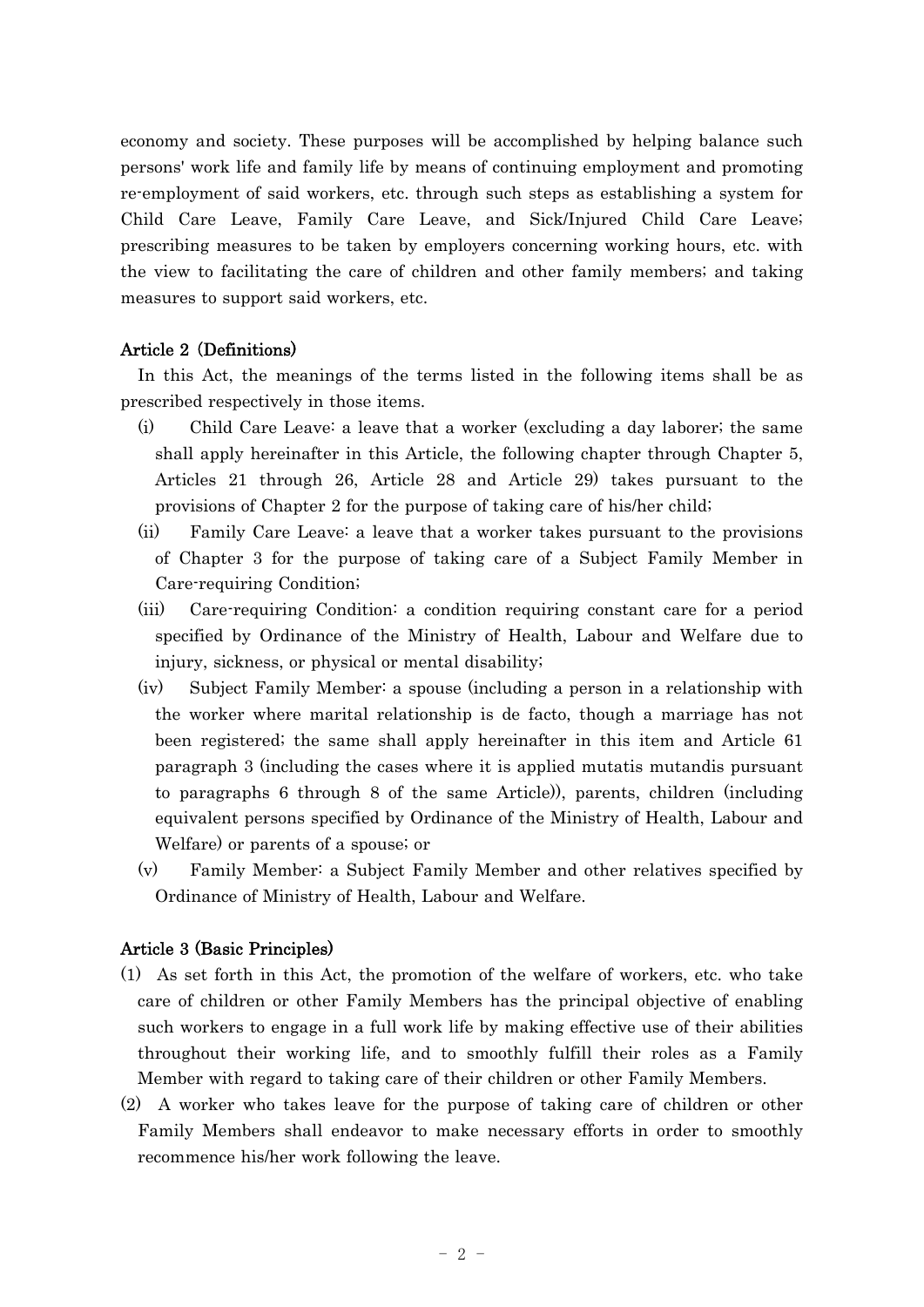## Article 4 (Responsibilities of Persons Concerned)

An employer, the State, and a local government shall, in compliance with the basic principles prescribed in the preceding Article, endeavor to promote the welfare of workers, etc. who take care of children or other Family Members.

## Chapter 2 Child Care Leave

#### Article 5 (Application for Child Care Leave)

- (1) A worker may take Child Care Leave upon application to his/her employer with regard to the child he or she takes care of is less than one year of age; provided, however, that persons employed for a fixed period of time shall only be able to file such application in cases where he or she falls under both of the following items.
	- (i) A person employed by said employer for a continued period of at least one year;
	- (ii) A person likely to be kept employed after the day on which his/her dependent child reaches one year of age (referred to as "Date of One Year of Age" hereinafter in this Article) (excluding a person whose labor contract will expire and clearly not be renewed during the subsequent year from the Date of One Year of Age).
- (2) Notwithstanding the provisions of the preceding paragraph, a worker who has taken Child Care Leave may not file an application set forth in the preceding paragraph with regard to a child whom the worker has already taken care of on the day on which said Child Care Leave commenced, except in cases where there are special circumstances specified by Ordinance of the Ministry of Health, Labour and Welfare.
- (3) A worker may take Child Care Leave upon application to his/her employer with regard to the child he or she takes care of is from one year to one year and six months of age, only when he or she falls under both of the following items; provided, however, that a person employed for a fixed period of time and whose spouse is taking Child Care Leave on the Date of One Year of Age may file said application only when he or she falls under both of the items of paragraph 1.
	- $(i)$  A worker or the worker's spouse is taking Child Care Leave for a child pertaining to said application until the said child's Date of One Year of Age;
	- (ii) A leave during the period after said child's Date of One Year of Age is applicable to the cases specified by Ordinance of the Ministry of Health, Labour and Welfare as a case where taking a leave would be found to be particularly necessary for continuing employment.
- (4) An application pursuant to the provision of paragraph 1 and the preceding paragraph (hereinafter referred to as "Child Care Leave Application") shall be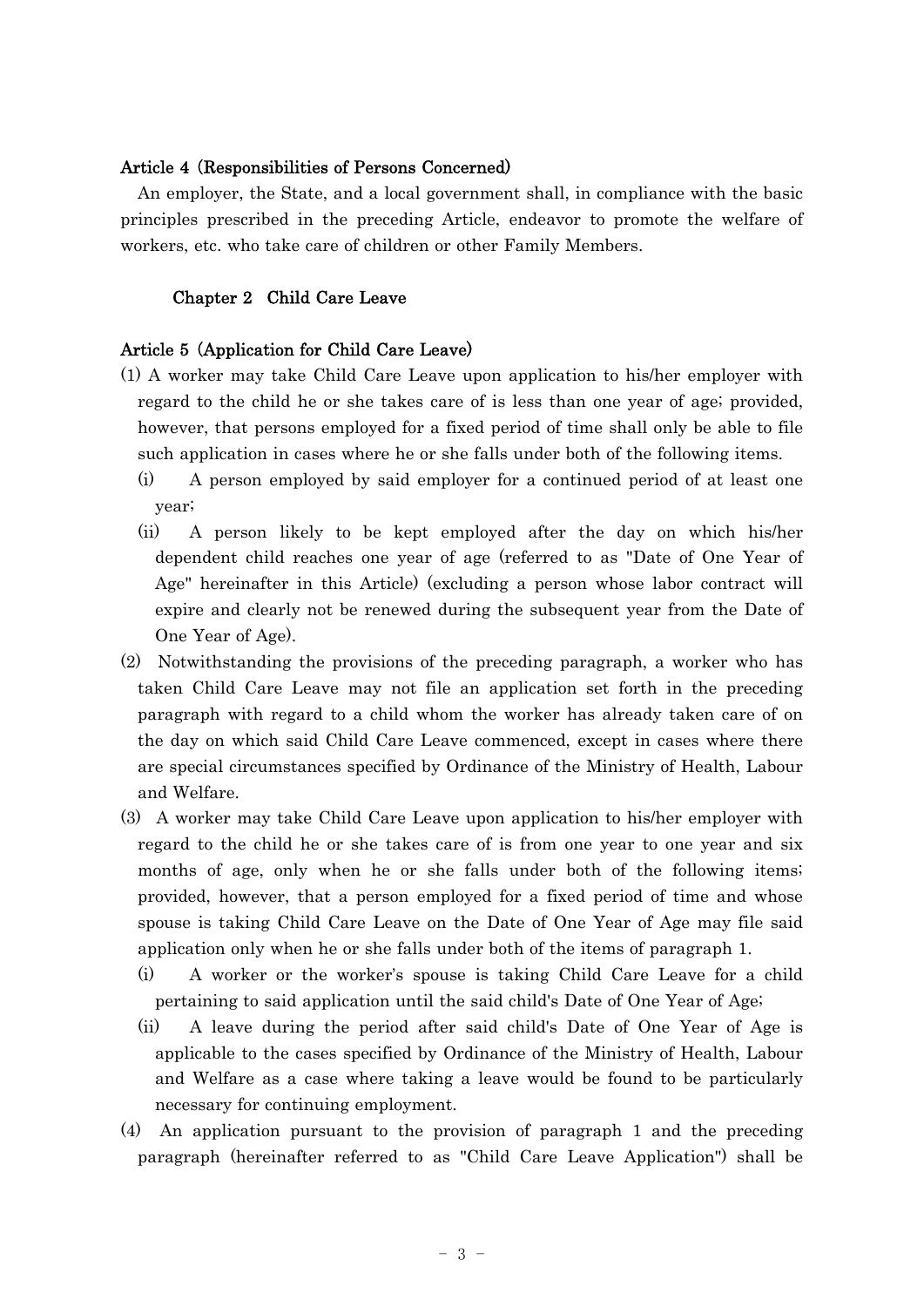filed, with regard to a continued period for Child Care Leave, by making clear the first day thereof (hereinafter referred to as "Child Care Leave Scheduled Start Date") and the last day thereof (hereinafter referred to as "Child Care Leave Scheduled End Date") pursuant to Ordinance of the Ministry of Health, Labour and Welfare. In this case, applications pursuant to the provision of paragraph 3 shall be filed by deeming the following day of the said child's Date of One Year of Age as the Child Care Leave Scheduled Start Date.

(5) The provisions of the proviso of paragraph 1, paragraph 2, the proviso of paragraph 3 and the second sentence of the preceding paragraph shall not apply to the case where a person employed for a fixed period of time who takes Child Care Leave having designated the last day of his/her labor contract period as the Child Care Leave Scheduled End Date (or, in cases where said Child Care Leave Scheduled End Date is changed pursuant to the provision of Article 7 paragraph 3, the changed Child Care Leave Scheduled End Date) files a Child Care Leave Application, due to the renewal of said labor contract, in which the first day of the renewed labor contract period is the Child Care Leave Scheduled Start Date.

## Article 6 Obligations, etc. of Employers when a Child Care Leave Application is ( Filed)

- (1) An employer shall not refuse a Child Care Leave Application filed by a worker; provided, however, that this shall not apply to the case where a Child Care Leave Application is filed by a worker who falls under any of the following items and who is set forth as a person who may not take Child Care Leave under a written agreement between said employer and either a labor union, if any, organized by a majority of workers at the workplace where said worker is employed or between said employer and a person who represents the majority of such workers when there is no labor union organized by the majority of workers at the workplace where said worker is employed.
	- (i) A worker employed by said employer for a continued period of less than one year;
	- (ii) A worker whose spouse is the parent of a child pertaining to said Child Care Leave Application and is specified by Ordinance of the Ministry of Health, Labour and Welfare as a person who can normally take care of said child; or
	- (iii) In addition to what is listed in the preceding two items, a person specified by Ordinance of the Ministry of Health, Labour and Welfare as a worker who has a reasonable reason for said Child Care Leave not being granted.
- (2) In the case referred to in the proviso of the preceding paragraph, a worker whose Child Care Leave Application has been refused by an employer may not take Child Care Leave, notwithstanding the provisions of paragraphs 1 and 3 of the preceding Article.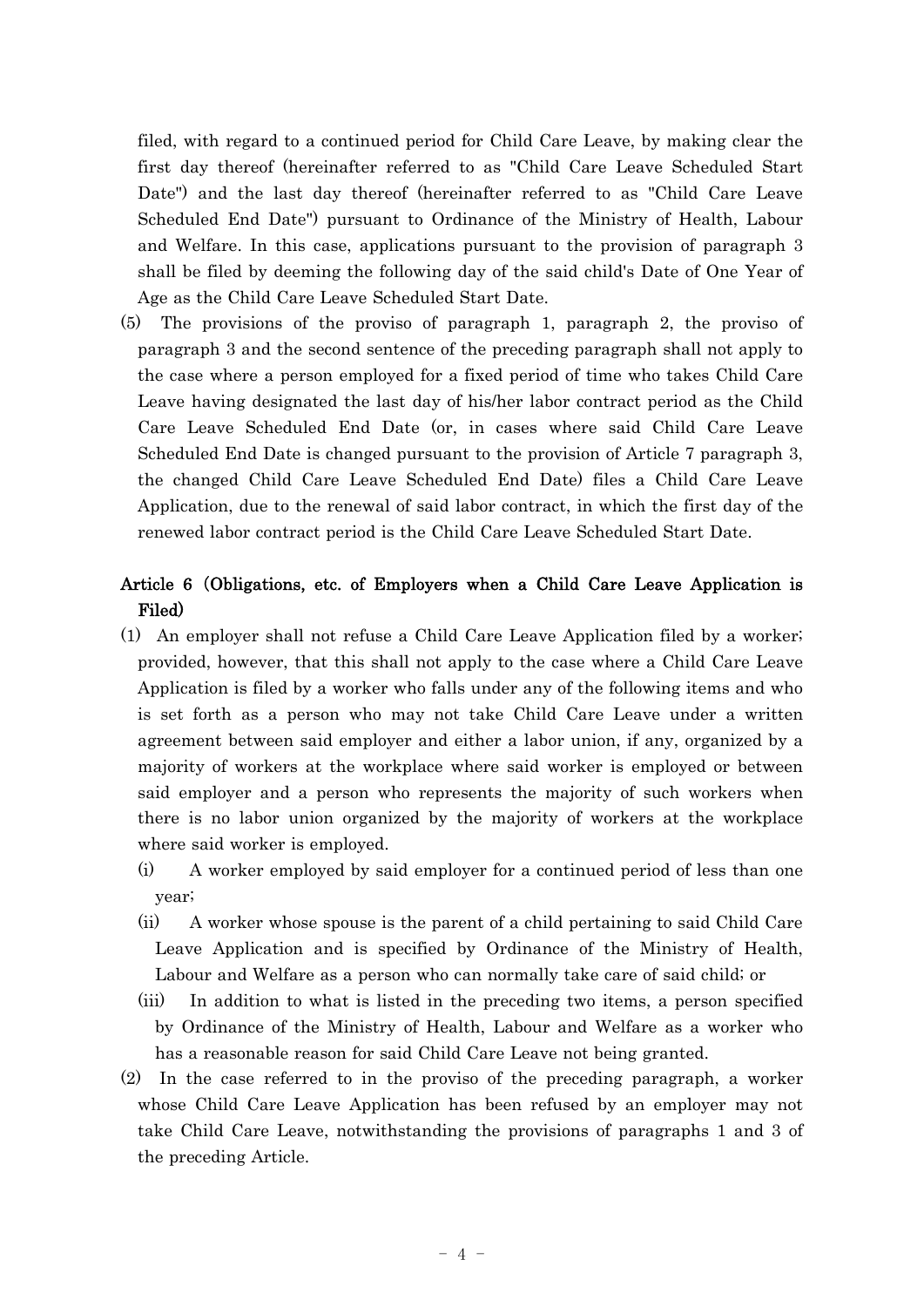- (3) An employer may, pursuant to Ordinance of the Ministry of Health, Labour and Welfare, in cases where a worker files a Child Care Leave Application, when the Child Care Leave Scheduled Start Date in said application falls before the day on which one month (or two weeks when an application is filed pursuant to the provision of paragraph 3 of the preceding Article) from the day following the date of said application have elapsed (referred to as "One Month, etc. Expiry Date" hereinafter in this paragraph), designate as the Child Care Leave Scheduled Start Date any day during the period from said Child Care Leave Scheduled Start Date until said One Month, etc. Expiry Date (or a day which falls before the One Month, etc. Expiry Date and which is specified by Ordinance of the Ministry of Health, Labour and Welfare in cases where there occur reasons specified by Ordinance of the Ministry of Health, Labour and Welfare, such as the birth of a child before the expected date, before the day of said Child Care Leave Application).
- (4) The provisions of the proviso of paragraph 1 and the preceding paragraph shall not apply to the case where a worker files a Child Care Leave Application prescribed in paragraph 5 of the preceding Article.

## Article 7 (Application, etc. for Change of the Child Care Leave Scheduled Start Date)

- (1) A worker who has filed a Child Care Leave Application pursuant to the provision of Article 5 paragraph 1 may, in cases where there occur reasons specified by Ordinance of the Ministry of Health, Labour and Welfare provided for in paragraph 3 of the preceding Article on or before the day preceding the Child Care Leave Scheduled Start Date in said application (in cases where the employer designates the day pursuant to the provision of paragraph 3 of the preceding Article, the day designated by said employer; the same shall apply hereinafter in this paragraph), change only once the Child Care Leave Scheduled Start Date in said application to a day before said Child Care Leave Scheduled Start Date, by notifying his/her employer.
- (2) An employer may, pursuant to Ordinance of the Ministry of Health, Labour and Welfare, in cases where a worker files an application pursuant to the provision of the preceding paragraph, when the changed Child Care Leave Scheduled Start Date in said application falls before the day on which the period specified by Ordinance of the Ministry of Health, Labour and Welfare within a period not exceeding one month from the day following the date of the application elapses (referred to as "Period Expiry Date" hereinafter in this paragraph), designate as a Child Care Leave Scheduled Start Date for said worker any day during the period from the changed Child Care Leave Scheduled Start Date in said application until said Period Expiry Date (in cases where the day falls after the original Child Care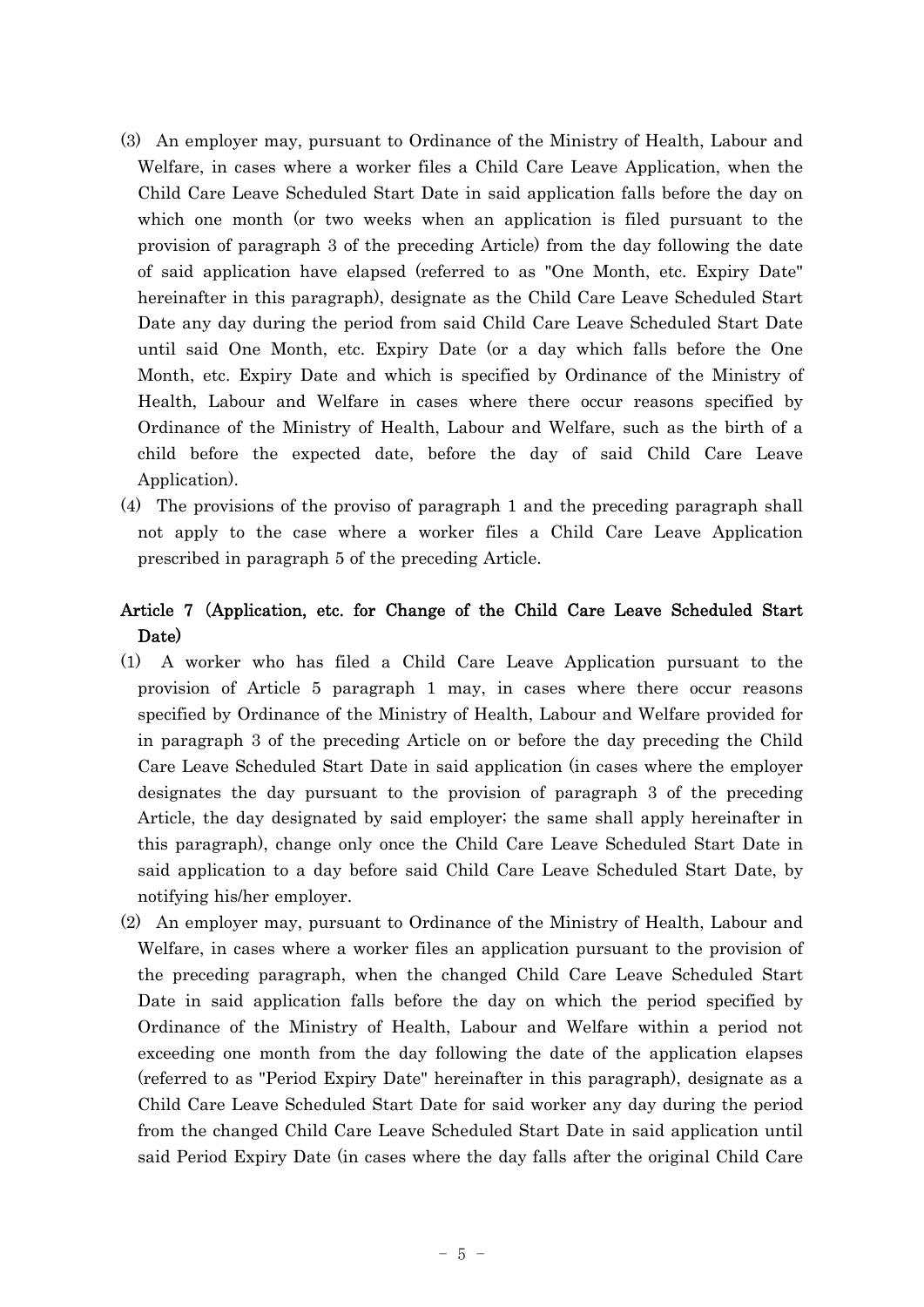Leave Scheduled Start Date (in cases where the employer designates the day pursuant to the provisions of paragraph 3 of the preceding Article, the day designated by said employer. The same shall apply hereinafter in this paragraph), the original Child Care Leave Scheduled Start Date in said application).

(3) A worker who has filed a Child Care Leave Application may, by notifying his/her employer on or before the day specified by Ordinance of the Ministry of Health, Labour and Welfare, change only once the Child Care Leave Scheduled End Date in said application to the day which falls after said Child Care Leave Scheduled End Date.

## Article 8 (Withdrawal, etc. of Child Care Leave Application)

- (1) A worker who has filed a Child Care Leave Application may withdraw said application on or before the day preceding the Child Care Leave Scheduled Start Date in said application (in cases where the employer designates the day pursuant to the provision of Article 6 paragraph 3 or paragraph 2 of the preceding Article, the day designated by said employer; or in cases where the Child Care Leave Scheduled Start Date is changed pursuant to the provision of paragraph 1 of the preceding Article, the changed Child Care Leave Scheduled Start Date; the same shall apply in paragraph 3 of this Article and paragraph 1 of the following Article).
- (2) A worker who has withdrawn a Child Care Leave Application pursuant to the provision of the preceding paragraph may not, except in cases where there are special circumstances specified by Ordinance of the Ministry of Health, Labour and Welfare, file an application again for Child Care Leave with regard to the child pertaining to said application, notwithstanding the provisions of Article 5 paragraphs 1 and 3.
- (3) In the event that there occur reasons specified by Ordinance of the Ministry of Health, Labour and Welfare as a reason why the worker comes to cease taking care of the child pertaining to the Child Care Leave Application, such as the death of the child, on or before the day preceding the Child Care Leave Scheduled Start Date after the Child Care Leave Application, said Child Care Leave Application shall be deemed as not having been filed. In this case, the worker shall notify the employer without delay of the reason for such cancellation.

## Article 9 (Child Care Leave Period)

(1) A period for which a worker who has filed a Child Care Leave Application may take said Child Care Leave (hereinafter referred to as "Child Care Leave Period") shall be between the Child Care Leave Scheduled Start Date and the Child Care Leave Scheduled End Date (or, in cases where said Child Care Leave Scheduled End Date is changed pursuant to the provision of Article 7 paragraph 3, the changed Child Care Leave Scheduled End Date; the same shall apply in the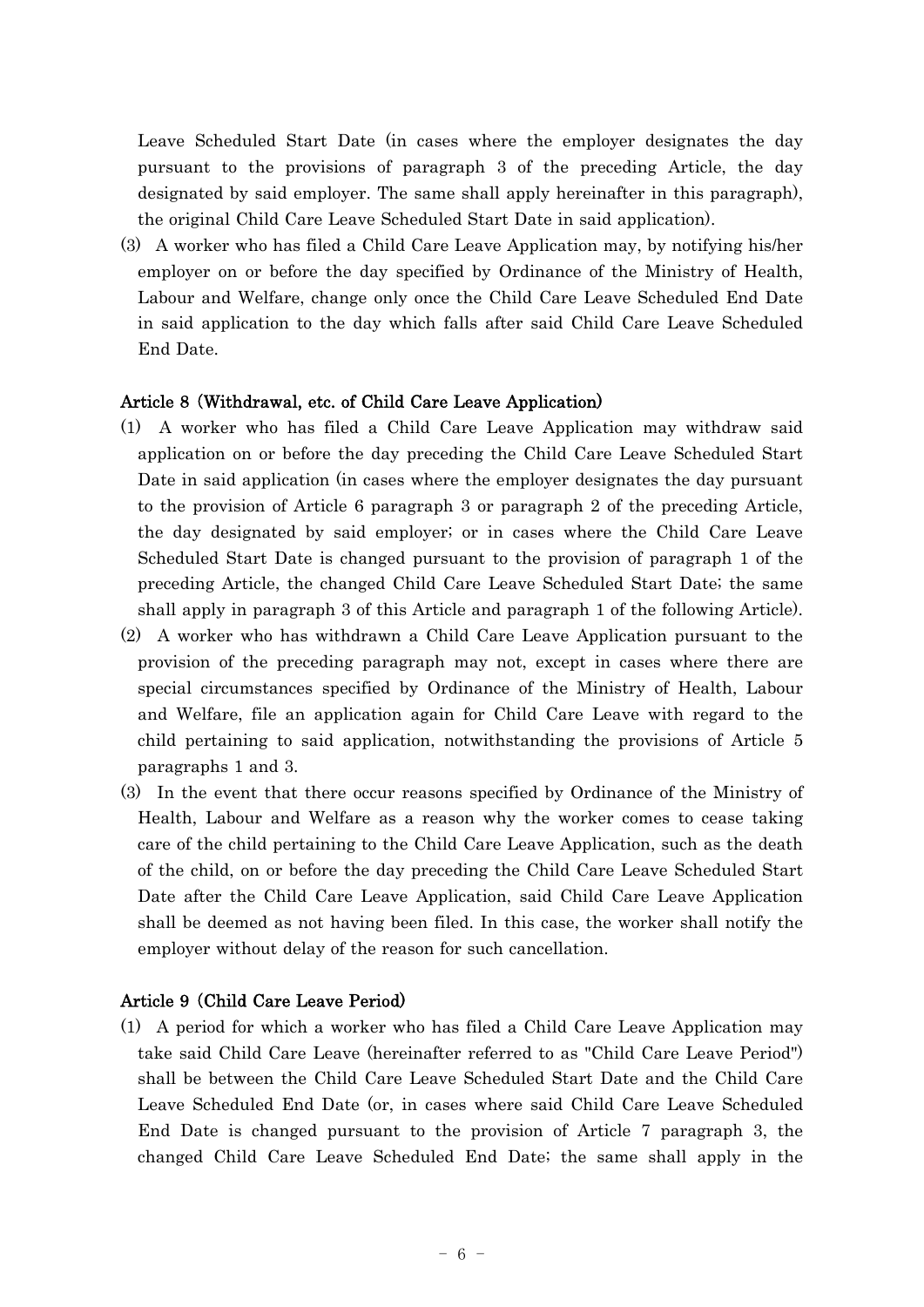following paragraph).

- (2) A Child Care Leave Period shall be terminated on the day on which any of the circumstance listed in the following items occurs (or on the preceding day in the case of item (iii)), notwithstanding the provisions of the preceding paragraph:
	- (i) On or before the day preceding the Child Care Leave Scheduled End Date, there occur reasons specified by Ordinance of the Ministry of Health, Labour and Welfare as a reason why the worker comes to cease taking care of the child pertaining to the Child Care Leave Application, such as the death of the child;
	- (ii) On or before the day preceding the Child Care Leave Scheduled End Date, a child pertaining to said Child Care Leave Application reaches one year of age (or one year and six months of age with regard to Child Care Leave for which an application was filed pursuant to the provision of Article 5 paragraph 3); or
	- (iii) On or before the Child Care Leave Scheduled End Date, a leave period pursuant to the provision of Article 65 paragraph 1 or 2 of the Labor Standards Act (Act No. 49 of 1947), a Family Care Leave Period prescribed in Article 15 paragraph 1 of this Act, or a new Child Care Leave Period has begun with regard to a worker who has filed the Child Care Leave Application.
- (3) The provisions of the second sentence of paragraph 3 of the preceding Article shall apply mutatis mutandis to the cases where there occur reasons specified by Ordinance of the Ministry of Health, Labour and Welfare provided for in item (i) of the preceding paragraph.

## Article 10 (Prohibition of Disadvantageous Treatment)

An employer shall not dismiss or otherwise treat a worker disadvantageously by reason of said worker's making Child Care Leave Application or taking Child Care Leave.

#### Chapter 3 Family Care Leave

#### Article 11 (Application for Family Care Leave)

- (1) A worker may take Family Care Leave upon application to his/her employer; provided, however, that persons employed for a fixed period of time shall only be able to file such application in cases where he or she falls under both of the following items.
	- (i) A person employed by said employer for a continued period of at least one year; and
	- (ii) A person likely to be kept employed after the day on which 93 days elapse from the Family Care Leave Scheduled Start Date prescribed in paragraph 3 (referred to as "93-day Expiry Date" hereinafter in this item) (excluding a person whose labor contract will expire and clearly not be renewed during the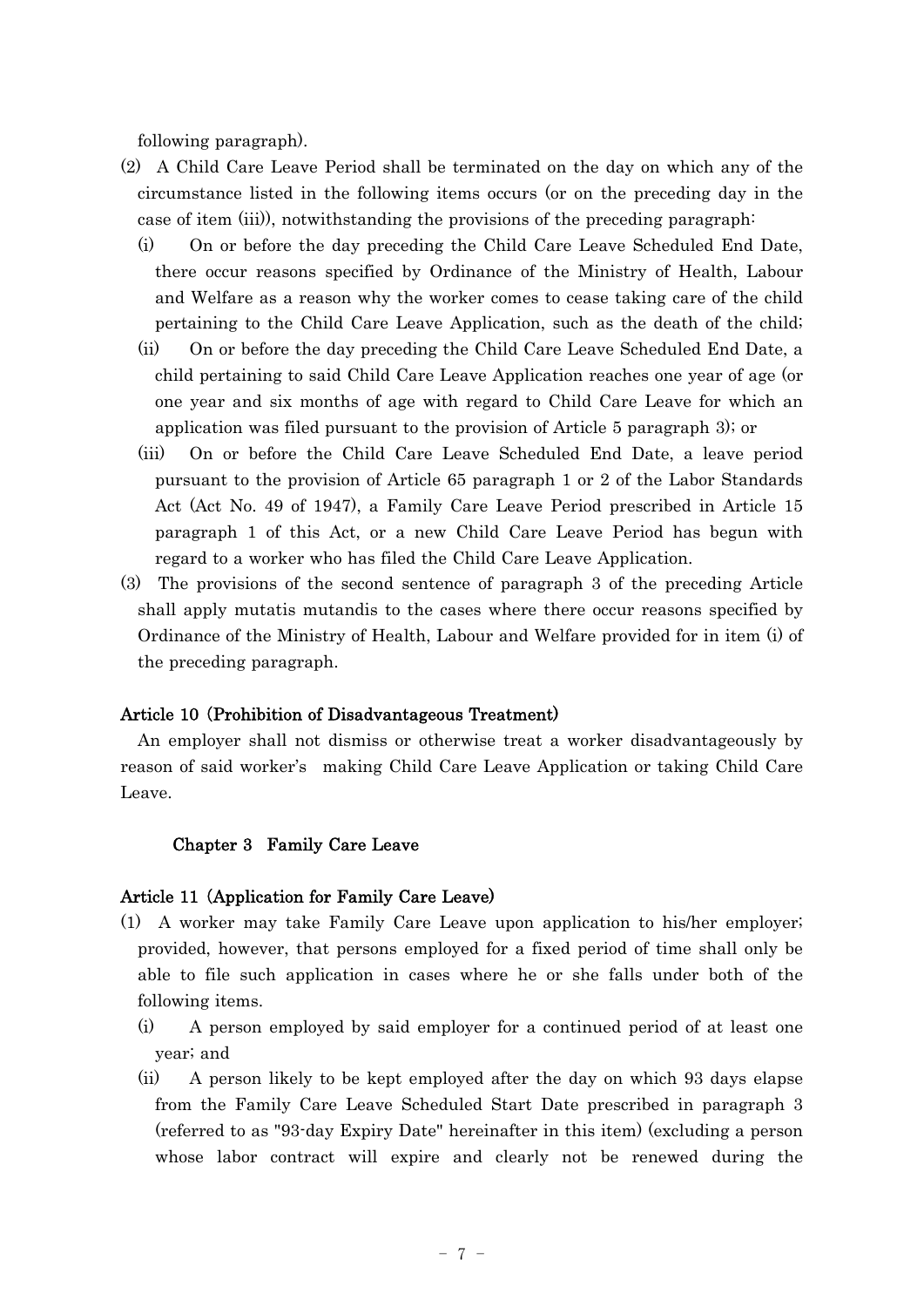subsequent year from the 93-day Expiry Date).

- (2) Notwithstanding the provisions of the preceding paragraph, a worker who has taken Family Care Leave may not file an application set forth in the preceding paragraph with regard to a Subject Family Member for whom the worker has already taken Family Care Leave in cases where the Subject Family Member pertaining to said Family Care Leave falls under any of the following items.
	- (i) A Subject Family Member has still been in Care-requiring Condition from the day on which said Family Care Leave commenced (excluding special circumstances specified by Ordinance of the Ministry of Health, Labour and Welfare); or
	- (ii) With regard to the Subject Family Member, addition of the number of days described in the following items (referred to in Article 15 paragraph 1 and Article 23 paragraph 2 as "Number of Days for Family Care Leave, etc.") has reached 93 days.
		- (a) The number of days for Family Care Leave (the number of days from the day on which Family Care Leave commenced until the day on which Family Care Leave ended; in the case of multiple Family Care Leaves, the number of days obtained by totaling the number of days for each Family Care Leave from the day on which Family Care Leave commenced until the day on which Family Care Leave ended); and
		- (b) The number of days for which shortening working hours and other measures from among those set forth in Article 23 paragraph 2 and for which measures specified by Ordinance of the Ministry of Health, Labour and Welfare were taken (the number of days as counted from the day on which the first measure of said measures commenced until the day on which the last measure of said measures ended (when there is a period of Family Care Leave during that time, the number of days from the day on which Family Care Leave commenced until the day on which Family Care Leave ended shall be subtracted); when said measures are taken for two or more Care-requiring Conditions, the number of days obtained by totaling the number of days spent for each Care-requiring Condition from the day on which the first measure commenced until the day on which the last measure ended (when there is a period of Family Care Leave during that time, the number of days from the day on which Family Care Leave commenced until the day on which Family Care Leave ended shall be subtracted)).
- (3) An application pursuant to the provision of paragraph 1 (hereinafter referred to as "Family Care Leave Application") shall be filed by making clear that the Subject Family Member pertaining to said Family Care Leave Application is in Care-requiring Condition and, with regard to a continued period for Family Care Leave pertaining to the Subject Family Member, and the first day thereof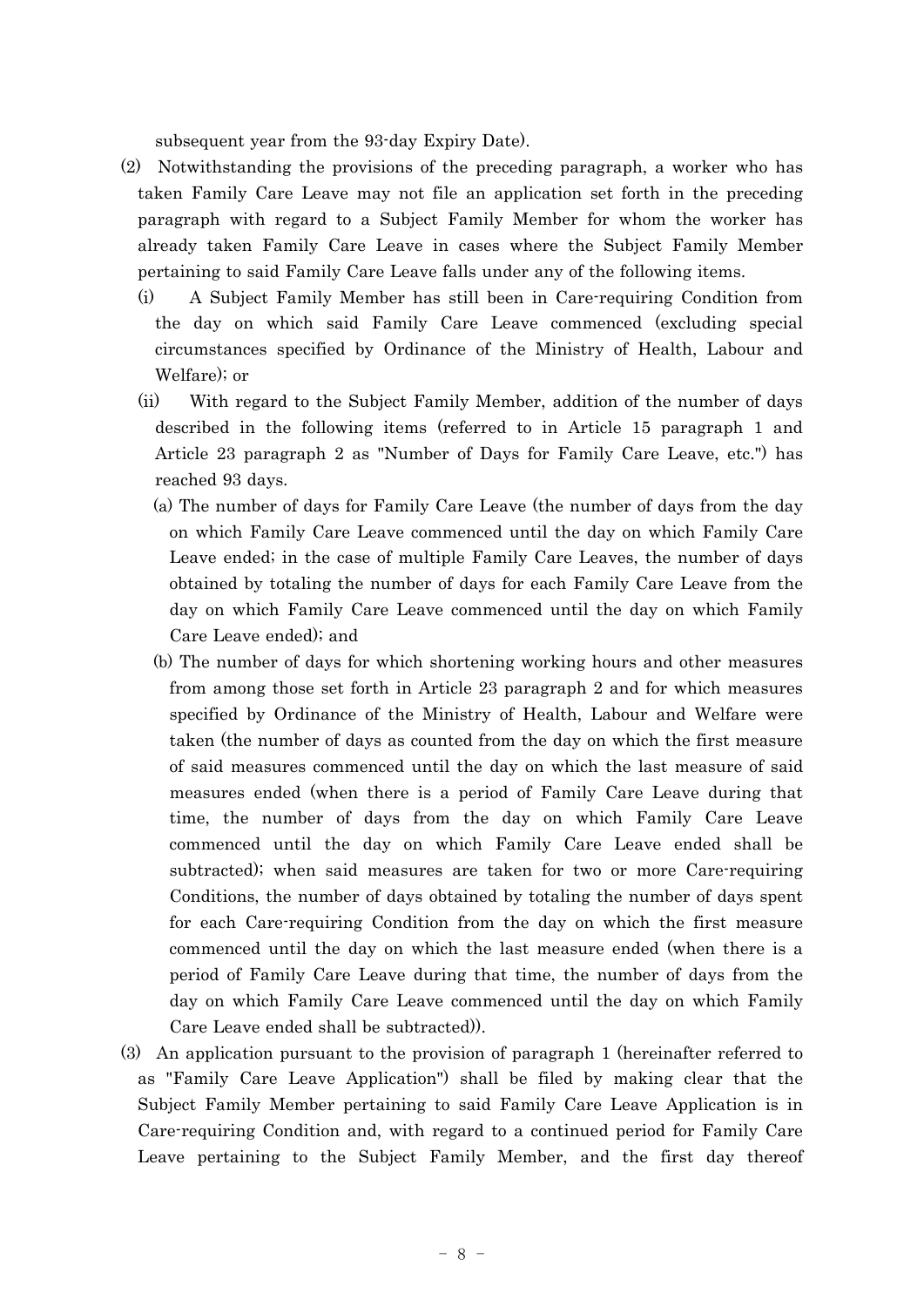(hereinafter referred to as "Family Care Leave Scheduled Start Date") and last day thereof (hereinafter referred to as "Family Care Leave Scheduled End Date") pursuant to Ordinance of the Ministry of Health, Labour and Welfare.

(4) The provisions of proviso of paragraph 1 and paragraph 2 (excluding item (ii)) shall not apply to the case where a person employed for a fixed period of time who takes Family Care Leave having designated the last day of his/her labor contract period as the Family Care Leave Scheduled End Date (or, in cases where said Family Care Leave Scheduled End Date is changed pursuant to the provision of Article 7 paragraph 3, as applied mutatis mutandis pursuant to Article 13, the changed Family Care Leave Scheduled End Date) files a Family Care Leave Application, due to the renewal of said labor contract, in which the first day of the renewed labor contract period is the Family Care Leave Scheduled Start Date.

## Article 12 (Obligations, etc. of Employers when a Family Care Leave Application is Filed)

- (1) An employer shall not refuse a Family Care Leave Application filed by a worker.
- (2) The provisions of the proviso of Article 6 paragraph 1 (excluding item (ii)) and the provisions of paragraph 2 of the same Article shall apply mutatis mutandis to the case where a worker files a Family Care Leave Application. In this case, the term "the proviso of the preceding paragraph" in Article 6 paragraph 2 shall be deemed to be replaced with "the proviso of Article 6 paragraph 1, as applied mutatis mutandis pursuant to Article 12 paragraph 2," and the term "paragraphs 1 and 3 of the preceding Article" in the same paragraph shall be deemed to be replaced with "Article 11 paragraph 1."
- (3) An employer may, pursuant to Ordinance of the Ministry of Health, Labour and Welfare, in cases where a worker files a Family Care Leave Application, when the Family Care Leave Scheduled Start Date in said application falls before the day on which two weeks from the day following the date of said application have elapsed (referred to as "Two Weeks Expiry Date" hereinafter in this paragraph), designate as the Family Care Leave Scheduled Start Date any day during the period from said Family Care Leave Scheduled Start Date until said Two Weeks Expiry Date.
- (4) The provisions of the preceding two paragraphs shall not apply to the case where a worker files a Family Care Leave Application prescribed in paragraph 4 of the preceding Article.

## Article 13 (Application for Change of the Family Care Leave Scheduled End Date)

The provisions of Article 7 paragraph 3 shall apply mutatis mutandis to an application for a change of the Family Care Leave Scheduled End Date.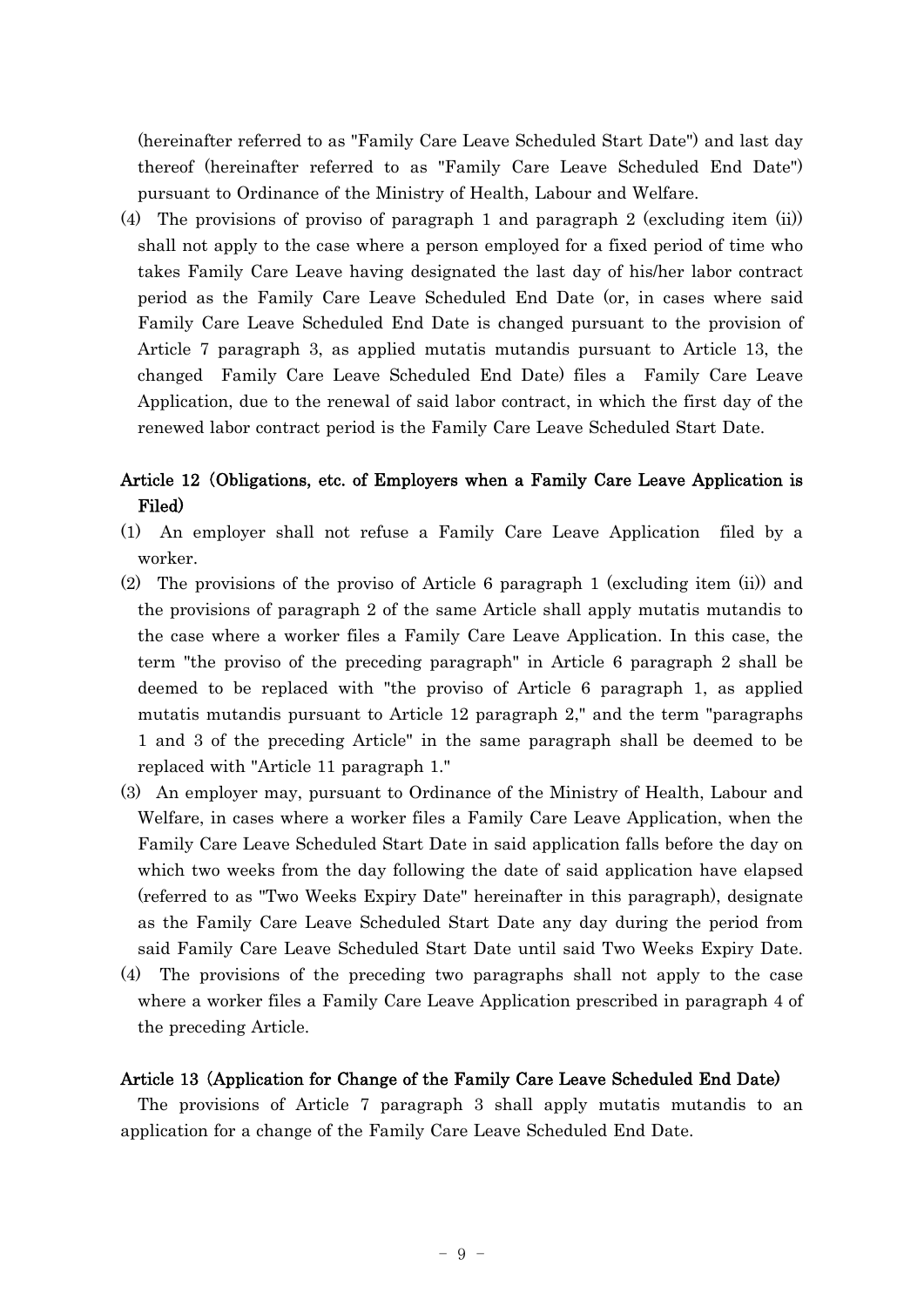## Article 14 Withdrawal, etc. of Family Care Leave Application) (

- (1) A worker who has filed a Family Care Leave Application may withdraw said application on or before the day preceding the Family Care Leave Scheduled Start Date in said application (in cases where an employer designates the day pursuant to the provision of Article 12 paragraph 3, the day designated by said employer; the same shall apply in Article 8 paragraph 3 as applied mutatis mutandis pursuant to paragraph 3 of this Article, paragraph 1 of the following Article, and Article 23 paragraph 2).
- (2) In cases where a Family Care Leave Application is withdrawn pursuant to the provision of the preceding paragraph, an employer may refuse a new Family Care Leave Application with regard to the Subject Family Member pertaining to said withdrawal, excluding the first Family Care Leave Application filed after said withdrawal, notwithstanding the provisions of Article 12 paragraph 1.
- (3) The provisions of Article 8 paragraph 3 shall apply mutatis mutandis to a Family Care Leave Application. In this case, the terms "child" and "taking care of the child" in the same paragraph shall be deemed to be replaced respectively with "Subject Family Member" and "taking care of the Subject Family Member."

## Article 15 (Family Care Leave Period)

- (1) A period for which a worker who has filed a Family Care Leave Application may take said Family Care Leave (hereinafter referred to as "Family Care Leave Period") shall be between the Family Care Leave Scheduled Start Date and the Family Care Leave Scheduled End Date in said application (or, when the scheduled end date falls after the period of days elapses from the Family Care Leave Scheduled Start Date, which are obtained by subtracting from 93 days the Number of Days for Family Care Leave, etc. taken for the Subject Family Member in said Family Care Leave Application filed by said worker, the day on which said period elapses; the same shall apply in paragraph 3 of this Article).
- (2) In this Article, the Family Care Leave Scheduled End Date shall, in cases where said Family Care Leave Scheduled End Date is changed pursuant to the provision of Article 7 paragraph 3, as applied mutatis mutandis pursuant to Article 13, refer to the changed Family Care Leave Scheduled End Date.
- (3) The Family Care Leave Period shall be terminated on the day on which any of the circumstances listed in the following items occurs (or on the preceding day in the case of item  $(ii)$ , notwithstanding the provisions of paragraph 1:
	- (i) On or before the day preceding the Family Care Leave Scheduled End Date, there occur reasons specified by Ordinance of the Ministry of Health, Labour and Welfare as a reason why the worker comes to cease taking care of the Subject Family Member pertaining to a Family Care Leave Application, such as the death of the Subject Family Member; or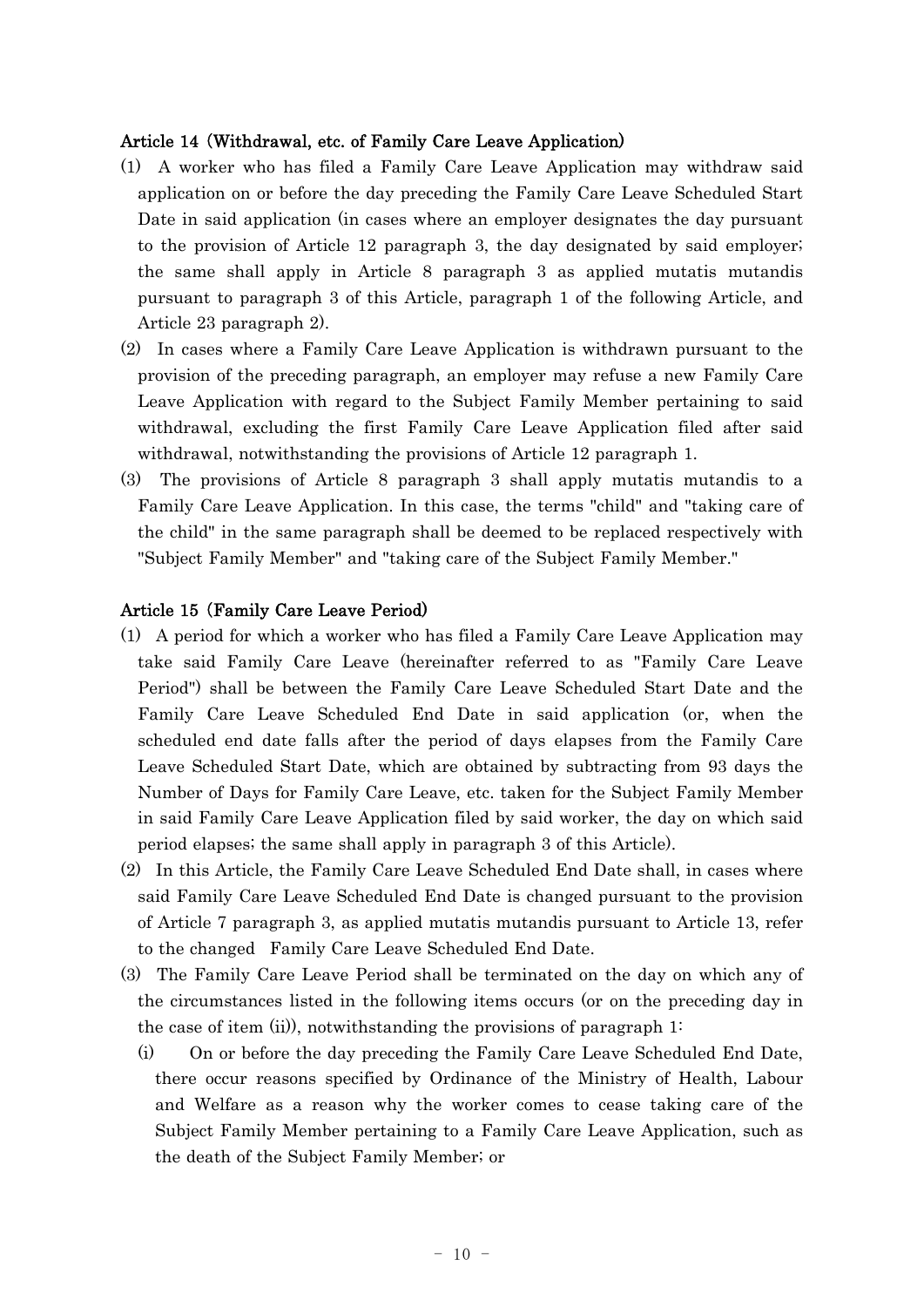- (ii) On or before the Family Care Leave Scheduled End Date, a leave period pursuant to the provision of Article 65 paragraph 1 or 2 of the Labour Standards Act, a Child Care Leave Period, or a new Family Care Leave Period has begun with regard to the worker who has filed a Family Care Leave Application.
- (4) The provisions of the second sentence of Article 8 paragraph 3 shall apply mutatis mutandis to the cases where there occur reasons specified by Ordinance of the Ministry of Health, Labour and Welfare provided for in item (i) of the preceding paragraph.

## Article 16 (Application, Mutatis Mutandis)

The provisions of Article 10 shall apply mutatis mutandis to a Family Care Leave Application and taking Family Care Leave.

## Chapter 3-2 Sick/Injured Child Care Leave

## Article 16-2 (Application for Sick/Injured Child Care Leave)

- (1) A worker who is taking care of a child before the time of commencement of elementary school may obtain leave to look after said child in the event of injury or sickness to said child (referred to as "Sick/Injured Child Care Leave" hereinafter in this chapter) upon application to his/her employer, with limits of up to five working days per fiscal year.
- (2) An application pursuant to the provision of the preceding paragraph shall be filed by making clear the days to be obtained as a Sick/Injured Child Care Leave, pursuant to Ordinance of the Ministry of Health, Labour and Welfare.
- (3) Fiscal year referred to in paragraph 1 shall refer to a period that begins on April 1 and ends on March 31 of the following year unless otherwise provided for by the employer.

## Article 16-3 (Obligations, etc. of Employers when an Application for Sick/Injured Child Care Leave is Filed)

- (1) An employer shall not refuse an application by a worker pursuant to the provision of paragraph 1 of the preceding Article.
- (2) The provisions of the proviso of paragraph 1 of Article 6 (excluding item (ii)) and the provisions of paragraph 2 of the same Article shall apply mutatis mutandis to the case where a worker files an application pursuant to the provision of paragraph 1 of the preceding Article. In this case, the term "one year" in Article 6 paragraph 1 item (i) shall be deemed to be replaced with "six months," the term "the proviso of the preceding paragraph" in paragraph 2 of the same Article shall be deemed to be replaced with "the proviso of paragraph 1 of Article 6, as applied mutatis mutandis pursuant to Article 16-3 paragraph 2," and the term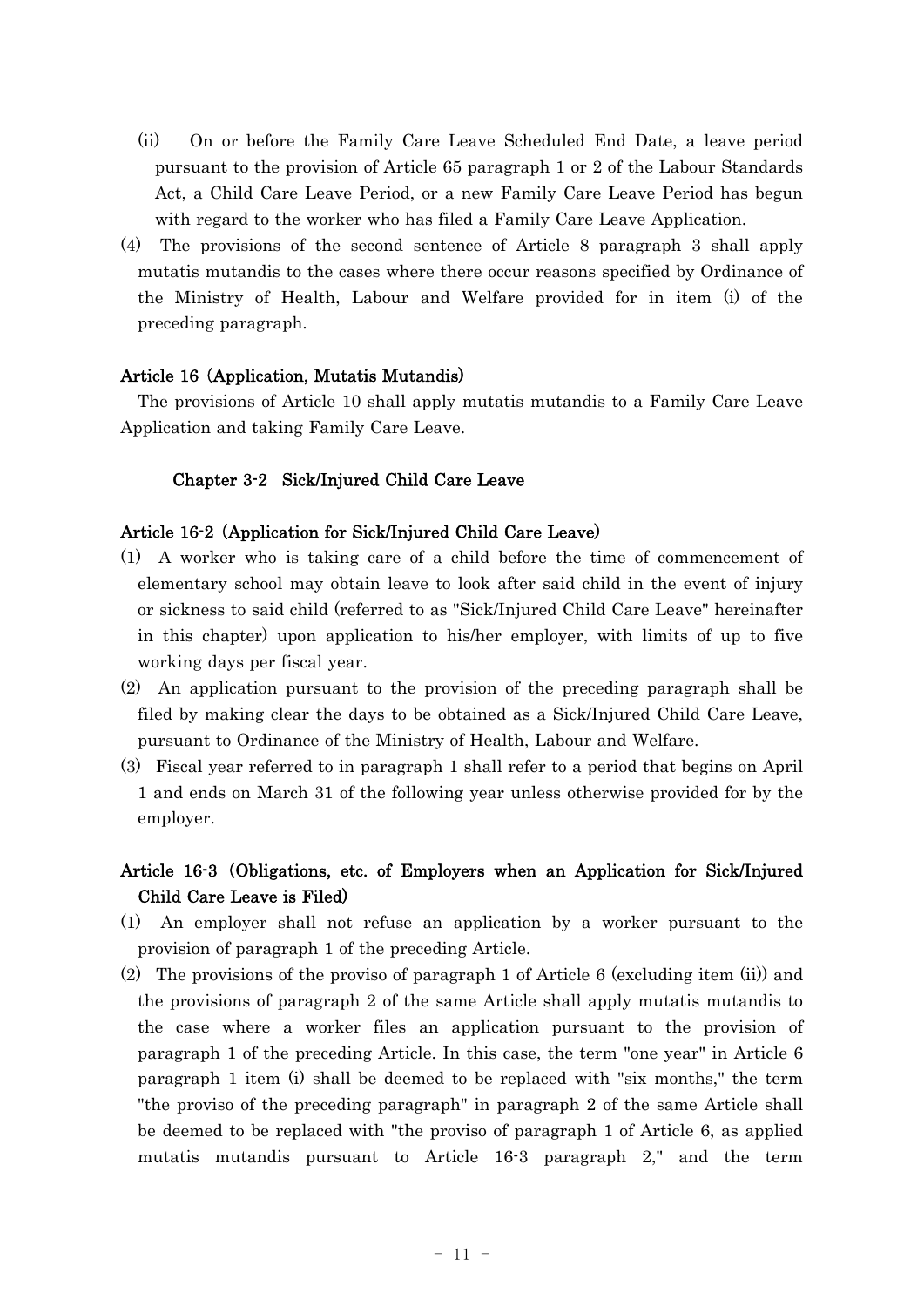"paragraphs 1 and 3 of the preceding Article" in paragraph 2 of the same Article shall be deemed to be replaced with "Article 16-2 paragraph 1."

## Article 16-4 (Application, Mutatis Mutandis)

The provisions of Article 10 shall apply mutatis mutandis to an application and Sick/Injured Child Care Leave prescribed in Article 16-2 paragraph 1.

## Chapter 4 Limitation on Overtime Work

## Article 17

- (1) An employer shall not, in cases where he or she may extend, pursuant to the main clause of paragraph 1 of Article 36 of the Labour Standards Act, a worker's working hours prescribed in the same paragraph (referred to as "Working Hours" hereinafter in this Article), extend Working Hours beyond a limit on overtime work (24 hours per month and 150 hours per year, the same shall apply in the next paragraph) when a worker who is taking care of a child before the time of commencement of elementary school and does not fall under any of the following items makes a request in order to take care of said child; provided, however, that this shall not apply to the case where said request would impede normal business operations:
	- (i) A worker employed by said employer for a continued period of less than one year;
	- (ii) A worker whose spouse is a parent of a child pertaining to said request and is specified by Ordinance of the Ministry of Health, Labour and Welfare as a person who can normally take care of said child; or
	- (iii) In addition to what is listed in the preceding two items, a person specified by Ordinance of the Ministry of Health, Labour and Welfare as a worker who has a reasonable reason for said request not being granted.
- (2) A request pursuant to the provision of the preceding paragraph shall be made, pursuant to Ordinance of the Ministry of Health, Labour and Welfare, with regard to a continued period where an employer shall not extend Working Hours beyond a limit on overtime work (limited to a period from one month to one year; referred to in paragraph 4 as "Limitation Period"), by making clear the first day thereof (referred to as "Limitation Period Scheduled Start Date" hereinafter in this Article) and last day thereof (referred to in paragraph 4 as "Limitation Period Scheduled End Date") on or before the day one month prior to the Limitation Period Scheduled Start Date.
- (3) In the event that there occur reasons specified by Ordinance of the Ministry of Health, Labour and Welfare as a reason why the worker comes to cease taking care of the child pertaining to the request, such as the death of the child, on or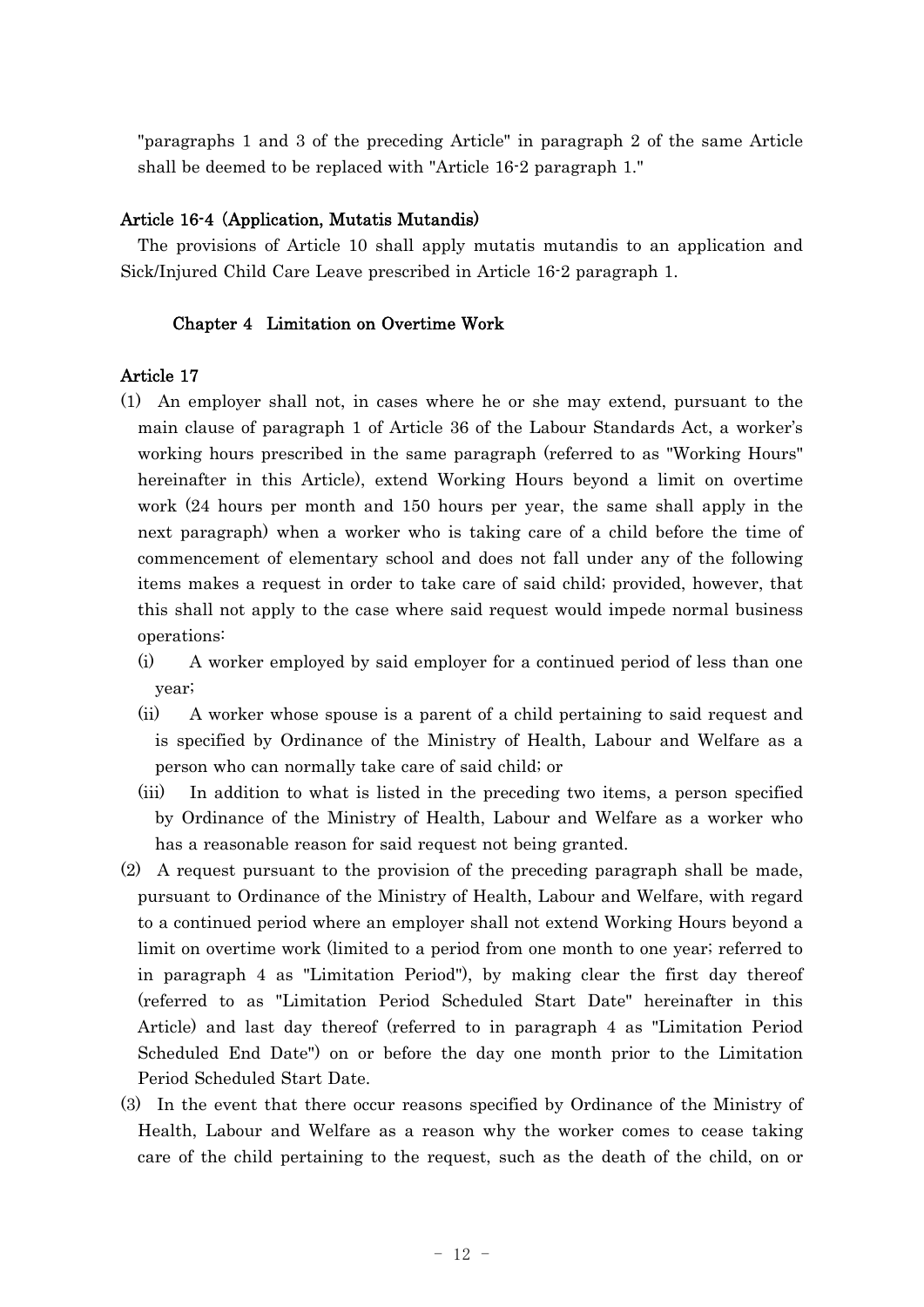before the day preceding the Limitation Period Scheduled Start Date after the request was made pursuant to the provision of paragraph 1, said request shall be deemed as not having been made. In this case, the worker shall notify the employer without delay of the reason for such cancellation.

- (4) A Limitation Period shall be terminated on the day on which any of the circumstances listed in the following items occurs (or on the preceding day in the case of item (iii)):
	- (i) On or before the day preceding the Limitation Period Scheduled End Date, there occur reasons specified by Ordinance of the Ministry of Health, Labour and Welfare as a reason why the worker comes to cease taking care of the child pertaining to the request pursuant to the provision of paragraph 1, such as the death of the child;
	- (ii) On or before the day preceding the Limitation Period Scheduled End Date, the child pertaining to the request which has been made pursuant to the provision of paragraph 1 reaches time of commencement of elementary school; or
	- (iii) On or before the Limitation Period Scheduled End Date, a leave period pursuant to the provisions of Article 65 paragraph 1 or 2 of the Labor Standards Act, a Child Care Leave Period, or a Family Care Leave Period has begun with regard to a worker who has made a request pursuant to the provision of paragraph 1.
- (5) The provisions of the second sentence of paragraph 3 shall apply mutatis mutandis to the cases where there occur reasons specified by Ordinance of the Ministry of Health, Labour and Welfare provided for in item (i) of the preceding paragraph.

## Article 18

- (1) The provisions of paragraph 1 (excluding item (ii)) and paragraphs 2, 3, and 4 (excluding item (ii)) of the preceding Article shall apply mutatis mutandis to a worker who takes care of a Subject Family Member in Care-requiring Condition. In this case, the term "take care of said child" in paragraph 1 of the same Article shall be deemed to be replaced with "take care of said Subject Family Member", and the terms "child" and "taking care of the child" in paragraph 3 and paragraph 4 item (i) of the same Article shall be deemed to be replaced respectively with "Subject Family Member" and "taking care of the Subject Family Member."
- (2) The provisions of the second sentence of paragraph 3 of the preceding Article shall apply mutatis mutandis to the cases where there occur reasons specified by Ordinance of the Ministry of Health, Labour and Welfare provided for in paragraph 4 item (i) of the same Article, as applied mutatis mutandis pursuant to the preceding paragraph.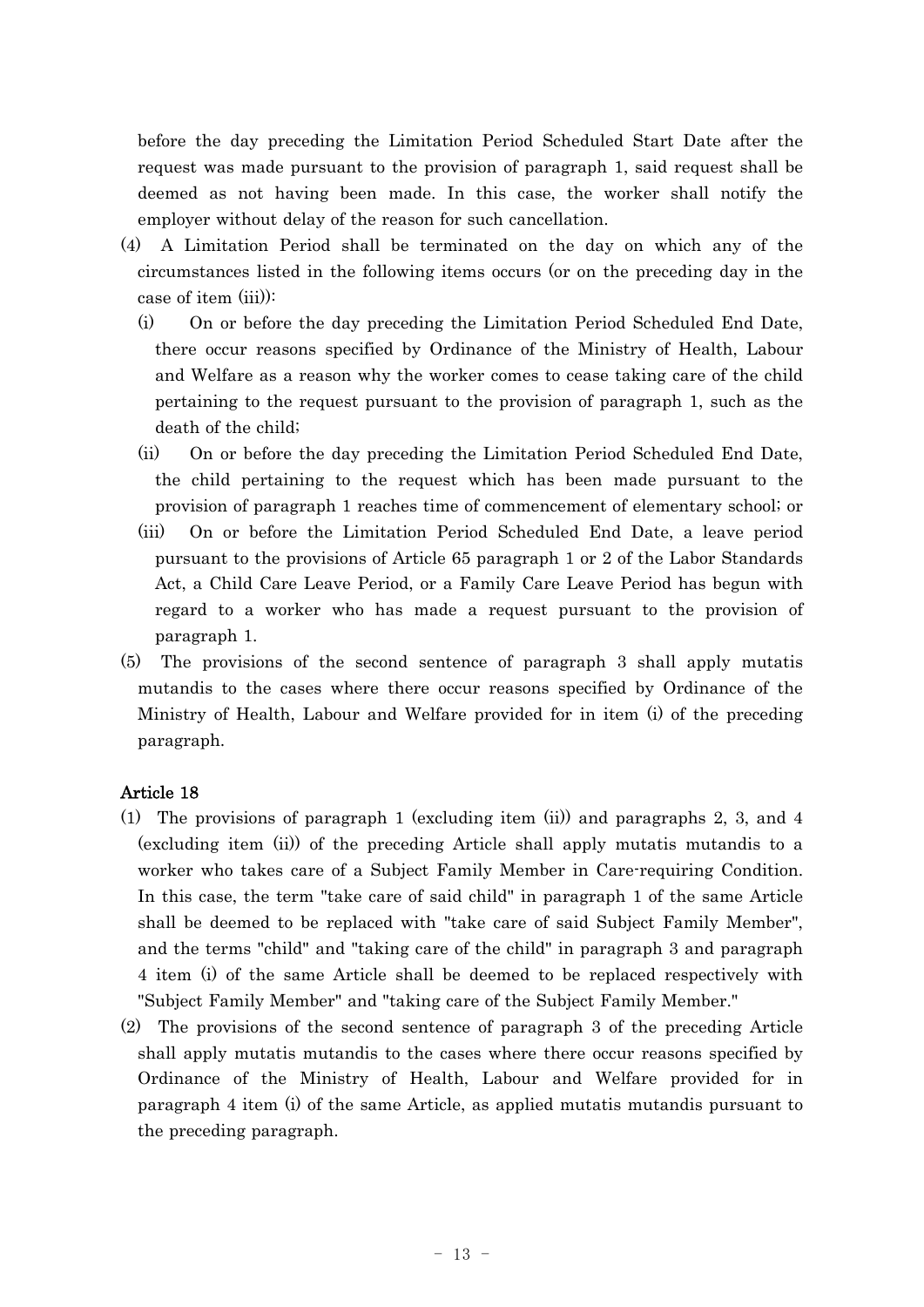## Chapter 5 Limitation on Late-Night Work

#### Article 19

- (1) An employer shall not, in cases where a worker who is taking care of a child before the time of commencement of elementary school and who does not fall under any of the following items makes a request in order to take care of said child, make said worker work in the period between 10 p.m. and 5 a.m. (referred to as "Late-Night" hereinafter in this Article); provided, however, that this shall not apply to the case where said request would impede normal business operations:
	- (i) A worker employed by said employer for a continued period of less than one year;
	- (ii) A worker who has a person specified by Ordinance of the Ministry of Health, Labour and Welfare, such as a Family Member who is living in the same household with said child and can normally take care of said child during Late-Night pertaining to said request; or
	- (iii) In addition to what is listed in the preceding two items, a person specified by Ordinance of the Ministry of Health, Labour and Welfare as a worker who has a reasonable reason for said request not being granted.
- (2) A request pursuant to the provision of the preceding paragraph shall be made, pursuant to Ordinance of the Ministry of Health, Labour and Welfare, with regard to a continued period where an employer shall not make a worker work at Late-Night (limited to a period from one month to six months; referred to in paragraph 4 as "Limitation Period"), by making clear the first day thereof (referred to as "Limitation Period Scheduled Start Date" hereinafter in this Article) and last day thereof (referred to as "Limitation Period Scheduled End Date" in paragraph 4) on or before the day one month prior to the Limitation Period Scheduled Start Date.
- (3) In the event that there occur reasons specified by Ordinance of the Ministry of Health, Labour and Welfare as a reason why the worker comes to cease taking care of the child pertaining to the request, such as the death of the child, on or before the day preceding the Limitation Period Scheduled Start Date after the request was made pursuant to the provision of paragraph 1, said request shall be deemed as not having been made. In this case, the worker shall notify the employer without delay of the reason for such cancellation.
- (4) A Limitation Period shall be terminated on the day on which any of the circumstances listed in the following items occurs (or on the preceding day in the case of item (iii)):
	- (i) On or before the day preceding the Limitation Period Scheduled End Date, there occur reasons specified by Ordinance of the Ministry of Health, Labour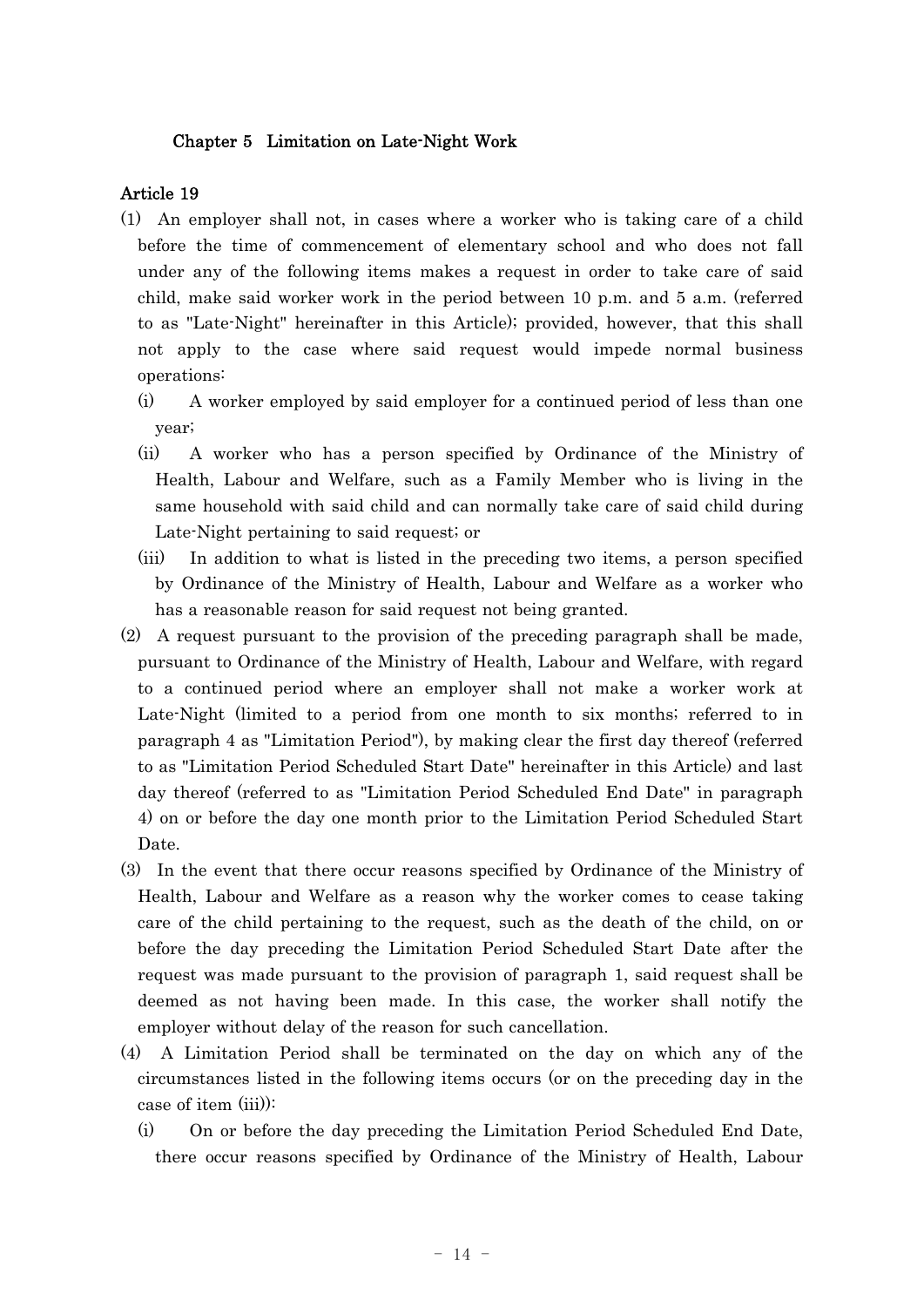and Welfare as a reason why the worker comes to cease taking care of the child pertaining to the request pursuant to the provision of paragraph 1, such as the death of the child;

- (ii) On or before the day preceding the Limitation Period Scheduled End Date, the child pertaining to the request which has been made pursuant to the provision of paragraph 1 reaches time of commencement of elementary school; or
- (iii) On or before the Limitation Period Scheduled End Date, a leave period pursuant to the provisions of Article 65 paragraph 1 or 2 of the Labor Standards Act, a Child Care Leave Period, or a Family Care Leave Period has begun with regard to a worker who has made a request pursuant to the provision of paragraph 1.
- (5) The provisions of the second sentence of paragraph 3 shall apply mutatis mutandis to the cases where there occur reasons specified by Ordinance of the Ministry of Health, Labour and Welfare provided for in item (i) of the preceding paragraph.

## Article 20

- (1) The provisions of paragraphs 1 through 3 and paragraph 4 (excluding item (ii)) of the preceding Article shall apply mutatis mutandis to a worker who takes care of a Subject Family Member in Care-requiring Condition. In this case, the term "take care of said child" in Article 19 paragraph 1 shall be deemed to be replaced with "take care of said Subject Family Member", the terms "child" and "take care of said child" in item (ii) of the same paragraph shall be deemed to be replaced respectively with "Subject Family Member" and "take care of said Subject Family Member", and the terms "child" and "taking care of the child" in paragraph 3 and paragraph 4 item (i) of the same Article shall be deemed to be replaced respectively with "Subject Family Member" and "taking care of the Subject Family Member."
- (2) The provisions of the second sentence of paragraph 3 of the preceding Article shall apply mutatis mutandis to the cases where there occur reasons specified by Ordinance of the Ministry of Health, Labour and Welfare provided for in paragraph 4 item (i) of the same Article, as applied mutatis mutandis pursuant to the preceding paragraph.

## Chapter 6 Measures to be Taken by Employers

- (1) An employer shall, with regard to Child Care Leave and Family Care Leave, endeavor to specify the following items in advance and take measures to make them known to workers:
	- (i) Matters related to treatment for a worker during a period of Child Care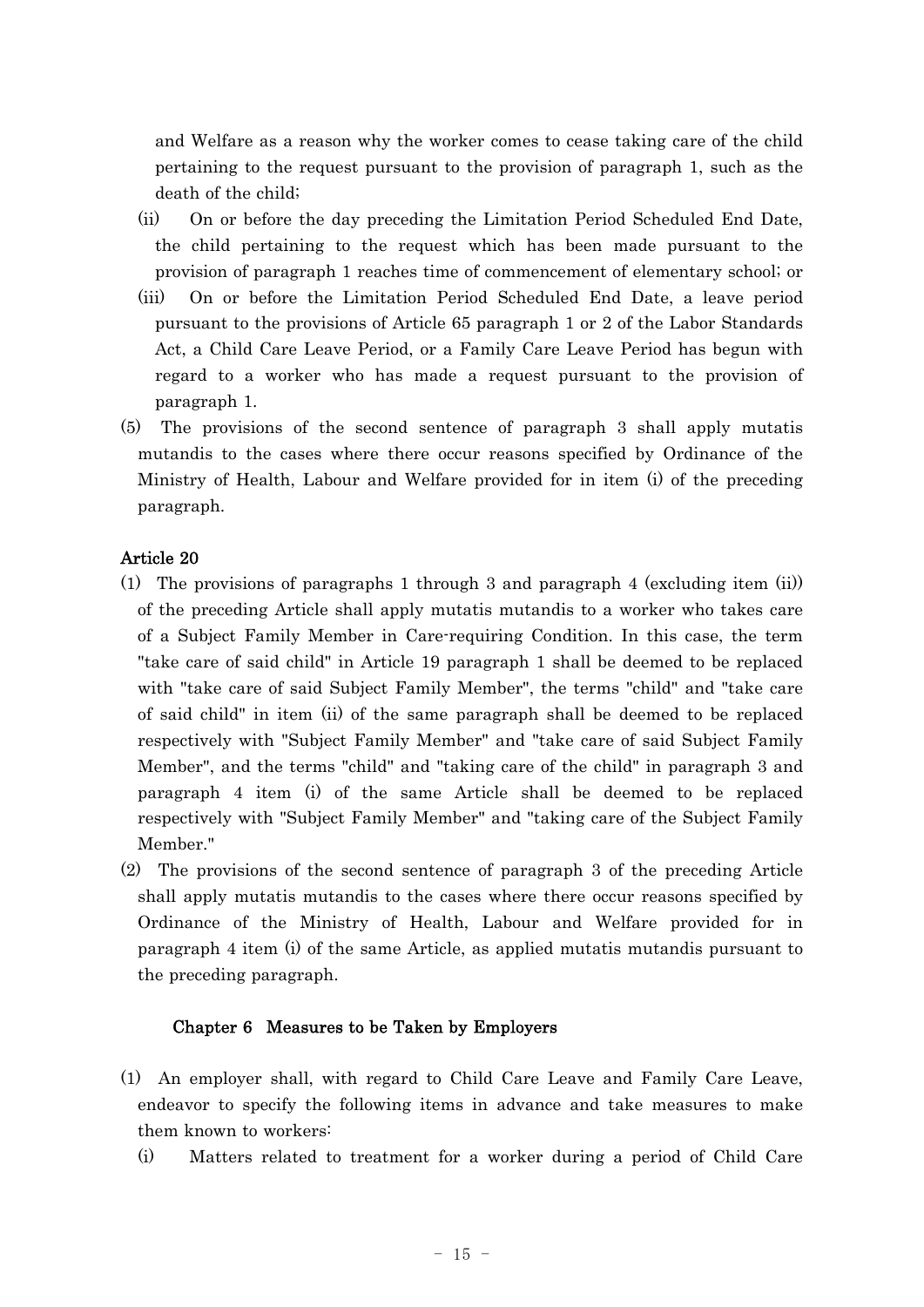Leave and Family Care Leave;

- (ii) Matters related to working conditions after the Child Care Leave and the Family Care Leave, such as wages and assignments; and
- (iii) In addition to what is listed in the preceding two items, matters specified by Ordinance of the Ministry of Health, Labour and Welfare.
- (2) Pursuant to Ordinance of the Ministry of Health, Labour and Welfare, an employer shall, in cases where a worker files a Child Care Leave Application or a Family Care Leave Application, endeavor to notify clearly said worker of the treatment specified in all items of the preceding paragraph pertaining to said worker.

#### Article 22 (Measures related to Employment Management, etc.)

An employer shall, for the purpose of smooth implementation of a Child Care Leave Application and a Family Care Leave Application, and employment after said leave, endeavor to take necessary measures with regard to workers' assignment and other employment management at a workplace where workers who take Child Care Leave or Family Care Leave are employed, and the development and improvement, etc. of vocational capability of workers who are taking Child Care Leave or Family Care Leave.

#### Article 23 Measures, etc. including Shortening of Working Hours) (

- (1) An employer shall, pursuant to Ordinance of the Ministry of Health, Labour and Welfare, take measures of shortening of working hours and other measures that facilitate a worker to take care of a child while continuing working, upon application from a worker (referred to as "Measures including Shortening of Working Hours" hereinafter in this paragraph and in paragraph 1 of the following Article), with regard to an employed worker who takes care of a child under one year of age (or one year and six months of age, in cases where said worker files an application set forth in Article 5 paragraph 3; the same shall apply hereinafter in this paragraph) but who does not take Child Care Leave, and shall also take measures equivalent to the system of Child Care Leave or Measures including Shortening of Working Hours, with regard to an employed worker who takes care of a child over one year of age and under three years of age.
- (2) An employer shall, pursuant to Ordinance of the Ministry of Health, Labour and Welfare, with regard to an employed worker who takes care of a Subject Family Member in Care-requiring Condition, take measures that facilitate the worker to take care of the Subject Family Member in Care-requiring Condition while continuing working, such as shortening of working hours, for a period exceeding 93 consecutive days upon application from the worker (or a period which is obtained by subtracting from 93 days the Number of Days for Family Care Leave, etc., in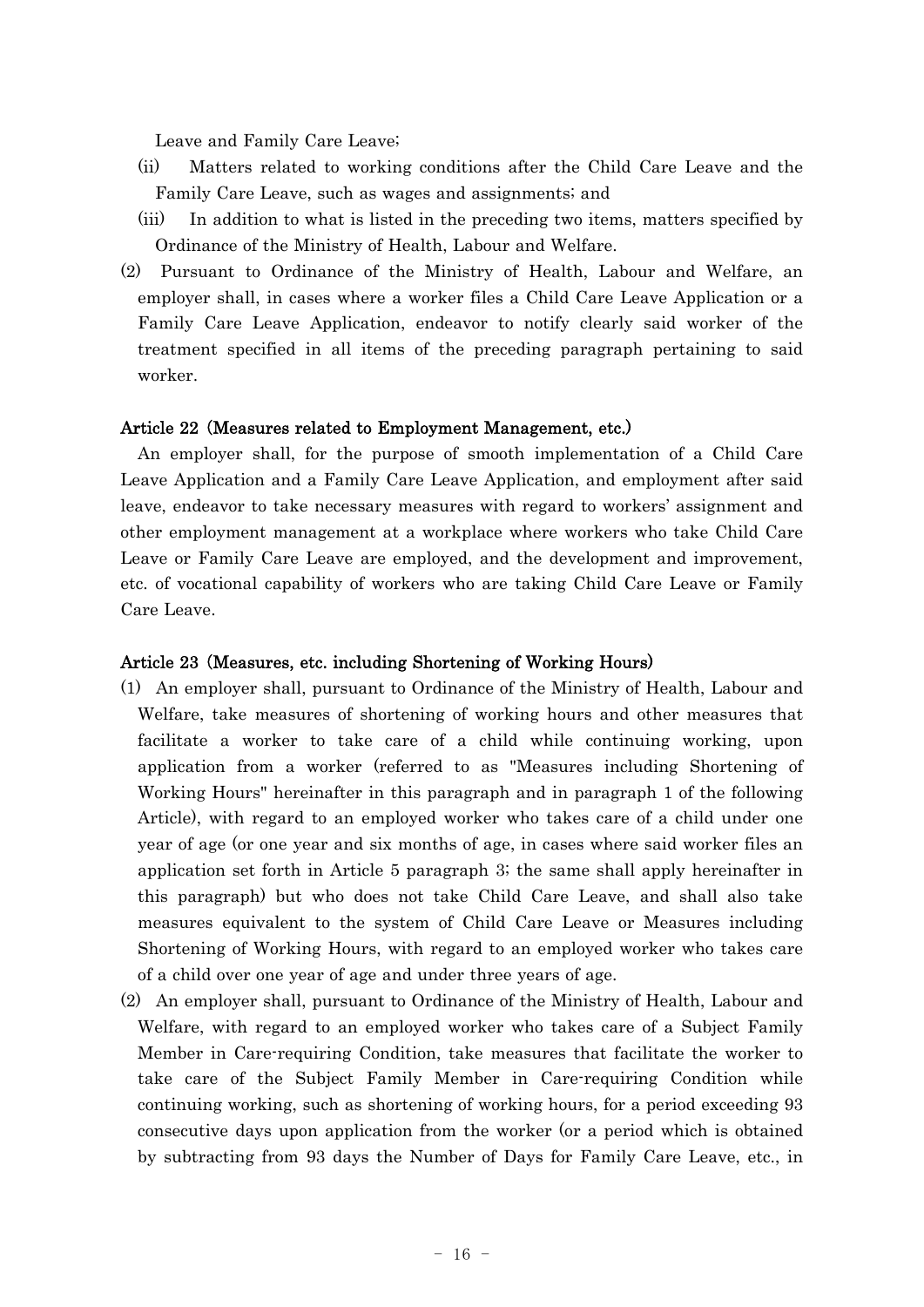cases where the worker takes one or more days of Family Care Leave, etc. during the period from the day on which said worker was first employed until the day prior to the first day of said continued period; a period in which the worker did not take Family Care Leave for the Subject Family Member within the continued period from the Family Care Leave Scheduled Start Date for the first Family Care Leave pertaining to said Care-requiring Condition of the Subject Family Member, in cases where said worker has taken Family Care Leave for said Care-requiring Condition for the Subject Family Member).

## Article 24 Measures related to a Worker, etc. who Takes Care of a Child over Three ( Years and Before the Time of Commencement of Elementary School)

- (1) An employer shall, with regard to an employed worker who takes care of a child over three years and before the time of commencement of elementary school, endeavor to take necessary measures according to the system of Child Care Leave or to Measures including Shortening Working Hours.
- (2) An employer shall, with regard to an employed worker who takes care of his/her Family Member, endeavor to take necessary measures according to the system of Family Care Leave or measures prescribed in paragraph 2 of the preceding Article by giving consideration for the period, the frequency, etc. for said care.

#### Article 25 Deleted

#### Article 26 Consideration for Assignment of Workers) (

An employer shall, in making a change to assignment of an employed worker which results in a change in the said worker's workplace, give consideration for the worker's situation with regard to child care or family care, when such a change would make it difficult for the worker to take care of his/her children or other Family Members while continuing working.

#### Article 27 (Special Measures, etc. for Re-employment)

An employer shall, with regard to a person who resigned by reason of pregnancy, childbirth, child care, or family care (hereinafter referred to as a "Former Employee who Resigned due to Child Care, etc."), endeavor, as necessary, to implement special measures for re-employment (measures in which the employer of the businesses pertaining to said resignation gives, in recruitment and hiring of a worker, special consideration for a Former Employee who Resigned due to Child Care, etc. and who had notified, in resigning, said employer of his/her intention of being re-employed when it becomes possible to work again; the same shall apply in Article 30 and Article 39 paragraph 1 item (i)) and other measures equivalent to the ones above.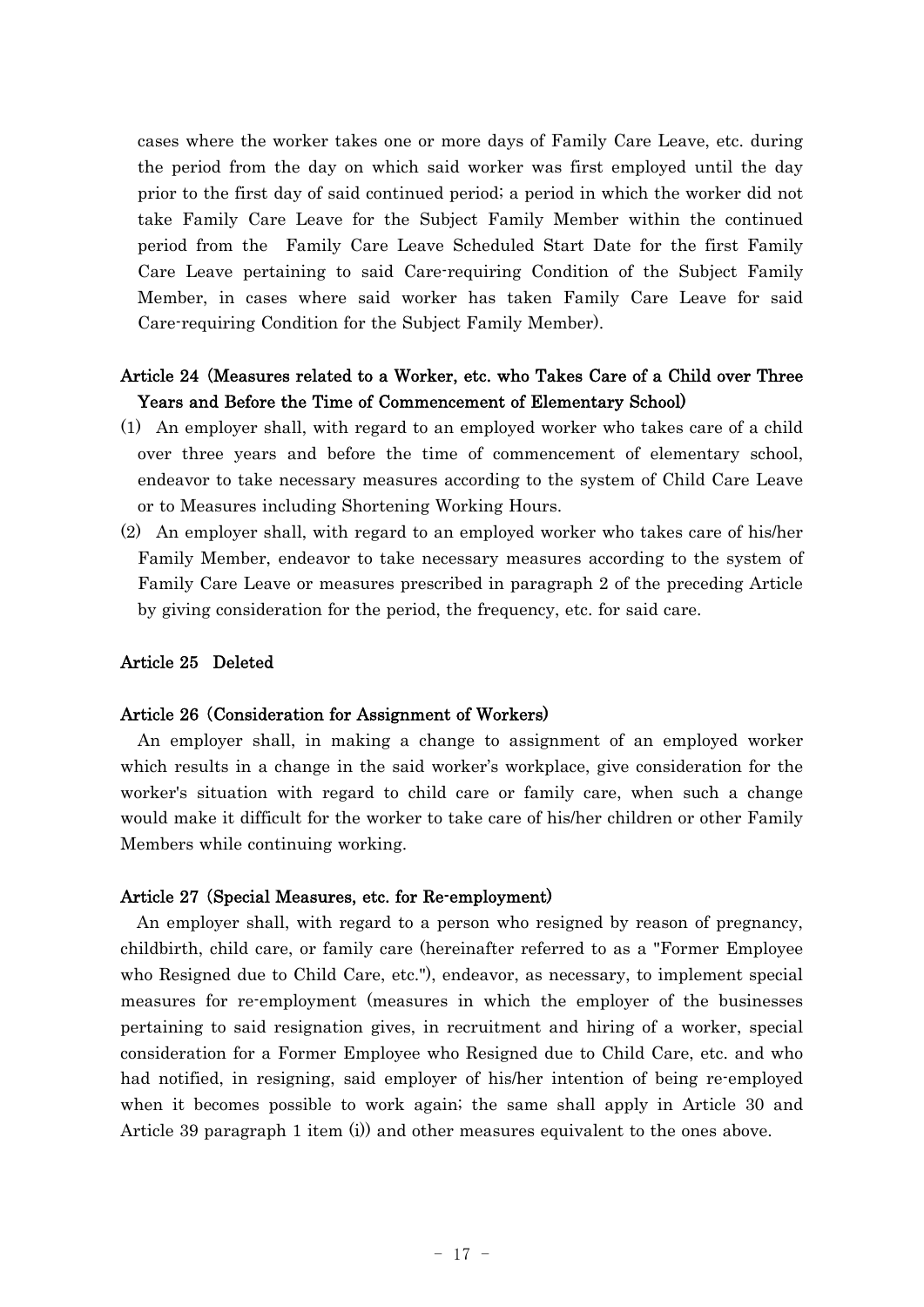#### Article 28 Guidelines) (

The Minister of Health, Labour and Welfare shall, with regard to measures to be taken by employers pursuant to the provision of Articles 21 through 27 and other measures to be taken by employers to help balance work life and family life for workers who take or are taking care of children or other Family Members, specify and make public the matters required for the guidelines in order to promote appropriate and effective implementation of said measures.

## Article 29 (Promoter for Balancing Work Life and Family Life)

An employer shall, pursuant to Ordinance of the Ministry of Health, Labour and Welfare, endeavor to appoint a person who takes charge of duties for appropriate and effective implementation of measures set forth in Articles 21 through 27 and other measures to be taken for the purpose of balancing work life and family life for workers who take or are taking care of children or other Family Members (referred to in Article 39 paragraph 1 item (v) as a "Promoter for Balancing Work Life and Family Life").

## Chapter 7 Measures for Supporting Subject Workers, etc.

Section 1 Support from the State, etc.

#### Article 30 (Support for Employers, etc.)

The State may, for the purpose of continuing employment and promoting re-employment of a worker who takes care of or are taking care of children or other Family Members (hereinafter referred to as "Subject Worker") and a Former Employee who Resigned due to Child Care, etc. (hereinafter referred to collectively as "Subject Workers, etc.) and of promoting the welfare of said workers, provide employers, employers' associations and other parties concerned with counseling services and advice with regard to the employment management, special measures for re-employment and other measures at a workplace where the Subject Worker is employed , and with benefits and other necessary supports.

#### Article 31 Counseling, Training, etc.) (

- (1) The State shall provide a Subject Worker with necessary guidance, counseling services, training and other measures for the purpose of contributing to the promotion, etc. of balancing work life and family life of said workers.
- (2) Local governments shall endeavor to take measures equivalent to those taken by the State as set forth in the preceding paragraph.

#### Article 32 (Support for Re-employment)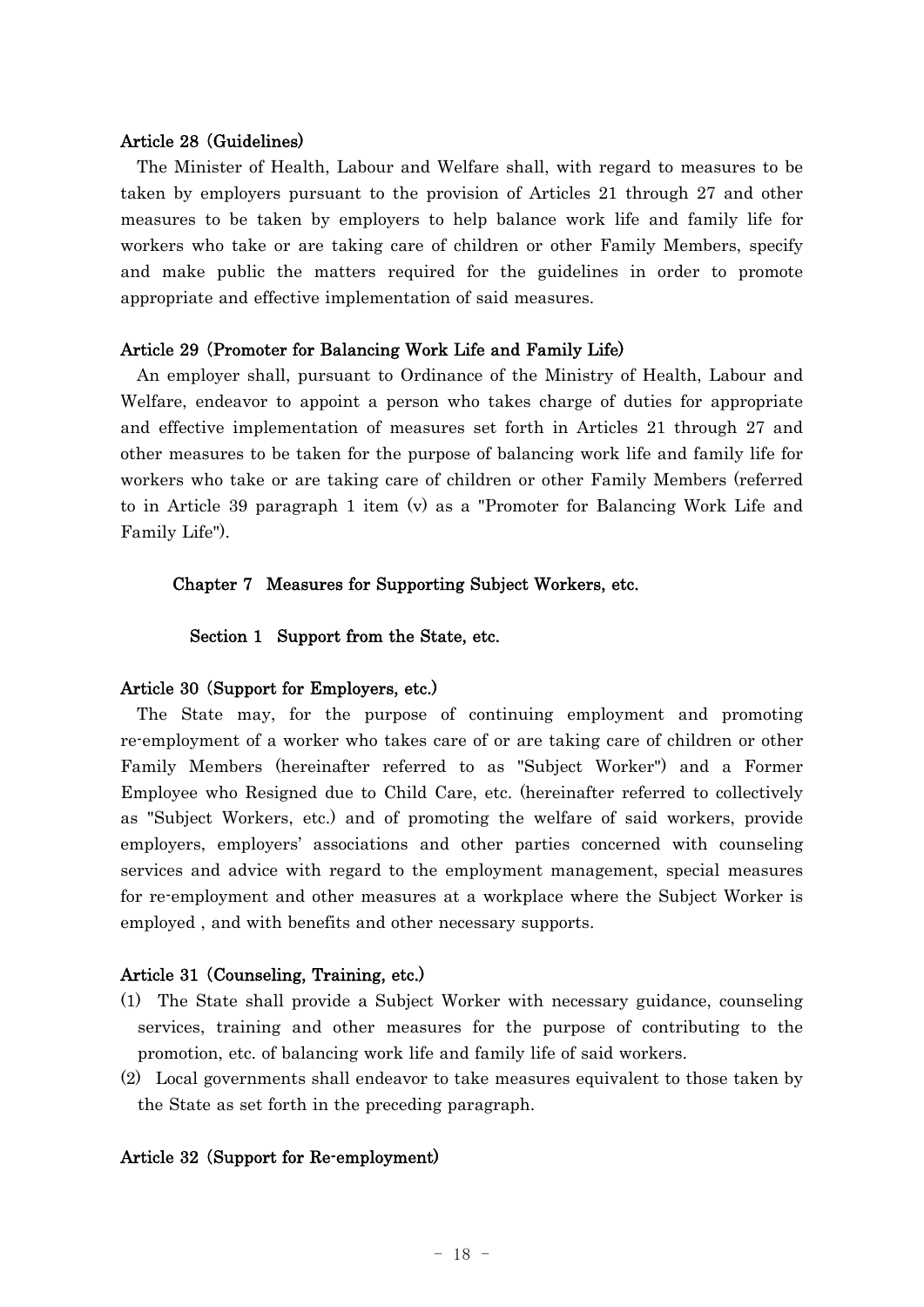The State shall, for the purpose of providing re-employment opportunities for a Former Employee who Resigned due to Child Care, etc. when they come to intend to work again, give consideration so that vocational guidance, employment placement, redevelopment of vocational capability and other measures can be implemented in an effective and coordinated way and provide necessary support for promotion of smooth re-employment of Former Employees who Resigned due to Child Care, etc.

## Article 33 (Measures for Increasing Awareness of Balancing Work Life and Family Life)

The State shall take necessary measures, including publicity activities, to increase awareness of employers, workers, and the general public with regard to balancing work life and family life of Subject Workers, etc. in order to eliminate workplace practices and other factors that prevent Subject Workers, etc. from balancing work life and family life.

## Article 34 (Family Support Facilities for Workers)

- (1) Local governments shall, as necessary, endeavor to establish family support facilities for workers.
- (2) Family support facilities for workers shall be established for the purpose of implementing a comprehensive set of activities designed to promote the welfare of Subject Workers, etc., such as provision of counseling services, necessary guidance, training and lectures with regard to balancing of work life and family life for Subject Workers, etc., and opportunities for rests and recreation.
- (3) The Minister of Health, Labour and Welfare shall specify desirable standards required for the establishment and operation of the family support facilities for workers.
- (4) The State may provide local governments with necessary advice, guidance and other support with regard to the establishment and operation of the family support facilities for workers.

## Article 35 (Advisors of Family Support Facilities for Workers)

- (1) Local governments shall, in family support facilities for workers, endeavor to appoint personnel who take charge of providing counseling services and guidance for Subject Workers, etc. (referred to in the following paragraph as "Advisor of Family Support Facilities for Worker").
- (2) An Advisor of Family Support Facilities for Workers shall be selected from among persons who have zeal for and insight into their duties, and who have the qualifications specified by the Minister of Health, Labour and Welfare.

#### Section 2 Designated Juridical Person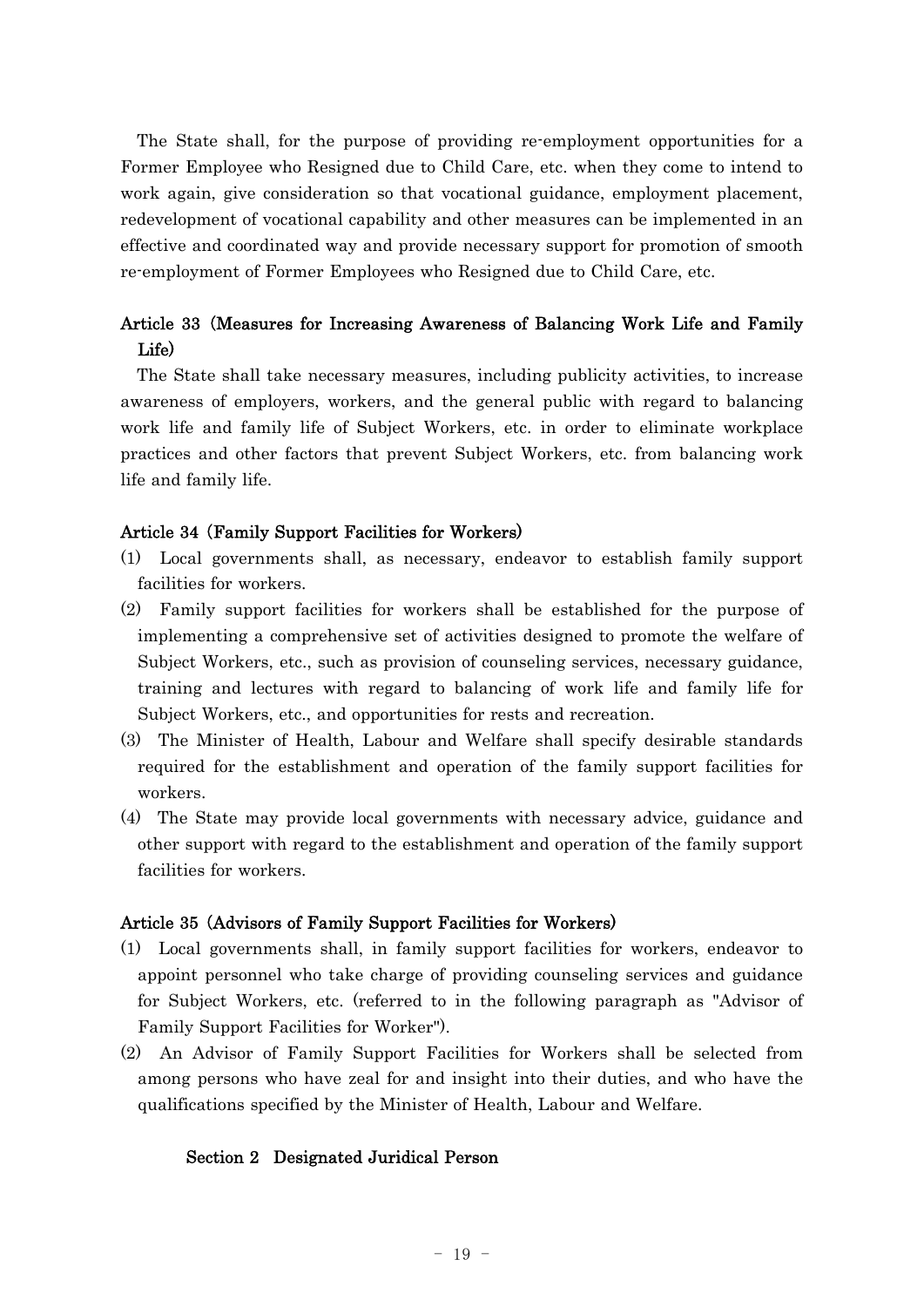## Article 36 (Designation, etc.)

- (1) The Minister of Health, Labour and Welfare may designate, upon application, a juridical person under Article 34 of the Civil Code (Act No. 89 of 1896) which was established for the purpose of promoting the welfare of Subject Workers, etc. and found to be conforming with the standards listed in the following items with regard to the business prescribed in Article 38, as one sole entity for the entire nation executing the business prescribed in the same Article:
	- (i) A juridical person is recognized as having appropriate plans for execution of business with regard to matters such as employees and business methods, and possessing a financial and technical basis for sufficient execution of said plans; and
	- (ii) In addition to what is provided for in the preceding item, the juridical person is recognized as carrying out appropriate and steady operations and contributing to promotion of the welfare of Subject Workers, etc.
- (2) The Minister of Health, Labour and Welfare shall, upon making designation set forth in the preceding paragraph, publicly notify the name, address and office location of the juridical person designated pursuant to the provision of the same paragraph (hereinafter referred to as "Designated Juridical Person").
- (3) A Designated Juridical Person shall, in intending to change its name, address or office location, notify in advance the Minister of Health, Labour and Welfare thereof.
- (4) The Minister of Health, Labour and Welfare shall, when notified pursuant to the provision of the preceding paragraph, publicly notify the matters with regard to said notification.

## Article 37 (Conditions of Designation)

- (1) New conditions may be attached to those of designation prescribed in paragraph 1 of the preceding Article, and such conditions may be changed.
- (2) The conditions set forth in the preceding paragraph shall be limited to the minimum but enough to secure steady implementation of the matters pertaining to said designation, and shall not result in imposing unreasonable duties on the juridical person subject to the said designation.

## Article 38 (Business)

A Designated Juridical Person shall execute the following businesses:

- (i) Conducting research and study on the work life and family life of Subject Workers, etc.;
- (ii) Comprehensively collecting information and materials with regard to the work life and family life of Subject Workers, etc., and providing said information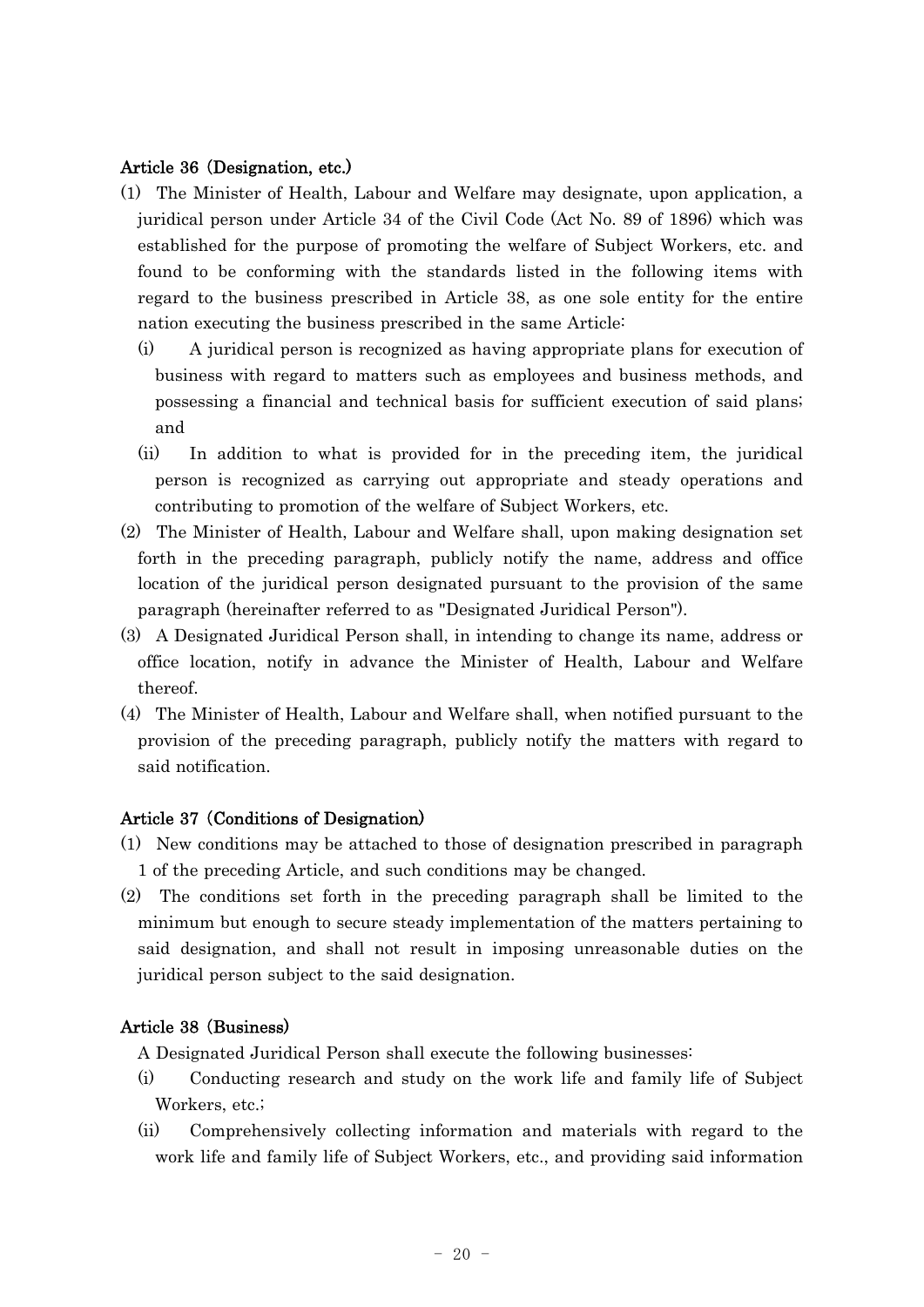and materials to the Subject Workers, etc., employers and other persons concerned;

- (iii) Executing the business set forth in paragraph 1 of the following Article; and
- (iv) In addition to what is listed in the preceding three items, executing business required for promotion of the welfare of Subject Workers, etc.

## Article 39 (Welfare-Related Business to be Executed by Designated Juridical Person)

- (1) The Minister of Health, Labour and Welfare shall, after designating a Designated Juridical Person, make said juridical person execute all or part of the following businesses among the businesses to be executed by the State prescribed in Articles 30 through 34 (hereinafter referred to as "Welfare-Related Business"):
	- (i) Providing employers and other parties concerned with counseling services and other support related to technical matters with regard to employment management and special measures for re-employment of a Subject Worker;
	- (ii) Providing benefits prescribed in Article 30 and specified by Ordinance of the Ministry of Health, Labour and Welfare;
	- (iii) Providing a Subject Worker with counseling services, training, and other support required for balancing work life and family life;
	- (iv) Providing re-employment support for Former Employees who Resigned due to Child Care, etc.;
	- (v) Providing Promoters for Balancing Work Life and Family Life with training to help said promoters acquire the knowledge required for smooth implementation of the duties prescribed in Article 29;
	- (vi) Carrying out publicity or other activities to increase awareness with regard to balancing work life and family life for Subject Workers, etc.; and
	- (vii) In addition to what is listed in the preceding items, executing necessary businesses for the purpose of the continuing employment and promoting re-employment of Subject Workers, etc. and of promoting the welfare of said workers.
- (2) The requirements for provision of benefits and the amount thereof referred to in item (ii) of the preceding paragraph shall be prescribed by Ordinance of the Ministry of Health, Labour and Welfare.
- (3) A Designated Juridical Person shall, in commencing all or part of the Welfare-Related Business, notify the Minister of Health, Labour and Welfare, by type of the business, of the scheduled start date of said business and the location of the office executing the business. The provisions above shall apply to the case where a designated juridical person intends to change the location of the office executing said business.
- (4) The Minister of Health, Labour and Welfare shall publicly notify types of Welfare-Related Business which the Minister makes a Designated Juridical Person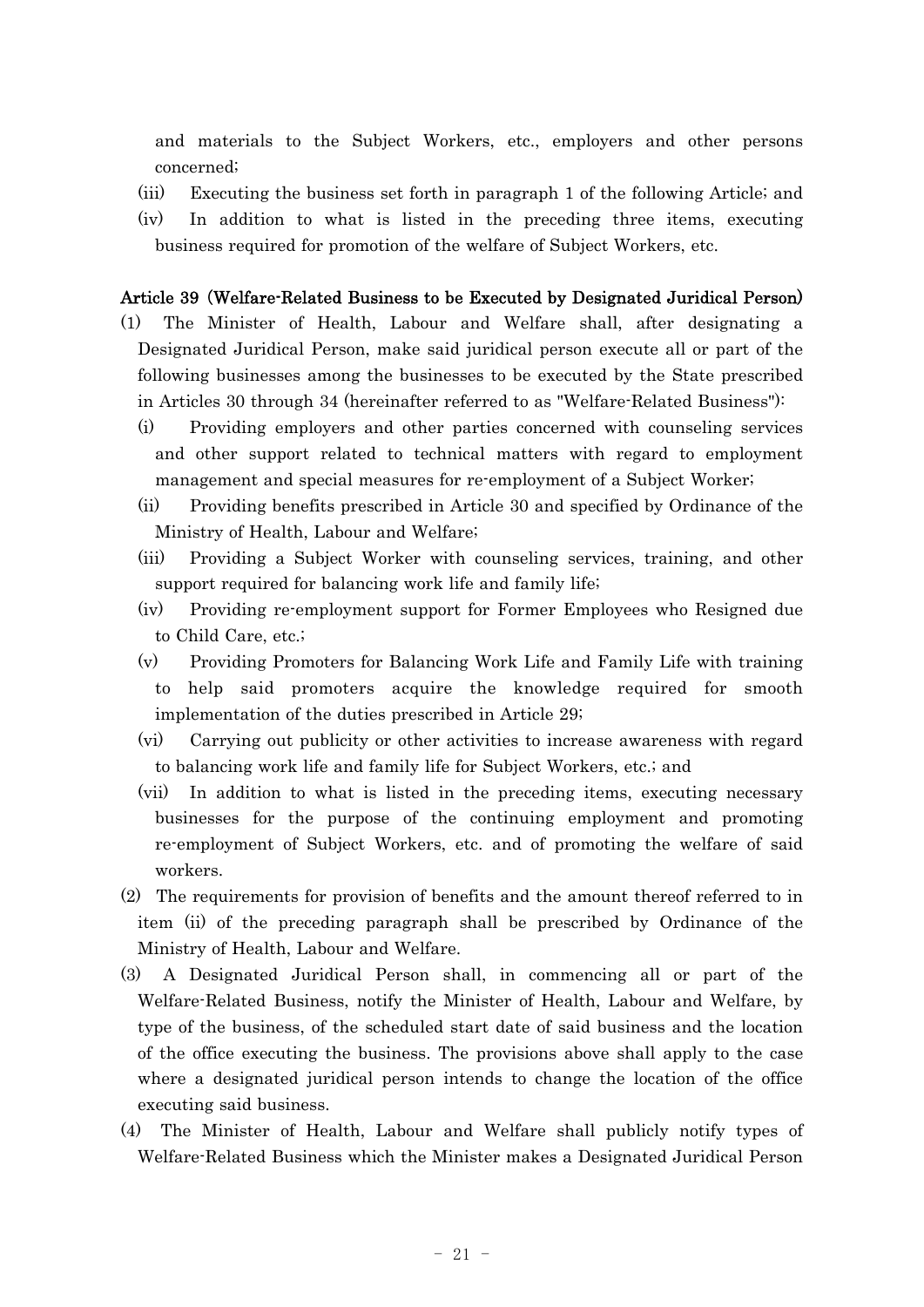execute pursuant to the provision of paragraph 1 and the matters pertaining to the notification prescribed in the preceding paragraph.

## Article 40 (Approval of Business Regulations)

- (1) A Designated Juridical Person shall, in carrying out the Welfare-Related Business, prepare regulations required for the execution of said business (hereinafter referred to as "Business Regulations") and obtain an approval of the Minister of Health, Labour and Welfare prior to commencing said business. The provisions above shall apply to the case where the Designated Juridical Person intends to change said regulations.
- (2) The Minister of Health, Labour and Welfare may, when cases occur which the Business Regulations approved provided for in the preceding paragraph as becoming inappropriate in terms of proper and steady execution of the Welfare-Related Business, order a change of said business regulations.
- (3) Matters to be specified in the Business Regulations shall be prescribed by Ordinance of the Ministry of Health, Labour and Welfare.

## Article 41 (The Minister of Health, Labour and Welfare's Approval for Provision of Welfare-Related Benefits)

A Designated Juridical Person shall, in the case of carrying out, among its Welfare-Related Businesses, the business pertaining to Article 39 paragraph 1 item (ii) (referred to in the following Article and Article 48 as "Benefits Business") and intending to receive the benefits set forth in the same item, obtain an approval from the Minister of Health, Labour and Welfare, pursuant to Ordinance of the Minister of Health, Labour and Welfare.

## Article 42 (Reports)

A Designated Juridical Person may, in executing a Benefits Business and finding it necessary with regard to said business, request an employer to submit reports on necessary matters.

#### Article 43 (Business Plan, etc.)

- (1) A Designated Juridical Person shall, pursuant to Ordinance of the Ministry of Health, Labour and Welfare, prepare a business plan and a budget for revenue and expenditure for each business year, and obtain an approval of the Minister of Health, Labour and Welfare. The provisions above shall apply to the case where the Designated Juridical Person intends to change said plan or budget.
- (2) A Designated Juridical Person shall, pursuant to Ordinance of the Ministry of Health, Labour and Welfare, prepare a business report, a balance sheet, a statement of accounts, and an asset inventory, and submit said documents to the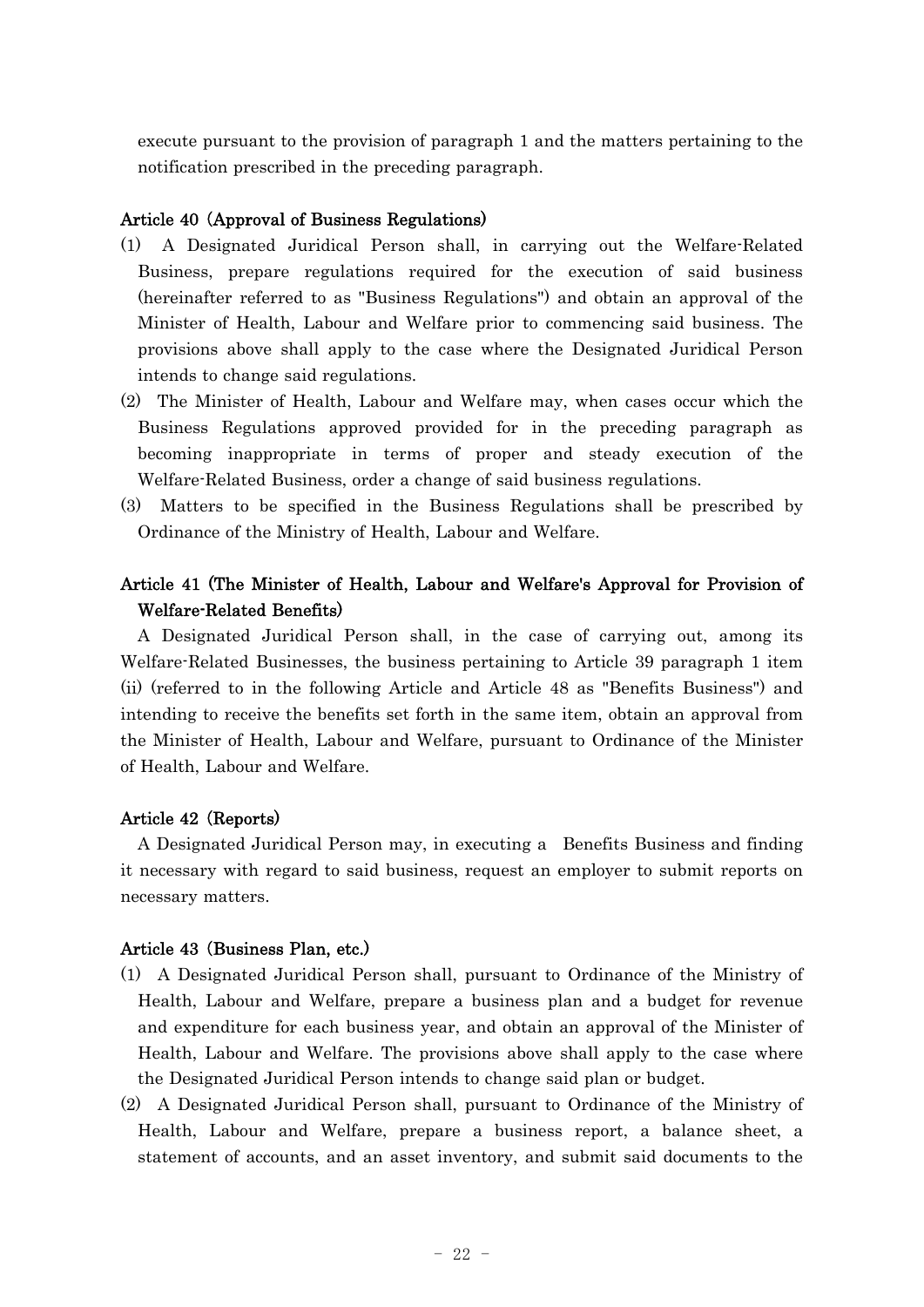Minister for approval after each business year ends.

#### Article 44 (Separate Accounting)

A Designated Juridical Person shall, in executing the Welfare-Related Business, separate the accounts for the Welfare-Related Business and those for other businesses.

#### Article 45 (Grants)

The State may, within the limits of the budget, grant a Designated Juridical Person the amount of money equivalent to all or part of the cost necessary for the Welfare-Related Business.

### Article 46 (Referral to an Ordinance of the Ministry of Health, Labour and Welfare)

In addition to what is provided for in this Section, the financial and accounting matters required for a Designated Juridical Person to execute the Welfare-Related Business shall be prescribed by Ordinance of the Ministry of Health, Labour and Welfare.

#### Article 47 (Appointment and Dismissal of Officers)

- (1) No appointment or dismissal of an officer of a Designated Juridical Person shall be effective without approval of the Minister of Health, Labour and Welfare.
- (2) The Minister of Health, Labour and Welfare may, in the event that an officer of a Designated Juridical Person commits any act in violation of the provisions of this section (including orders and dispositions pursuant to said provisions) or the Business Regulations approved under Article 40 paragraph 1, or commits a grossly improper act with regard to the business prescribed in Article 38, order the Designated Juridical Person to dismiss said officer.

#### Article 48 (Status of Officers and Personnel as Public Employees)

Officers and personnel of a Designated Juridical Person who are engaged in a Benefits Business shall, pursuant to laws and regulations, be deemed as personnel engaged in public service when subject to the Criminal Code (Act No. 45 of 1907) and other penal provisions.

#### Article 49 (Reports and Inspections)

(1) The Minister of Health, Labour and Welfare may, within the limit necessary for securing the proper execution of the businesses prescribed in Article 38, make a Designated Juridical Person submit necessary reports with regard to the business prescribed in the same Article or the assets, or may permit the Ministry personnel to enter the offices of the Designated Juridical Person and inspect the businesses,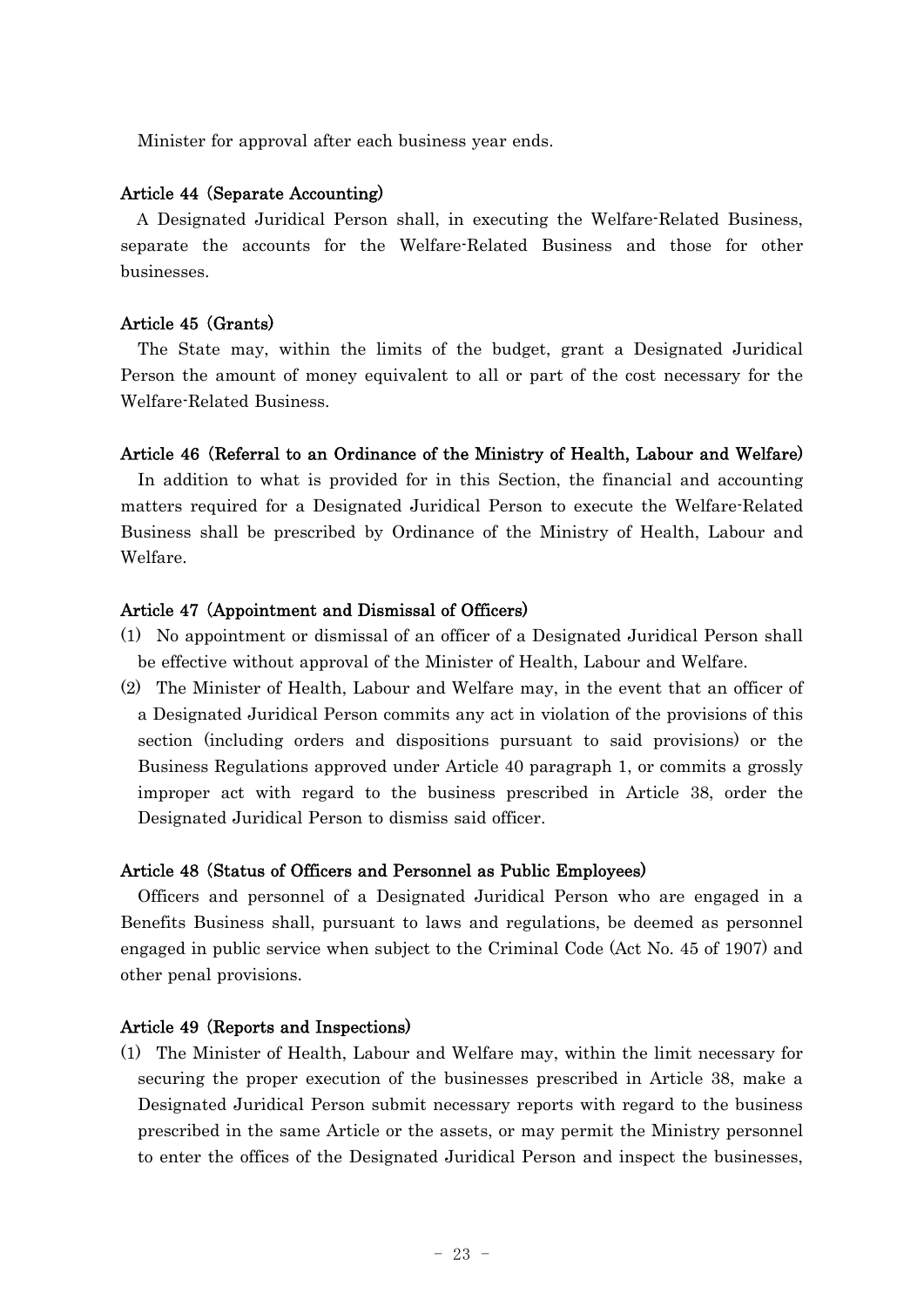accounting books, documents or other articles.

- (2) An official who enters and inspects pursuant to the provision of the preceding paragraph shall carry a certificate for identification and produce it to the people concerned.
- (3) The authority to enter and inspect pursuant to the provision of paragraph 1 shall not be construed as the authority to conduct criminal investigations.

#### Article 50 (Supervisory Orders)

The Minister of Health, Labour and Welfare may, within the limit necessary for implementing the provisions of this section, give a Designated Juridical Person orders necessary for the supervision of the businesses prescribed in Article 38.

#### Article 51 (Rescission, etc. of Designation)

- (1) The Minister of Health, Labour and Welfare may, in the event that a Designated Juridical Person falls under any of the following items, rescind the designation prescribed in Article 36 paragraph 1 (hereinafter referred to as "Designation") or set a period of time for suspension of all or part of the businesses prescribed in Article 38:
	- (i) When said Designated Juridical Person is recognized as being unable to execute the businesses prescribed in Article 38 appropriately and steadily;
	- (ii) When said Designated Juridical Person has committed an unjust act with regard to said Designation;
	- (iii) When said Designated Juridical Person is in violation of the provisions of this section, or orders or dispositions in accordance therewith;
	- (iv) When said Designated Juridical Person is in violation of the conditions prescribed in Article 37 paragraph 1; or
	- (v) When said Designated Juridical Person executes the Welfare-Related Business in defiance of business regulations approved pursuant to the provision of Article 40 paragraph 1.
- (2) The Minister of Health, Labour and Welfare shall, in the event of rescinding said Designation or ordering the suspension of all or part of the businesses prescribed in Article 38 pursuant to the provision of the preceding paragraph, publicly notify said rescission or order.

## Article 52 Welfare-related Business to be Executed by the Minister of Health, ( Labour and Welfare)

(1) The Minister of Health, Labour and Welfare shall, in the event of rescinding said designation or ordering suspension of all or part of the Welfare-Related Businesses pursuant to the provision of paragraph 1 of the preceding Article , or in the event of finding it necessary when it becomes difficult for the Designated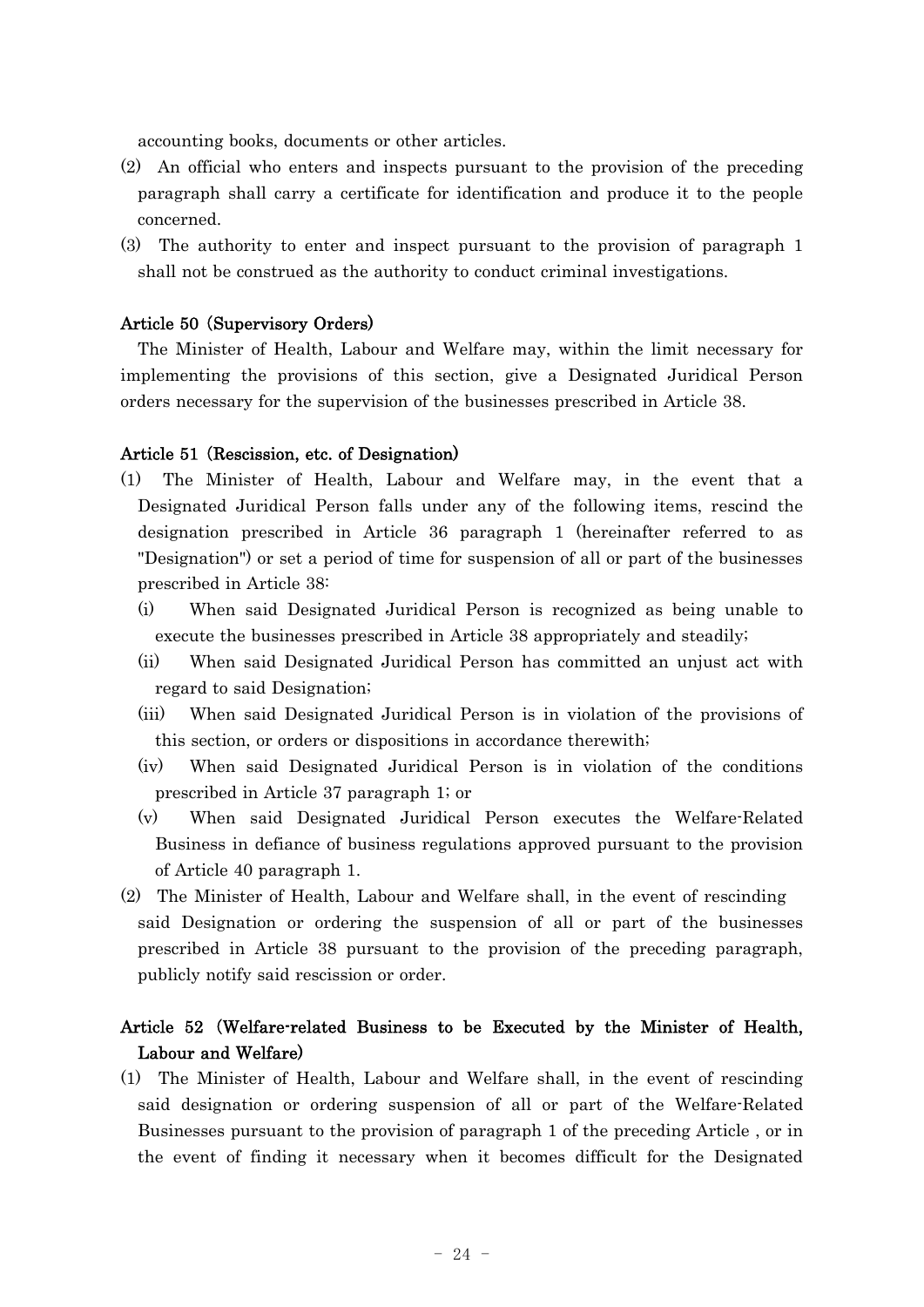Juridical Person to execute the Welfare-Related Business, execute said businesses by himself or herself.

- (2) The Minister of Health, Labour and Welfare shall, when the Minister intends to execute a Welfare-Related Business pursuant to the provision of the preceding paragraph or intends to cease a Welfare-Related Business which is being executed pursuant to the provision of the same paragraph, publicly notify said intention in advance.
- (3) In cases where the Minister of Health, Labour and Welfare intends to execute the Welfare-Related Business pursuant to the provision of paragraph 1 or intends to cease said business which is being executed pursuant to the provision of the same paragraph, necessary matters required for the succession of said Welfare-Related Business or other duties shall be prescribed by Ordinance of the Ministry of Health, Labour and Welfare.

## Chapter 8 Miscellaneous Provisions

## Article 53 (Special Provisions of the Recruitment of Workers Needed to Handle the Business concerning Persons Obtaining Child Care Leave, etc.)

- (1) In cases where a Small and Medium Sized Enterprise Operator who is a member of an Authorized Association of Small and Medium Sized Enterprises intends to make said association recruit workers needed to handle the business concerning persons who take Child Care Leave or Family Care Leave (including leaves equivalent to the leave above, the same shall apply hereinafter in this paragraph) during the period said persons take said Child Care Leave or Family Care Leave, and then said association intends to engage in said recruitment, the provisions of Article 36 paragraphs 1 and 3 of the Employment Security Act (Act No. 141 of 1947) shall not apply to said Small and Medium Sized Enterprise Operator who is a member of said association.
- (2) In this Article and the following Article, the meanings of the terms listed in the following items shall be as prescribed respectively in those items.
	- (i) Small and Medium Sized Enterprise Operator: a small and medium sized enterprise operator prescribed in Article 2 paragraph 1 of the Act on the Promotion of Improvement of Employment Management in Small and Medium-sized Enterprises for Securing Manpower and Creating Quality Jobs (Act No. 57 of 1991); and
	- (ii) Authorized Association of Small and Medium Sized Enterprises: a business cooperative association, etc. prescribed in Article 2 paragraph 2 of the Act on the Promotion of Improvement of Employment Management in Small and Medium-sized Enterprises for Securing Manpower and Creating Quality Jobs, which has been authorized, upon application from said business cooperative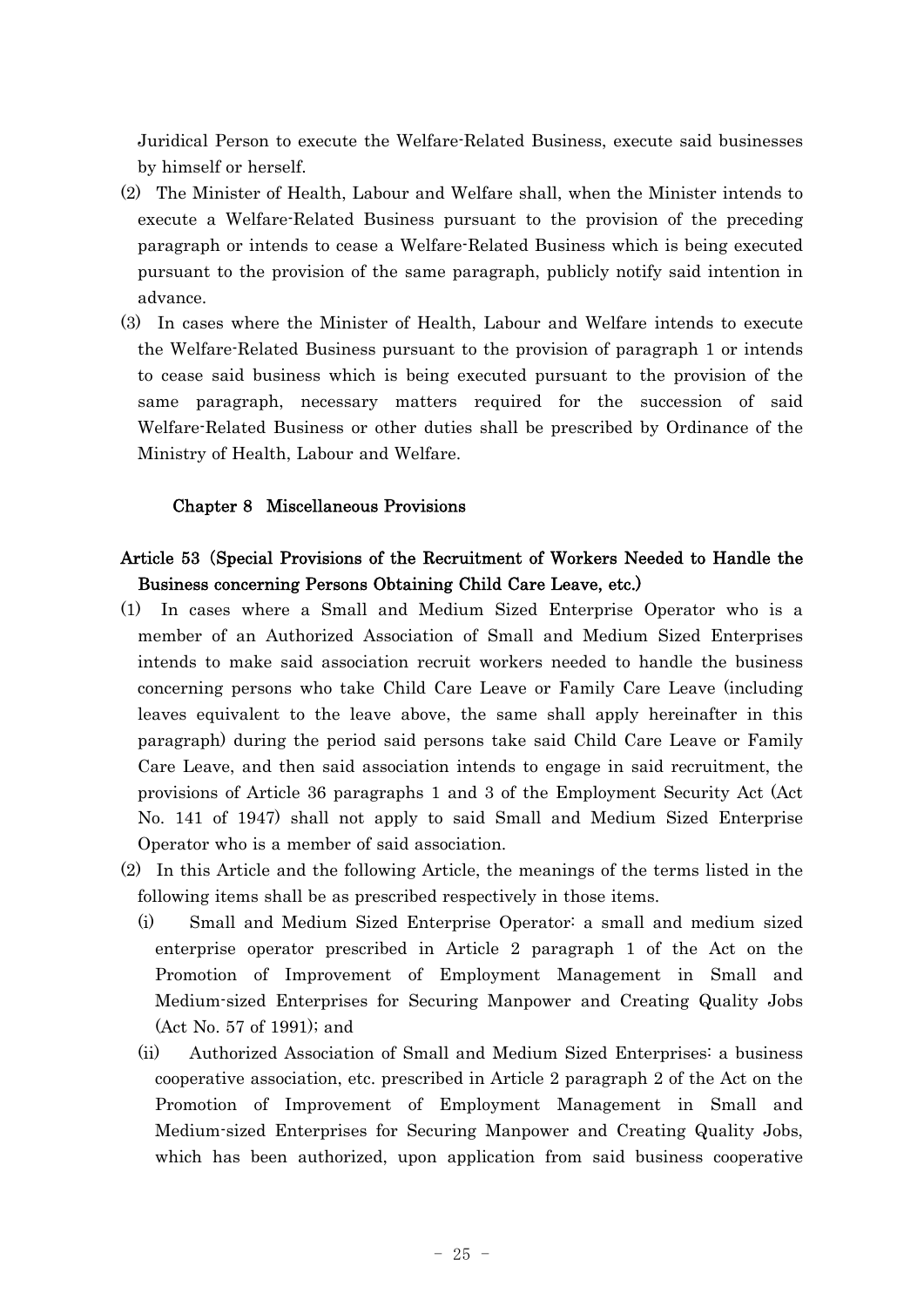association, etc., to be appropriated pursuant to the standards set by the Minister of Health, Labour and Welfare, as an entity which provides a Small and Medium Sized Enterprise Operator who is a member of the association with counseling services and support with regard to the measures to be taken by employers referred to in Article 22 or other matters.

- (3) The Minister of Health, Labour and Welfare may, when cases occur which an Authorized Association of Small and Medium Sized Enterprises has become inappropriate as an entity that provides counseling services and support set forth in item (ii) of the preceding paragraph, rescind the authorization set forth in the same item.
- (4) The Authorized Association of Small and Medium Sized Enterprises set forth in paragraph 1 shall, in intending to engage in said recruitment, then pursuant to Ordinance of the Ministry of Health, Labour and Welfare, notify the Minister of Health, Labour and Welfare of the recruitment period, the number of workers to be recruited, the recruitment area, and other matters with regard to the recruitment of workers and which are specified by Ordinance of the Ministry of Health, Labour and Welfare.
- (5) The provisions of Article 37 paragraph 2 of the Employment Security Act shall apply mutatis mutandis to the case where the notification prescribed in the provision of the preceding paragraph is made; the provisions of paragraphs 1 and 3 of Article 5-3, Article 5-4, Article 39, Article 41 paragraph 2, Article 48-3, Article 48-4, Article 50 paragraphs 1 and 2, and Article 51-2 of the same Act shall apply mutatis mutandis to an entity that engages in recruitment of workers by making a notification referred to in the provisions of the preceding paragraph; the provisions of Article 40 of the same Act shall apply mutatis mutandis to the payment of remuneration to an entity that engages in recruitment of workers by making a notification referred to in the provisions of the same paragraph; and the provisions of Article 50 paragraphs 3 and 4 of the same Act shall apply mutatis mutandis to the case where an administrative agency exercises official authority referred to in paragraph 2 of the same Article, as applied mutatis mutandis pursuant to this paragraph. In this case, the term "an entity that intends to carry out labor recruitment" in Article 37 paragraph 2 of the same Act shall be deemed to be replaced with "an entity that intends to engage in recruitment of workers by making a notification referred to in Article 53 paragraph 4 of the Act on the Welfare of Workers Who Take Care of a Child or a Family Member, Including Child Care and Family Care Leave," and the term "order to abolish recruitment business with regard to said workers, or period" in Article 41 paragraph 2 of the same Act shall be deemed to be replaced with "period."
- (6) With regard to the application of the provisions of Article 36 paragraph 2 and Article 42-2 of the Employment Security Act, the term "set forth in the preceding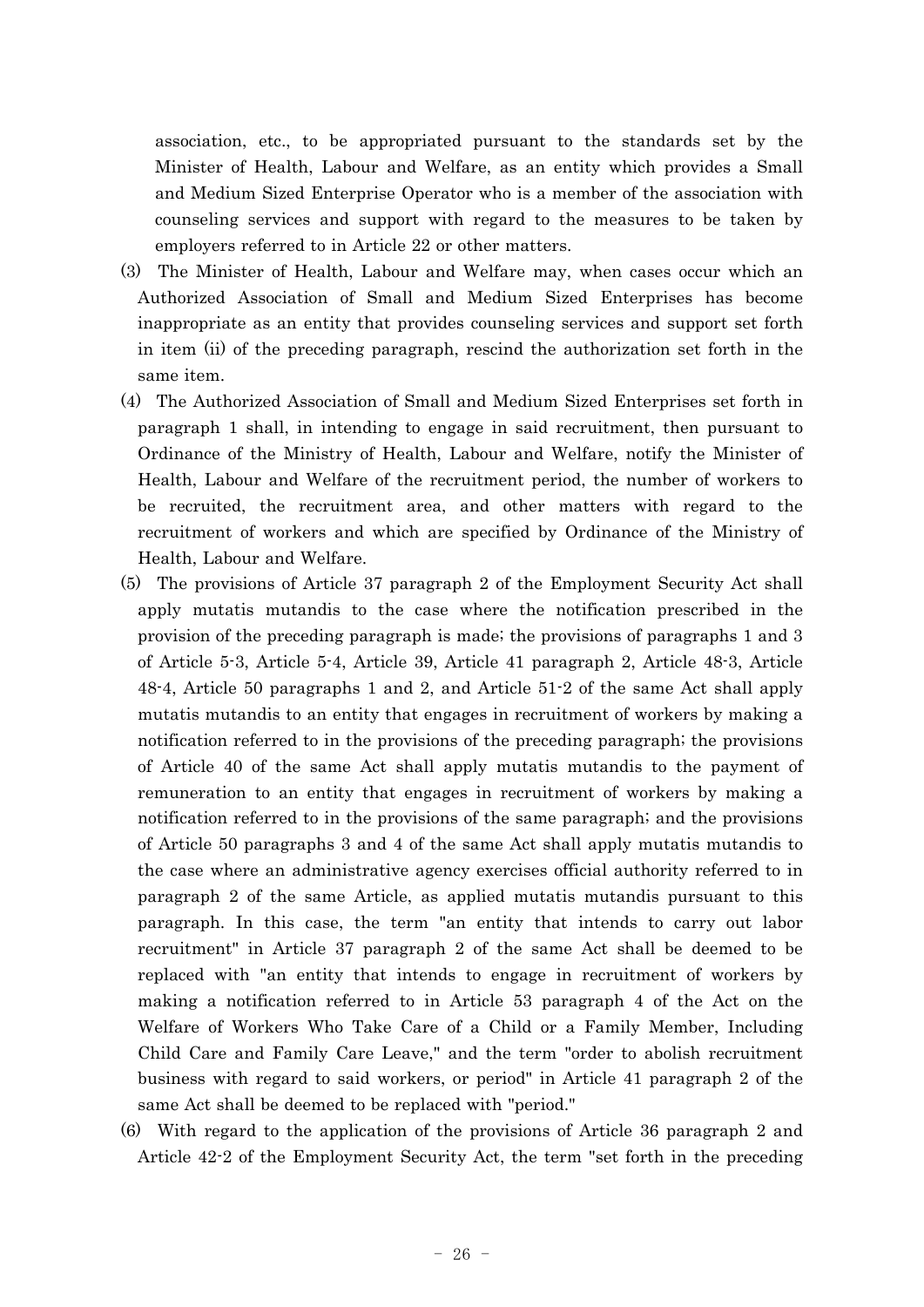paragraph" in Article 36 paragraph 2 of the Employment Security Act shall be deemed to be replaced with "which is to be paid by a person who intends to make people out of his/her employment engage in recruitment of workers and is to be paid to said people," and the term "a recruitment contractor prescribed in Article 39" in Article 42-2 of the same Act shall be deemed to be replaced with "an entity which engages in recruitment of workers by making a notification referred to in Article 53 paragraph 4 of the Act on the Welfare of Workers Who Take Care of Children or Other Family Members, Including Child Care and Family Care Leave."

(7) The Minister of Health, Labour and Welfare may request an Authorized Association of Small and Medium Sized Enterprises to submit a report with regard to the status of provision of counseling services and support referred to in item (ii) of paragraph 2.

## Article 54

The Public Employment Security Office shall, with regard to an Authorized Association of Small and Medium Sized Enterprises which engages in recruitment of workers pursuant to the provision of paragraph 4 of the preceding Article, endeavor to promote the effective and appropriate implementation of said recruitment of workers by means of providing employment information, the results of research and study about employment, etc. and by providing guidance on details and measures of said employment based on these information.

#### Article 55 (Research, etc.)

- (1) The Minister of Health, Labour and Welfare shall, for the purpose of contributing to the promotion, etc. of balancing work life and family life of Subject Workers, etc., implement research and study required for the employment management, development and improvement of vocational capability and other matters with regard to the subject workers, etc.
- (2) The Minister of Health, Labour and Welfare may request the heads of relevant Administrative Organs to offer information and other necessary cooperation required for the enforcement of this Act.
- (3) The Minister of Health, Labour and Welfare may, with regard to the enforcement of this Act, request necessary research reports from prefectural governors.

## Article 56 (Collecting Reports and Providing Advice, Guidance and Recommendations)

The Minister of Health, Labour and Welfare may, when he or she finds it necessary for the enforcement of this Act, request reports from employers or give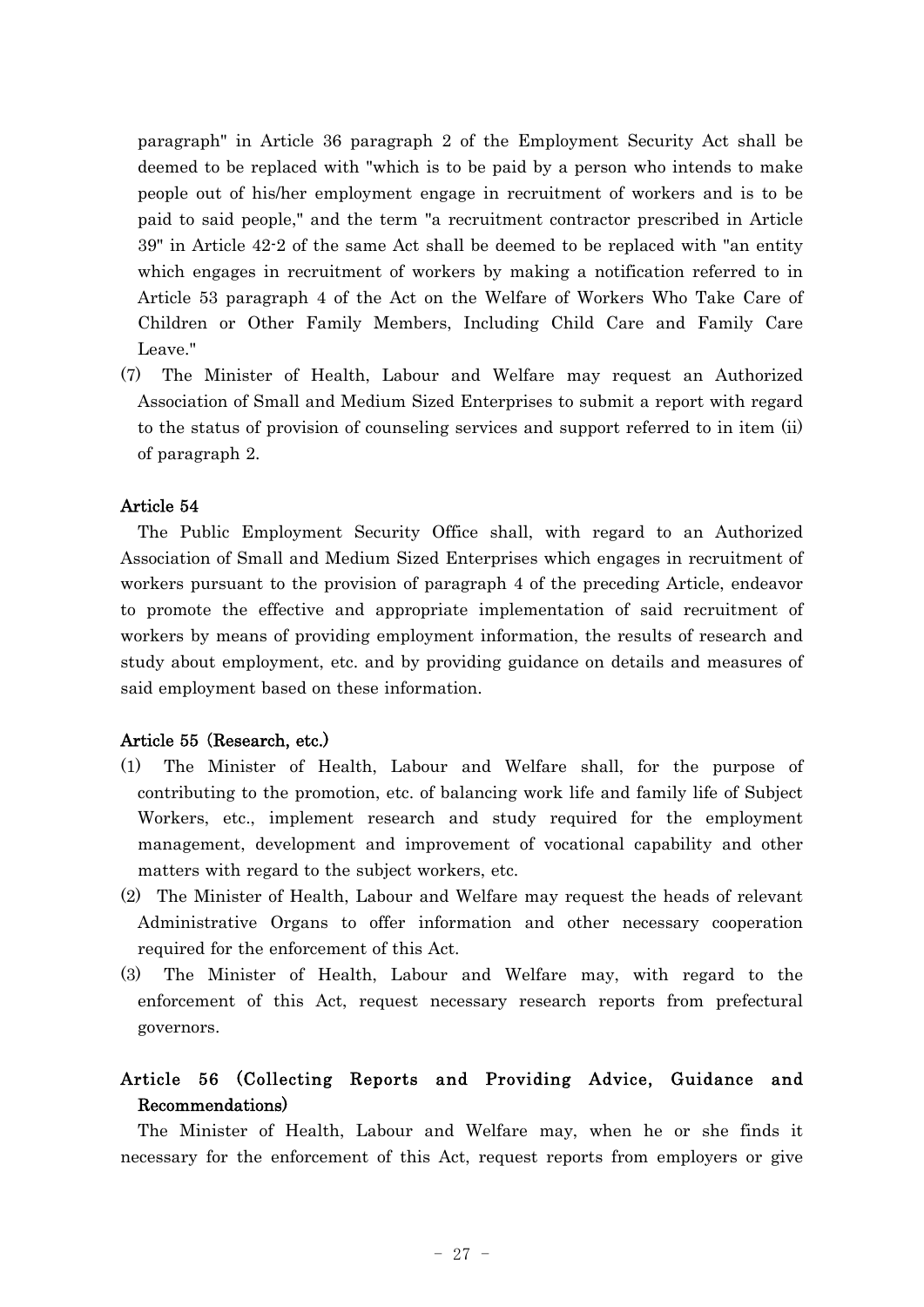advice, guidance, or recommendations thereto.

#### Article 57 Consultations with the Labour Policy Council) (

The Minister of Health, Labour and Welfare shall hear in advance the opinions of the Labour Policy Council in intending to enact or revise an Ordinance of the Ministry of Health, Labour and Welfare referred to in Article 2 items (iii) through (v), Article 5 paragraph 2 and paragraph 3 item (ii), Article 6 paragraph 1 items (ii) and (iii) (including cases where the provisions above apply mutatis mutandis to Article 12 paragraph 2 and Article 16-3 paragraph 2), Article 6 paragraph 3, Article 7 paragraphs 2 and 3 (including cases where the provisions above apply mutatis mutandis in Article 13), Article 8 paragraphs 2 and 3 (including cases where the provisions above apply mutatis mutandis to Article 14 paragraph 3), Article 9 paragraph 2 item (i), Article 11 paragraph 2 items (i) and (ii) (b), Article 12 paragraph 3, Article 15 paragraph 3 item (i), Article 17 paragraph 1 items (ii) and (iii), paragraph 3 and paragraph 4 item (i) (including cases where the provisions above apply mutatis mutandis to Article 18 paragraph 1), Article 19 paragraph 1 items (ii) and (iii), paragraph 3 and paragraph 4 item (i) (including cases where the provisions above apply mutatis mutandis to Article 20 paragraph 1), Article 23, and Article 39 paragraph 1 item (ii) and paragraph 2; in intending to formulate the guidelines referred to in Article 28 or in specifying other important matters with regard to the enforcement of this Act.

#### Article 58 (Delegation of Authority)

Part of the authority of the Minister of Health, Labour and Welfare provided for in this Act may be delegated to the Director-General of the Prefectural Labour Bureau pursuant to Ordinance of the Ministry of Health, Labour and Welfare.

#### Article 59 (Referral to the Ordinance of the Ministry of Health, Labour and Welfare)

In addition to what is provided for in this Act, procedures and other matters required for the implementation of this Act shall be prescribed by Ordinance of the Ministry of Health, Labour and Welfare.

## Article 60 (Special Provisions for Mariners)

- (1) The provisions of Chapter 4, Articles 36 through 54, and Articles 62 through 67 shall not apply to persons intending to become mariners prescribed in Article 6 paragraph 1 of the Act Relating to the Security of Employment of Mariners (Act No. 130 of 1948) and mariners subject to the provisions of the Mariners' Act (Act No. 100 of 1947) (referred to in the following paragraph as "Mariners, etc.").
- (2) With regard to the Mariners, etc., certain terms of this Act shall be replaced as stated below. The term "Ordinance of the Ministry of Health, Labour and Welfare"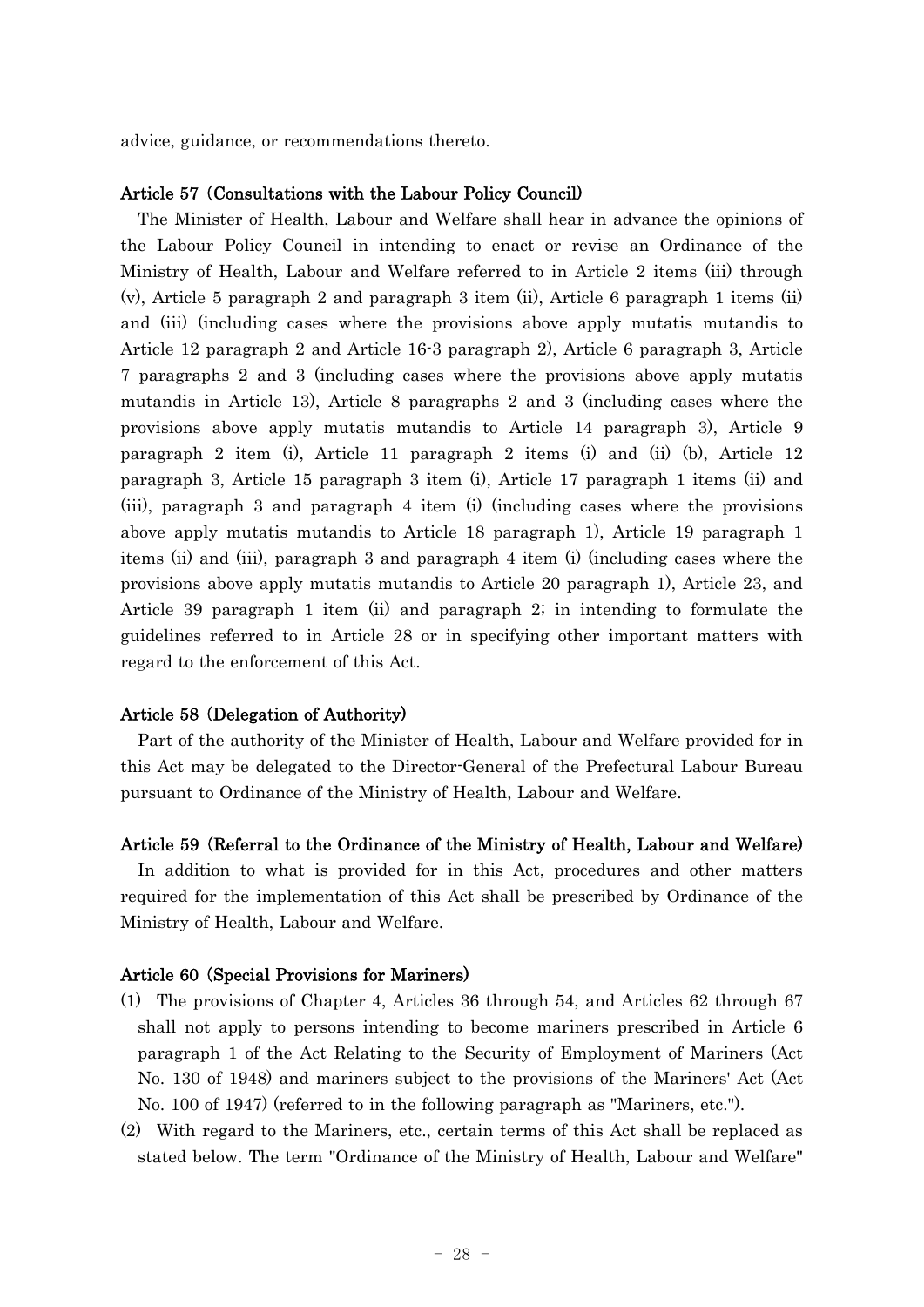in the following provisions shall be deemed to be replaced with "Ordinance of the Ministry of Land, Infrastructure, Transport and Tourism": Article 2 items (iii) through (v); Article 5 paragraph 2; paragraph 3 item (ii) and paragraph 4; Article 6 paragraph 1 items (ii) and (iii) (including cases where the provisions above apply mutatis mutandis to Article 12 paragraph 2 and Article 16-3 paragraph 2), Article 6 paragraph 3; Article 7 (including cases where the provisions above apply mutatis mutandis to Article 13); Article 8 paragraphs 2 and 3 (including cases where the provisions above apply mutatis mutandis to Article 14 paragraph 3); Article 9 paragraph 2 items (i) and paragraph 3; Article 11 paragraph 2 items (i) and (ii) (b), and paragraph 3; Article 12 paragraph 3; Article 15 paragraph 3 items (i) and paragraph 4; Article 16-2 paragraph 2; Article 19 paragraph 1 items (ii) and (iii), paragraphs 2 and 3, and paragraph 4 item (i) (including cases where the provisions above apply mutatis mutandis to Article 20 paragraph 1); Article 19 paragraph 5; Article 20 paragraph 2; Article 21 paragraph 1 item (iii) and paragraph 2; Article 23; Article 29; Article 57; Article 58; and Article 59. The term "a leave period pursuant to the provision of Article 65 paragraph 1 or 2 of the Labor Standards Act (Act No. 49 of 1947)" in Article 9 paragraph 2 item (iii) shall be deemed to be replaced with "a period of absence from work pursuant to the provision of Article 87 paragraph 1 or 2 of the Mariners' Act (Act No. 100 of 1947)". The term "a leave pursuant to the provision of Article 65 paragraph 1 or 2 of the Labour Standards Act" in Article 15 paragraph 3 item (ii) and Article 19 paragraph 4 item (iii) shall be deemed to be replaced with "a period of absence from work in accord pursuant to the provision of Article 87 paragraph 1 or 2 of the Seafarers' Act. The term "Minister of Health, Labour and Welfare" in Article 28 and Articles 55 through 58 shall be deemed to be replaced with "Minister of Land, Infrastructure, Transport and Tourism." The term "paragraph 3 item (i), Article 17 paragraph 1 items (ii) and (iii), Article 17 paragraph 3 and paragraph 4 item (i) (including cases where the provisions above apply mutatis mutandis to Article 18 paragraph 1)" in Article 57 shall be deemed to be replaced with "paragraph 3 item (i)." The term "Article 23, and Article 39 paragraph 1 item (ii) and paragraph 2" in the same Article shall be deemed to be replaced with "and Article 23." The term "Labour Policy Council" in the same Article shall be deemed to be replaced with "Seafarers' Central Labour Commission." The term "Director-General of Prefectural Labour Bureau" in Article 58 shall be deemed to be replaced with "Director-General of District Transport Bureau (including the Director of Transport Supervision Department)."

## Article 61 (Special Provisions for Public Officers)

(1) The provisions of Chapters 2 through 6, Article 30, Article 53, Article 54, Article 56, the preceding Article, the following Article, Article 63 and Article 65 shall not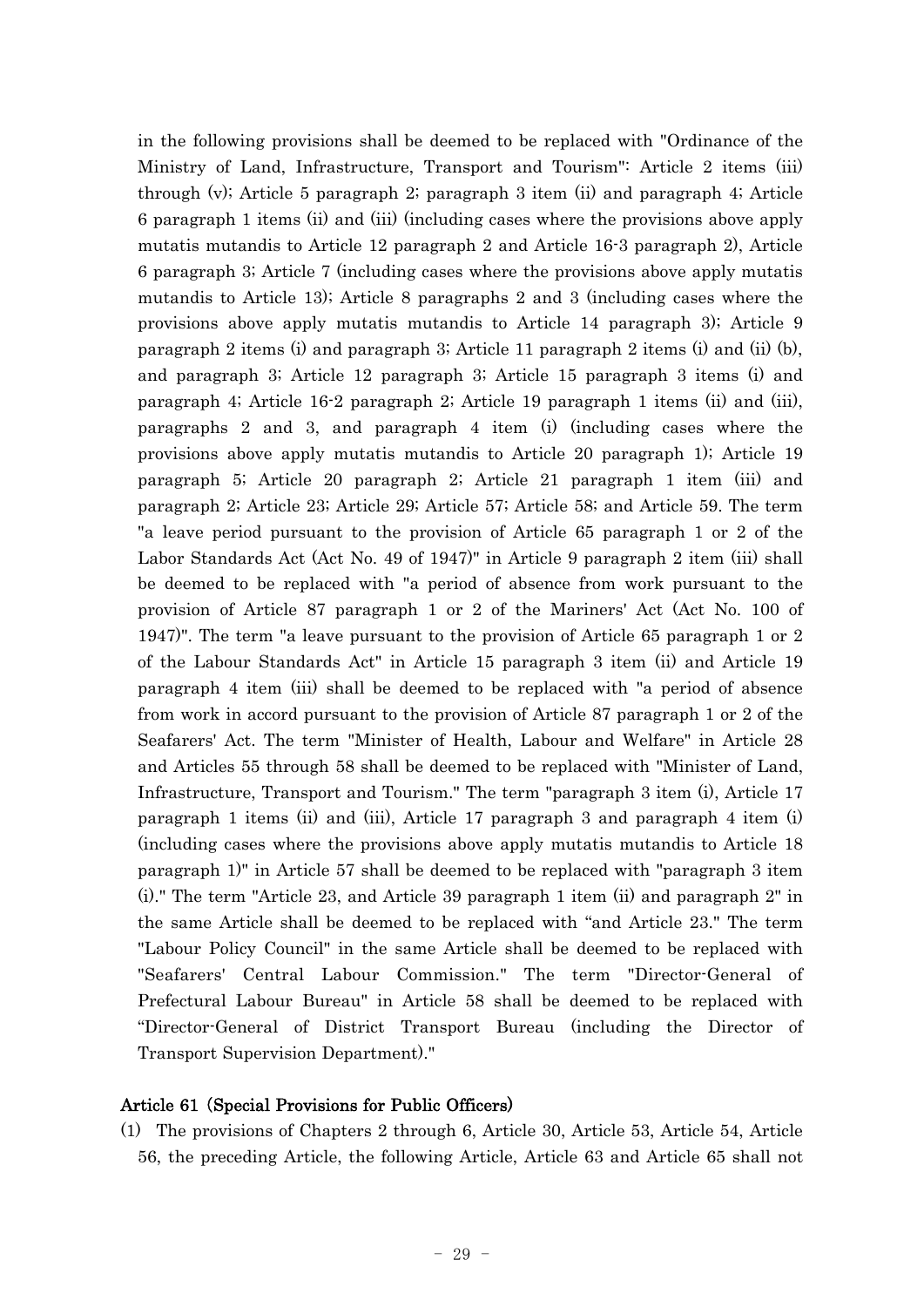apply to the national and local public officers.

- (2) With regard to national and local public officers, the term "Former Employee who Resigned due to Child Care, etc." in Article 32 shall be deemed to be replaced with "Former Employee who Resigned due to Child Care, etc. (which are prescribed in Article 27; the same shall apply hereinafter)"; and the term "Subject Workers etc." in Article 34 paragraph 2 shall be deemed to be replaced with "Subject Workers, etc. (which are prescribed in Article 30; the same shall apply hereinafter)."
- (3) A national public officer who is subject to the Special Act on Wages, etc. of Personnel Working in National Enterprises Managing National Forest (Act No. 141 of 1954; referred to as "Special Wage Act" hereinafter in this Article) (excluding a national public officer who is not required to work full-time or does not hold an official post with part-time working hours prescribed in Article 81-5 paragraph 1 of the National Public Service Act (Act No. 120 of 1947), the same shall apply in this Article) may, upon obtaining an approval of the Minister of Agriculture, Forestry and Fisheries or a person to whom the Minister, pursuant to the provisions of a Cabinet Order, delegates the authority prescribed in Article 4 of the Special Wage Act (hereinafter referred to as "the Minister of Agriculture, Forestry and Fisheries, etc."), take leave in order to take care of a person who is a spouse, a parent, a child, or a parent of a spouse of said national public officer and who, due to injury, sickness, or physical or mental disability, has difficulty in leading his/her daily life for a period specified by Ordinance of the Ministry of Health, Labour and Welfare provided for in Article 2 item (iii) (referred to as a "Family Member in Care-requiring Condition" hereinafter in this Article).
- (4) A period pursuant to the provision of the preceding paragraph for which leave may be taken shall be a period that is found necessary, with regard to each Family Member in Care-requiring Condition, for each continued care-requiring condition prescribed in the same paragraph, up to three consecutive months.
- (5) The Minister of Agriculture, Forestry and Fisheries, etc. shall, when an approval for leave is requested from a national public officer who intends to obtain said approval pursuant to the provisions of paragraph 3, approve said request, excluding days or hours, among the period pertaining to the request, which are found to impede the operation of public duties.
- (6) The provisions of the preceding three paragraphs shall apply mutatis mutandis to an employee of a designated Incorporated Administrative Agency prescribed in Article 2 paragraph 2 of the Act on the General Rules for Incorporated Administrative Agency (Act No. 103 of 1999; excluding an employee who is not required to work full-time and does not hold an official post with part-time working hours prescribed in Article 81-5 paragraph 1 of the National Public Service Act; referred to as an "Employee of a Specified Incorporated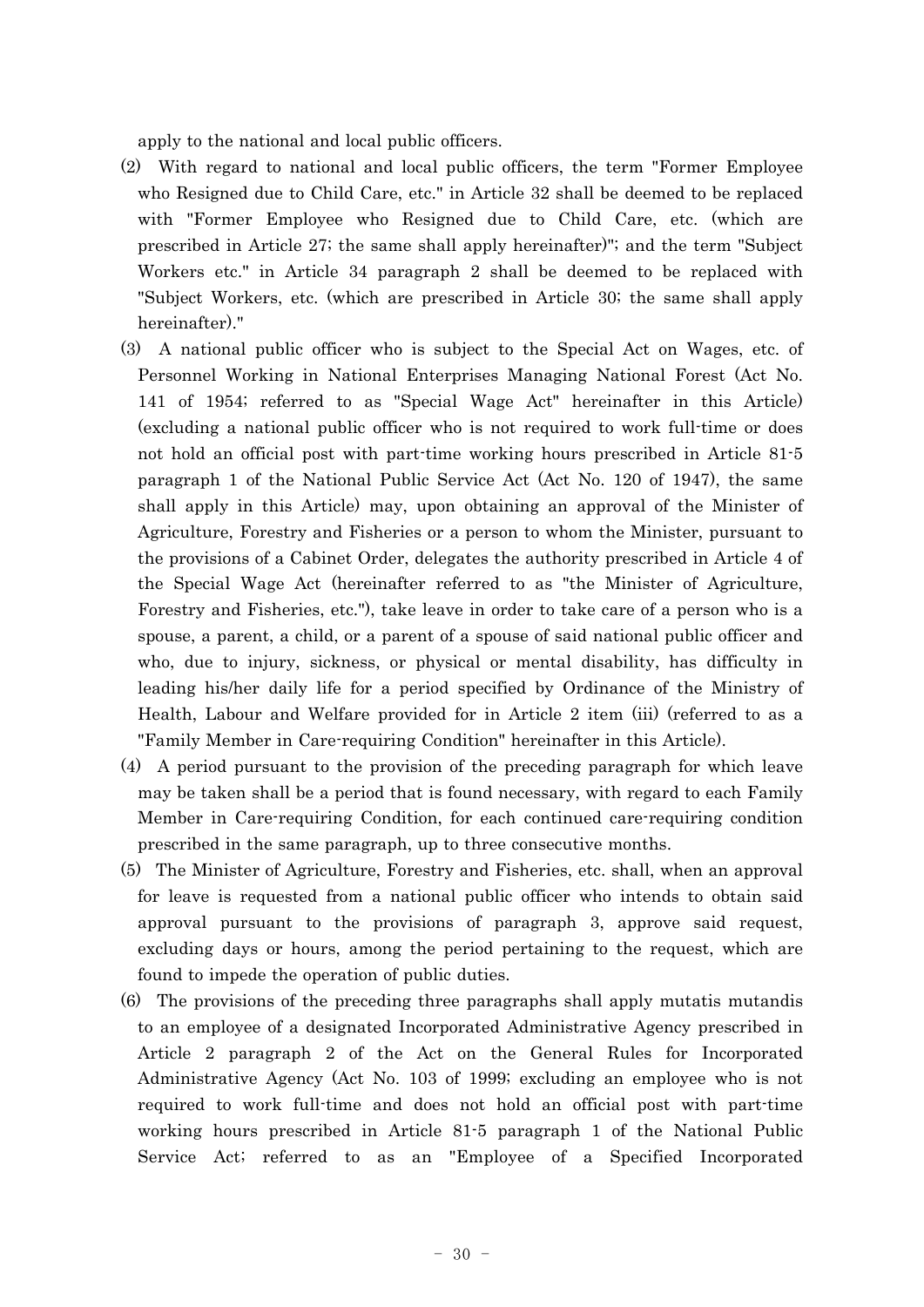Administrative Agency" hereinafter in this Article). In this case, the term "A national public officer who is subject to the Special Act on Wages, etc. of Personnel Working in National Enterprises Managing National Forest (Act No. 141 of 1954; referred to as the "Special Wage Act" hereinafter in this paragraph)" in paragraph 3 shall be deemed to be replaced with "An employee of a Specified Incorporated Administrative Agency prescribed in Article 2 paragraph 2 of the Act on the General Rules for Incorporated Administrative Agency (Act No. 103 of 1999) (referred to as the "Specified Incorporated Administrative Agency" hereinafter in this Article)"; the term "a national officer who is not required" in the same paragraph shall be deemed to be replaced with "an employee who is not required"; the term "the Minister of Agriculture, Forestry and Fisheries or a person to whom the Minister, pursuant to a Cabinet Order, delegates the authority prescribed in Article 4 of the Special Wage Act (hereinafter referred to as "the Minister of Agriculture, Forestry and Fisheries, etc.")" in the same paragraph shall be deemed to be replaced with "the head of the Specified Incorporated Administrative Agency at which said employee works"; the term "said national public officer" in the same paragraph shall be replaced with "said employee"; the term "the Minister of Agriculture, Forestry and Fisheries, etc." in the preceding paragraph shall be deemed to be replaced with "the head of a Specified Incorporated Administrative Agency"; and the term "a national public officer" in the same paragraph shall be deemed to be replaced with "an employee."

(7) The provisions of paragraphs 3 through 5 above shall apply mutatis mutandis to an employee of Japan Post (excluding an employee who is not required to work full-time and does not hold an official post with part-time working hours prescribed in Article 81-5 paragraph 1 of the National Public Service Act; referred to as "Employee of Japan Post" hereinafter in this Article). In this case, the term "a national public officer who is subject to the Special Act on Wages, etc. of Personnel Working in National Enterprises Managing National Forest (Act No. 141 of 1954; referred to as "Special Wage Act" hereinafter in this paragraph)" in paragraph 3 shall be deemed to be replaced with "an employee of Japan Post"; the term "a national public officers who is not required" in the same paragraph shall be deemed to be replaced with "an employee who is not required"; the term "the Minister of Agriculture, Forestry and Fisheries, etc. or a person to whom the Minister, pursuant to the provisions of a Cabinet Order, delegates the authority prescribed in Article 4 of the Special Wage Act (hereinafter referred to as "the Minister of Agriculture, Forestry and Fisheries, etc.")" in the same paragraph shall be deemed to be replaced with "the president of Japan Post"; the term "said national public officer" in the same paragraph shall be deemed to be replaced with "said employee"; the term "the Minister of Agriculture, Forestry and Fisheries, etc." in paragraph 5 shall be deemed to be replaced with "the president of Japan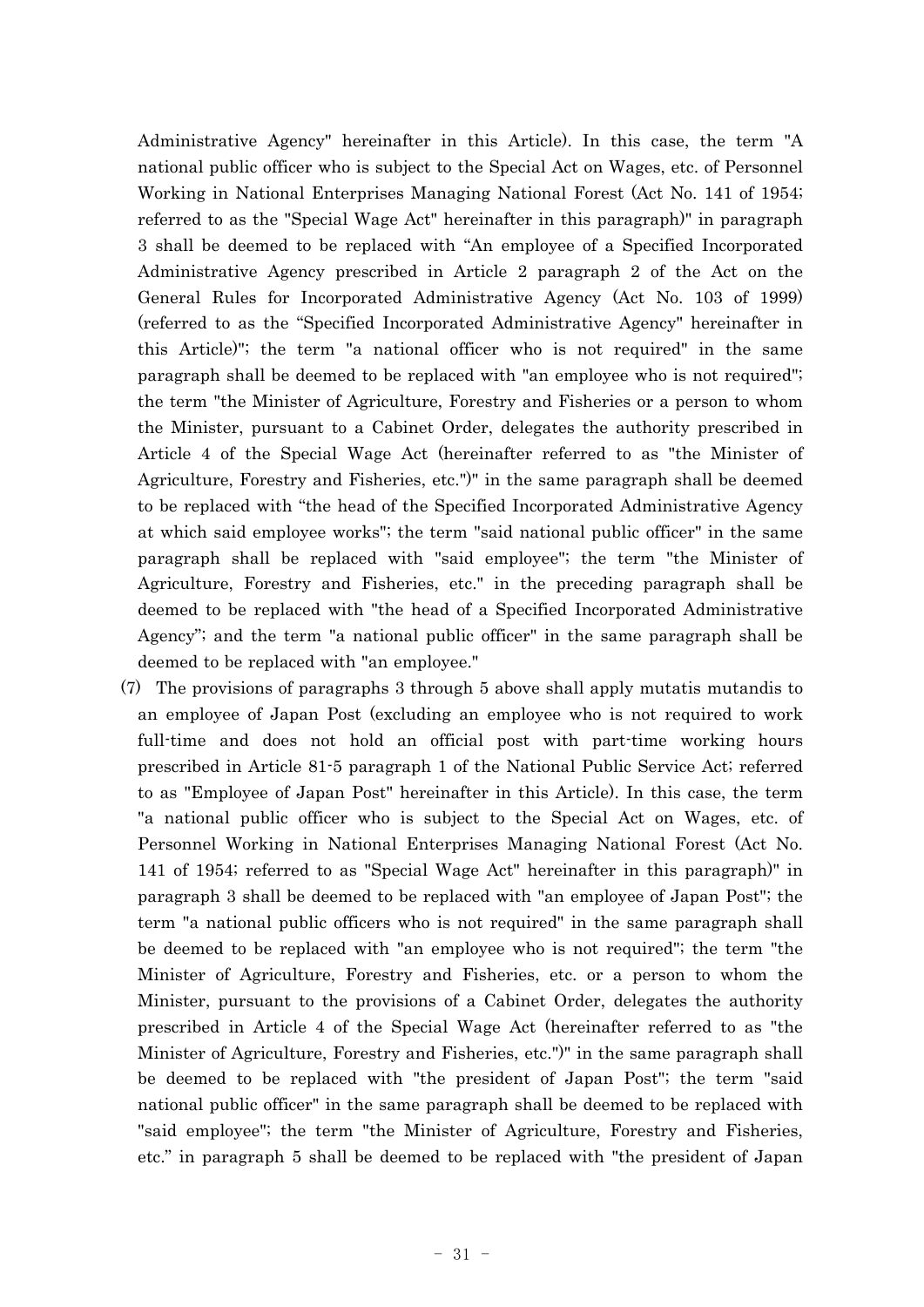Post"; and the term "national public officer" in the same paragraph shall be deemed to be replaced with "employee."

- (8) The provisions of paragraphs 3 through 5 above shall apply mutatis mutandis to leave taken by an employee prescribed in Article 4 paragraph 1 of the Local Public Service Act (Act No. 261 of 1950) (excluding part-time personnel who do not hold an official post with short working hours prescribed in Article 28-5 paragraph 1 of the same Act, the same shall apply hereinafter in this Article), for the purpose of taking care of his/her Family Member in Care-requiring Condition. In this case, the term "the Minister of Agriculture, Forestry and Fisheries or a person to whom the Minister, pursuant to the provisions of a Cabinet Order, delegates the authority prescribed in Article 4 of the Special Wage Act (hereinafter referred to as "the Minister of Agriculture, Forestry and Fisheries, etc.")" in paragraph 3 shall be deemed to be replaced with "an appointer or a person to whom the appointer delegates the authority prescribed in Article 6 paragraph 1 of the Local Public Service Act (Act No. 261 of 1950) (or the municipal board of education with regard to the educational personnel whose wages are paid by a prefectural government prescribed in Article 37 paragraph 1 of the Act on the Organization and Operation of Local Educational Administration (Act No. 162 of 1956), the same shall apply hereinafter)"; and the term "the Minister of Agriculture, Forestry and Fisheries, etc." in paragraph 5 shall be deemed to be replaced with "an appointer or a person to whom the appointer delegates the authority prescribed in Article 6 paragraph 1 of the Local Public Service Act."
- (9) A national public officer who is subject to the Special Wage Act and is taking care of a child before the time of commencement of elementary school may obtain a leave to take care of the child in the event of injury or sickness to said child with the approval of the Minister of Agriculture, Forestry and Fisheries, etc.
- (10) The number of days for leave that the officer may obtain pursuant to the provision of the preceding paragraph shall be five days per year.
- (11) The Minister of Agriculture, Forestry and Fisheries, etc. shall, when an approval for leave is requested from a national public officer who intends to obtain said approval pursuant to the provisions of paragraph 9, approve said request, except in cases where said request would be found to impede the operation of public duties.
- (12) The provisions of the preceding three paragraphs shall apply mutatis mutandis to an employee of a Specified Incorporated Administrative Agency. In this cases, the term "a national public officers who is subject to the Special Wage Act" in paragraph 9 shall be deemed to be replaced with "an employee of a Specified Incorporated Administrative Agency"; the term "the Minister of Agriculture, Forestry and Fisheries, etc." in the same paragraph shall be deemed to be replaced with "the head of a Specified Incorporated Administrative Agency prescribed in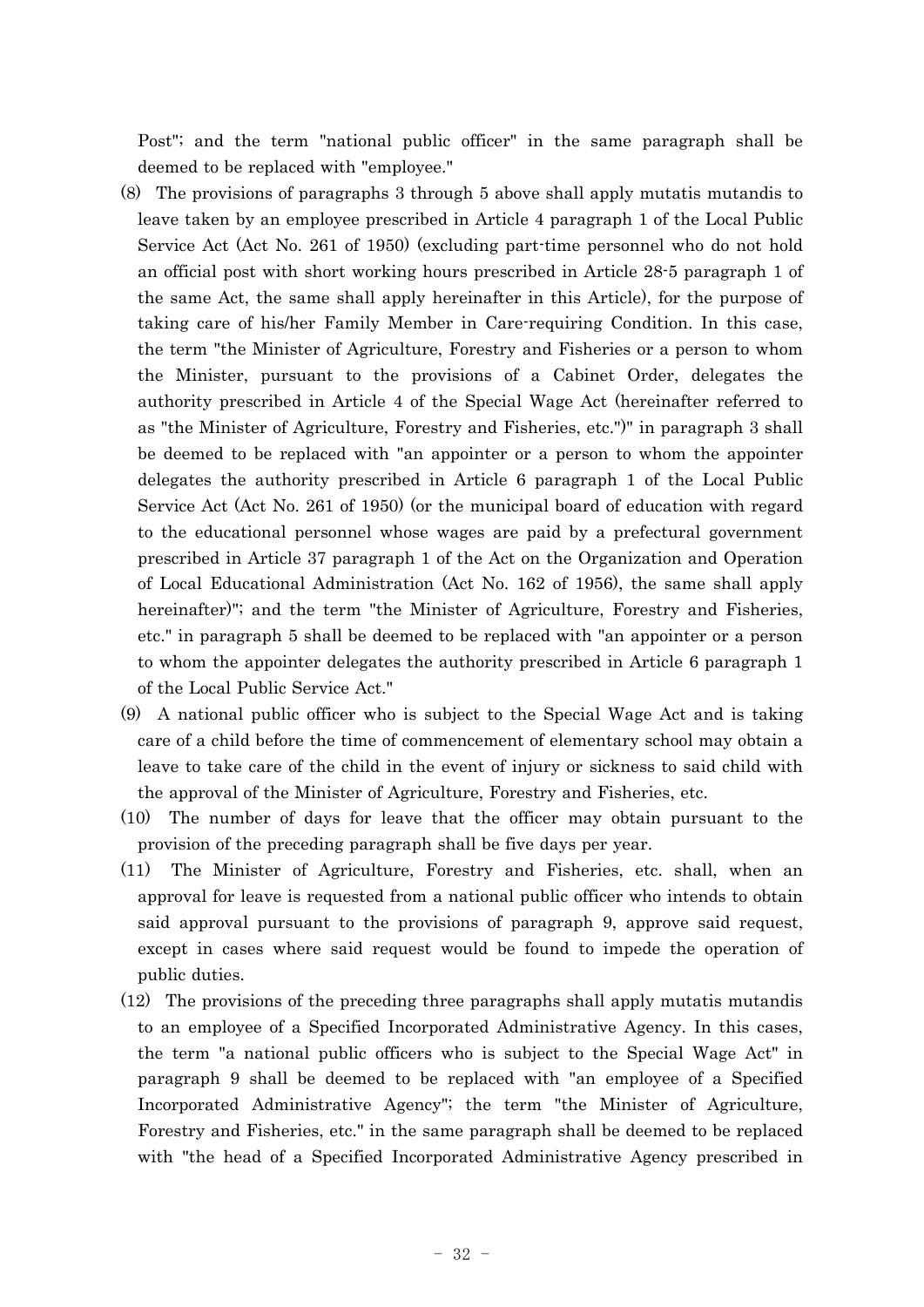Article 2 paragraph 2 of the Act on the General Rules for Incorporated Administrative Agency, for which said employee works"; the term "the Minister of Agriculture, Forestry and Fisheries, etc." in the preceding paragraph shall be deemed to be replaced with "the head of a Specified Incorporated Administrative Agency as set forth in Article 2 paragraph 2 of the Act on the General Rules for Incorporated Administrative Agency"; and the term "national public officer" in the same paragraph shall be deemed to be replaced with "an employee of a Specified Incorporated Administrative Agency."

- (13) The provisions of paragraphs 9 though 11 shall apply mutatis mutandis to a Employee of Japan Post. In this case, the term "a national public officer who is subject to the Special Wage Act" in paragraph 9 shall be deemed to be replaced with "an employee of Japan Post"; the term "the Minister of Agriculture, Forestry and Fisheries, etc." shall be deemed to be replaced with "the president of Japan Post"; the term "the Minister of Agriculture, Forestry and Fisheries, etc." in paragraph 11 shall be deemed to be replaced with "the president of Japan Post"; and the term "national public officer" in the same paragraph shall be deemed to be replaced with "employee of Japan Post."
- (14) The provisions of paragraphs 9 through 11 shall apply mutatis mutandis to employees prescribed in Article 4 paragraph 1 of the Local Public Service Act. In this case, the term "a national public officer who is subject to the Special Wage Act" in paragraph 9 shall be deemed to be replaced with "an employee prescribed in Article 4 paragraph 1 of the Local Public Service Act"; the term "the Minister of Agriculture, Forestry and Fisheries, etc." in the same paragraph shall be deemed to be replaced with "an appointer or a person to whom the appointer delegates the authority prescribed in Article 6 paragraph 1 of the Local Public Service Act (or the municipal board of education with regard to the educational personnel whose wages are paid by a prefectural government prescribed in Article 37 paragraph 1 of the Act on the Organization and Operation of Local Educational Administration (Act No. 162 of 1956); the same shall apply hereinafter)"; the term "the Minister of Agriculture, Forestry and Fisheries, etc." in paragraph 11 shall be deemed to be replaced with "an appointer or a person to whom the appointer delegates the authority prescribed in Article 6 paragraph 1 of the Local Public Service Act"; and the term "national public officer" in the same paragraph shall be deemed to be replaced with "employee prescribed in Article 4 paragraph 1 of the same Act."
- (15) The Minister of Agriculture, Forestry and Fisheries, etc. shall, in cases where a national public officer subject to the Special Wage Act may extend Working Hours prescribed in Article 36 paragraph 1 of the Labor Standards Act pursuant to the main clause of the same paragraph when a national public officer who is taking care of a child before the time of commencement of elementary school (when the provisions of Article 17 paragraph 1 apply, said officer shall be limited to a person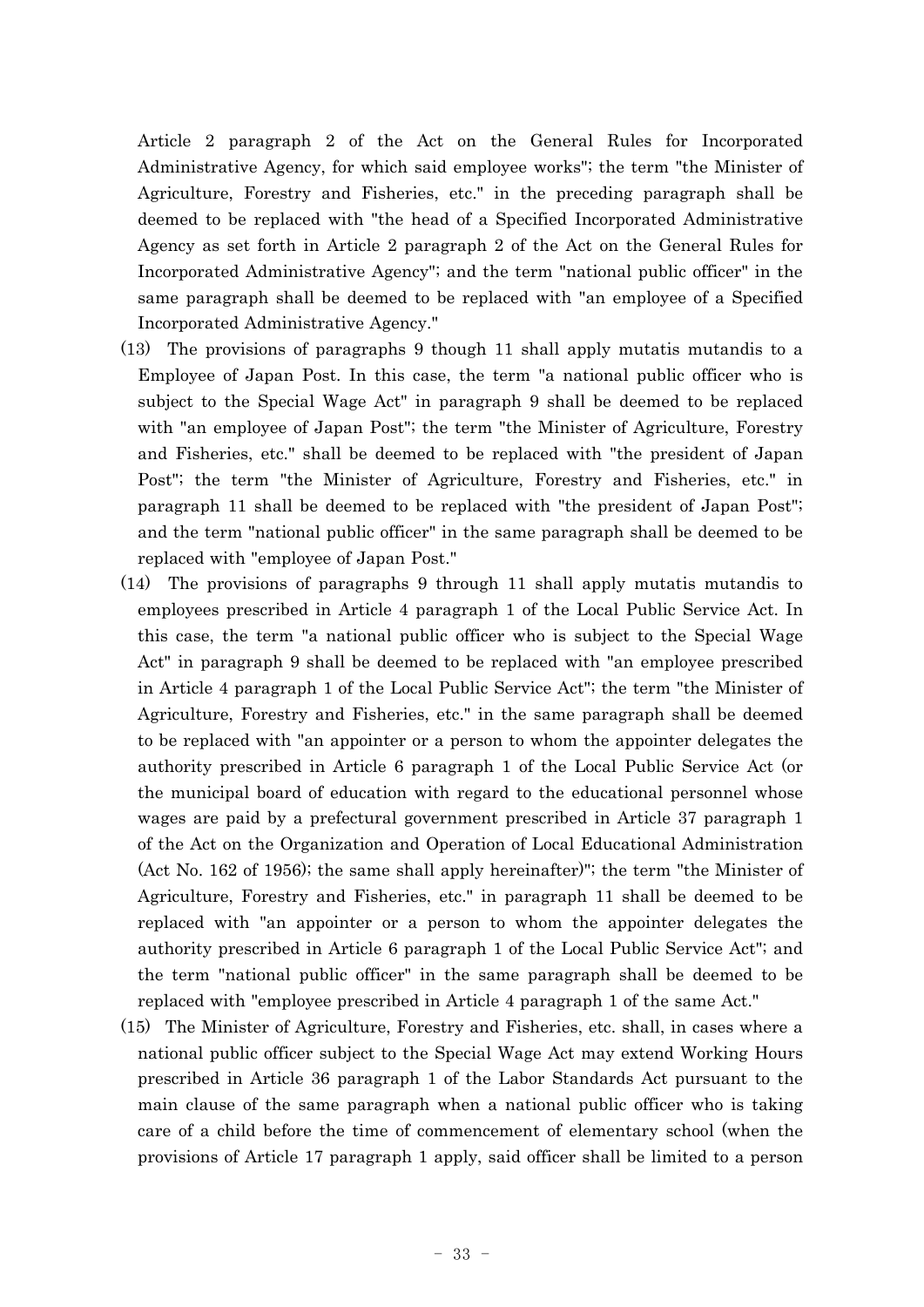who does not fall under any of the items therein) makes a request in order to take care of said child, the Minister, etc., approve not extending said officer's working hours beyond a limit (which refers to a limit on overtime work prescribed in the same Article; the same shall apply in this Article) as long as no impediment is found to the operation of public duties.

- (16) The provisions set forth in the preceding paragraph shall apply mutatis mutandis to a national public officer who is subject to the Special Wage Act and taking care of a Family Member in Care-requiring Condition. In this case, the term "Article 17 paragraph 1" in the same paragraph shall be deemed to be replaced with "Article 17 paragraph 1, as applied mutatis mutandis pursuant to Article 18 paragraph 1"; the term "any of the items therein" in the same paragraph shall be deemed to be replaced with "Article 17 paragraph 1 item (i) or (iii), as applied mutatis mutandis pursuant to Article 18 paragraph 1"; and the term "take care of said child" in the same paragraph shall be deemed to be replaced with "take care of said Family Member in Care requiring Condition."
- (17) The head of a Specified Incorporated Administrative Agency prescribed in Article 2 paragraph 2 of the Act on the General Rules for Incorporated Administrative Agency shall, in cases where an employee of a Specified Incorporated Administrative Agency may extend Working Hours prescribed in Article 36 paragraph 1 of the Labor Standards Act pursuant to the main clause of the same paragraph when an employee of a Specified Incorporated Administrative Agency who is taking care of a child before the time of commencement of elementary school (when the provisions of Article 17 paragraph 1 apply, said employee shall be limited to a person who does not fall under any of the items therein) makes a request in order to take care of said child, approve not extending said employee's working hours beyond a limit as long as no impediment is found to the operation of business.
- (18) The provisions set forth in the preceding paragraph shall apply mutatis mutandis to an employee of a Specified Incorporated Administrative Agency who is taking care of a Family Member in Care-requiring Condition. In this case, the term "Article 17 paragraph 1" in the same paragraph shall be deemed to be replaced with "Article 17 paragraph 1, as applied mutatis mutandis pursuant to Article 18 paragraph 1"; the term "any of the items in the same paragraph" shall be deemed to be replaced with "Article 17 paragraph 1 item (i) or (iii), as applied mutatis mutandis pursuant to Article 18 paragraph 1"; and the term "take care of said child" in the same paragraph shall be deemed to be replaced with "take care of said Family Member in Care-requiring Condition."
- (19) The president of Japan Post shall, in cases where an Employee of Japan Post may extend Working Hours prescribed in Article 36 paragraph 1 of the Labor Standards Act pursuant to the main clause of the same paragraph when an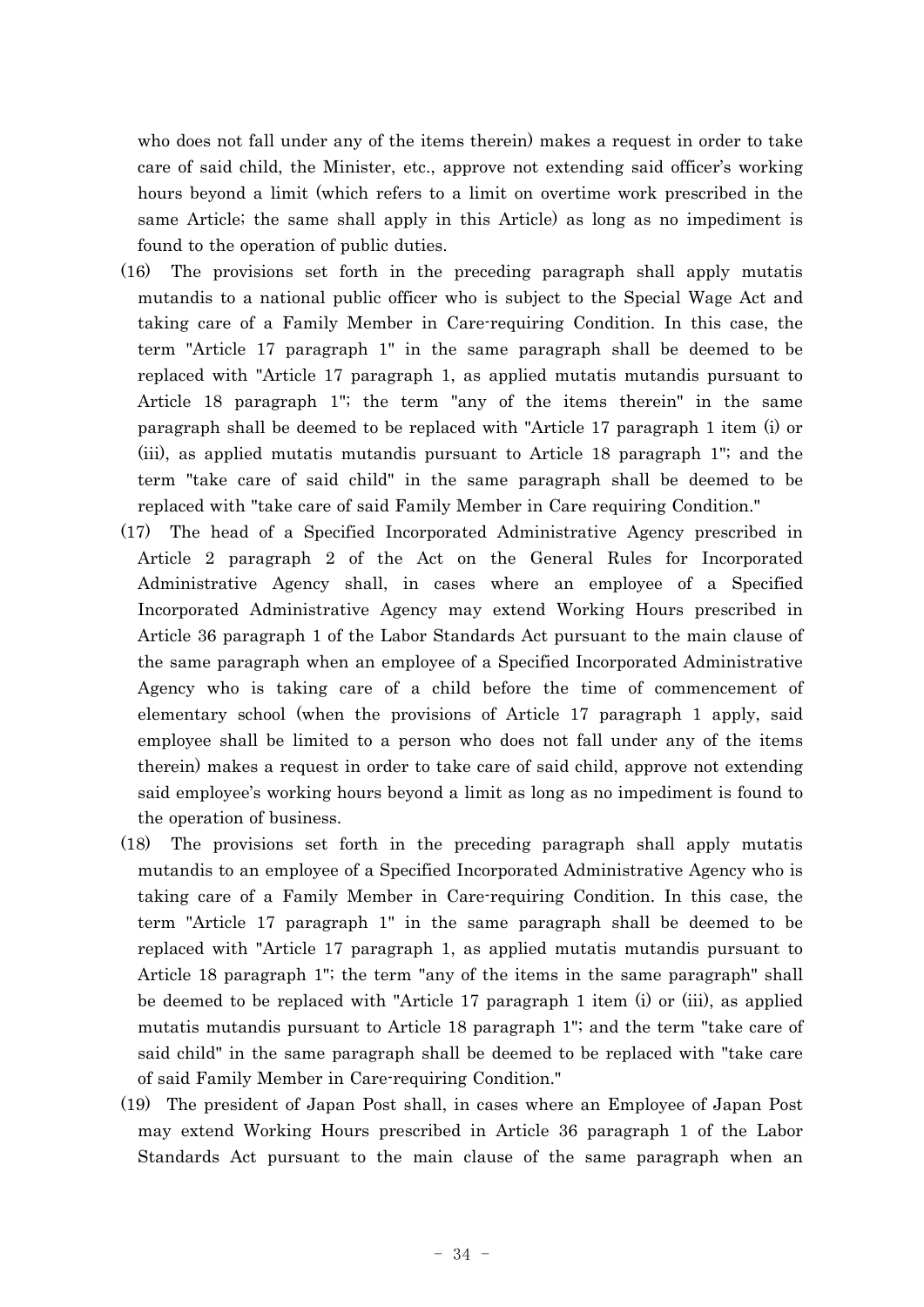employee of Japan Post who is taking care of a child before the time of commencement of elementary school (when the provisions of Article 17 paragraph 1 apply, said employee shall be limited to a person who does not fall under any of the items therein) makes a request in order to take care of said child, approve not extending said employee's working hours beyond a limit as long no impediment is found to the operation of business.

- (20) The provisions of the preceding paragraph shall apply mutatis mutandis to an Employee of Japan Post who is taking care of a Family Member in Care-requiring Condition. In this case, the term "Article 17 paragraph 1" in the same paragraph shall be deemed to be replaced with "Article 17 paragraph 1, as applied mutatis mutandis pursuant to Article 18 paragraph 1"; the term "any of the items in the same paragraph" shall be deemed to be replaced with "Article 17 paragraph 1 item (i) or (iii) as applied mutatis mutandis pursuant to Article 18 paragraph 1"; and the term "take care of said child" in the same paragraph shall be deemed to be replaced with "take care of said Family Member in Care-requiring Condition."
- (21) An appointer or a person to whom the appointer delegates the authority prescribed in Article 6 paragraph 1 of the Local Public Service Act (or the municipal board of education with regard to the educational personnel whose wages are paid by a prefectural government prescribed in Article 37 paragraph 1 of the Act on the Organization and Operation of Local Educational Administration (Act No. 162 of 1956)) shall, in cases where an employee prescribed in Article 4 paragraph 1 of the Local Public Service Act may extend Working Hours prescribed in Article 36 paragraph 1 of the Labor Standards Act pursuant to the main clause of the same paragraph when an employee prescribed in Article 4 paragraph 1 of said Local Public Service Act who is taking care of a child before the time of commencement of elementary school (when the provisions of Article 17 paragraph 1 apply, said employee shall be limited to a person who does not fall under any of the items therein) makes a request in order to take care of said child, approve not extending said employee's working hours beyond a limit as long as no impediment is found to the operation of public duties.
- (22) The provisions of the preceding paragraph shall apply mutatis mutandis to an employee prescribed in Article 4 paragraph 1 of the Local Public Service Act who is taking care of a Family Member in Care-requiring Condition. In this case, the term "Article 17 paragraph 1" in the preceding paragraph shall be deemed to be replaced with "Article 17 paragraph 1 as applied mutatis mutandis pursuant to Article 18 paragraph 1"; the term "any of the items in the same paragraph" shall be deemed to be replaced with "Article 17 paragraph 1 item (i) or (iii) as applied mutatis mutandis pursuant to Article 18 paragraph 1"; and the term "take care of said child" in the same paragraph shall be deemed to be replaced with "take care of said Family Member in Care-requiring Condition."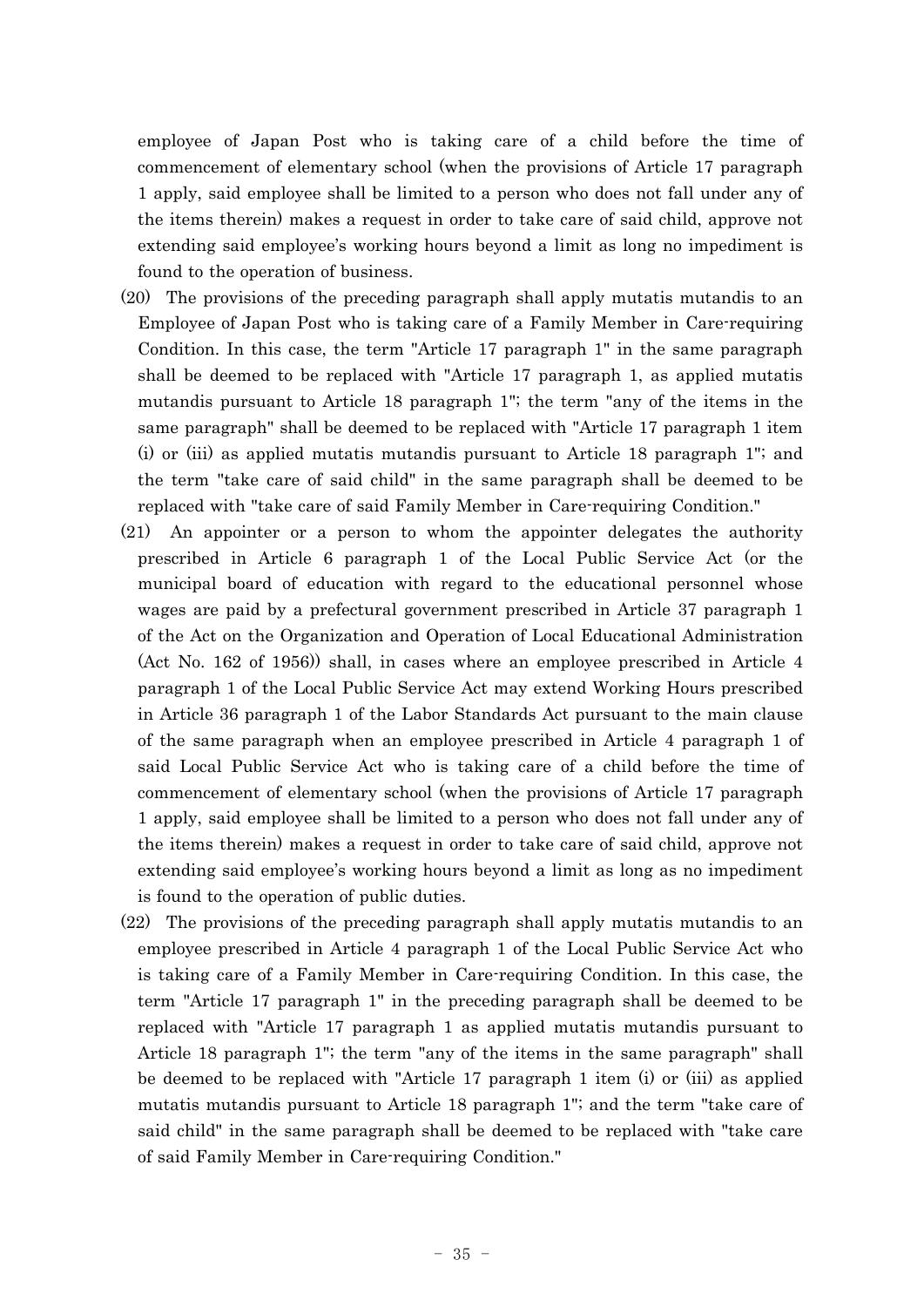- (23) The Minister of Agriculture, Forestry and Fisheries, etc. shall, in cases where a national public officer subject to the Special Wage Act who is taking care of a child before the time of commencement of elementary school and does not fall under any of the items of Article 19 paragraph 1 when the provisions above apply to him or her, makes a request in order to take care of said child, approve the employee's not working at Late-night (Late-Night is prescribed under the same paragraph; the same shall apply hereinafter in this Article) as long as no impediment is found to the operation of public duties.
- (24) The provisions of the preceding paragraph shall apply mutatis mutandis to a national public officer who is subject to the Special Wage Act and is taking care of a Family Member in Care-requiring Condition. In this case, the term "Article 19 paragraph 1" in the same paragraph shall be deemed to be replaced with "Article 19 paragraph 1 as applied mutatis mutandis pursuant to Article 20 paragraph 1"; the term "any of the items in the same paragraph" shall be deemed to be replaced with "any of the items of Article 19 paragraph 1 which apply mutatis mutandis to Article 20 paragraph 1"; and the term "taking care of said child" in the same paragraph shall be deemed to be replaced with "taking care of said Family Member in Care-requiring condition."
- (25) The head of a Specified Incorporated Administrative Agency prescribed in Article 2 paragraph 2 of the Act on the General Rules for Incorporated Administrative Agency shall, in cases where an employee of a Specified Incorporated Administrative Agency who is taking care of a child before the time of commencement of elementary school and does not fall under any of the items of Article 19 paragraph 1 when the said provisions above apply to him or her, makes a request in order to take care of said child, approve the employee's not working at Late-Night as long as no impediment is found to the operation of business.
- (26) The provisions of the preceding paragraph shall apply mutatis mutandis to an employee of a Specified Incorporated Administrative Agency who is taking care of a Family Member in Care-requiring Condition. In this case, the term "Article 19 paragraph 1" in the same paragraph shall be deemed to be replaced with "Article 19 paragraph 1 as applied mutatis mutandis pursuant to Article 20 paragraph 1"; the term "any of the items in the same paragraph" shall be deemed to be replaced with "any of the items of Article 19 paragraph 1 which apply mutatis mutandis to Article 20 paragraph 1"; and the term "taking care of said child" in the same paragraph shall be deemed to be replaced with "taking care of said Family Member in Care-requiring Condition."
- (27) The president of Japan Post shall, in cases where an Employee of Japan Post who is taking care of a child before the time of commencement of elementary school and does not fall under any of the items of Article 19 paragraph 1 when the provisions above apply to him or her, makes a request in order to take care of said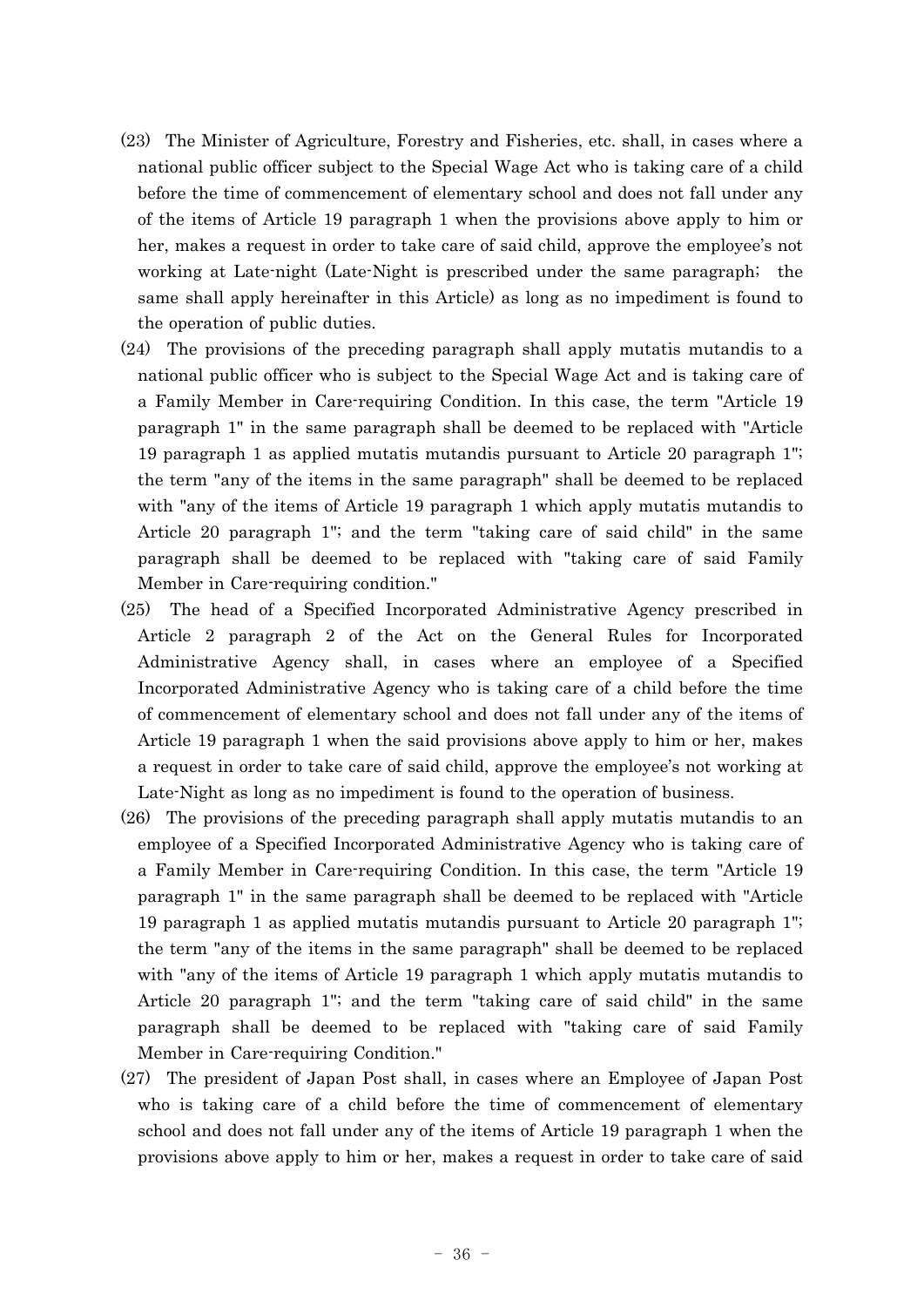child, approve the employee's not working at Late-Night as long as no impediment is found to the operation of business.

- (28) The provisions of the preceding paragraph shall apply mutatis mutandis to an Employee of Japan Post who is taking care of a Family Member in Care-requiring Condition. In this case, the term "Article 19 paragraph 1" in the same paragraph shall be deemed to be replaced with "Article 19 paragraph 1 as applied mutatis mutandis pursuant to Article 20 paragraph 1"; the term "any of the items in the same paragraph" shall be deemed to be replaced with "any of the items of Article 19 paragraph 1 which apply mutatis mutandis to Article 20 paragraph 1"; and the term "taking care of said child" in the same paragraph shall be deemed to be replaced with "taking care of said Family Member in Care-requiring Condition."
- (29) An appointer or a person to whom the appointer delegates the authority prescribed in Article 6 paragraph 1 of the Local Public Service Act (or the municipal board of education with regard to the educational personnel whose wages are paid by a prefectural government prescribed in Article 37 paragraph 1 of the Act on the Organization and Operation of Local Educational Administration) shall, in cases where an employee prescribed in Article 4 paragraph 1 of the Local Public Service Act who is taking care of a child before the time of commencement of elementary school and does not fall under any of the items of Article 19 paragraph 1 when the provisions above apply to him or her, makes a request in order to take care of said child, approve the employee's not working at Late-Night as long as no impediment is found to the operation of public duties.
- (30) The provisions of the preceding paragraph shall apply mutatis mutandis to an employee prescribed in Article 4 paragraph 1 of the Local Public Service Act who is taking care of a Family Member in Care-requiring Condition. In this case, the term "Article 19 paragraph 1" in the same paragraph shall be deemed to be replaced with "Article 19 paragraph 1 as applied mutatis mutandis pursuant to Article 20 paragraph 1"; the term "any of the items in the same paragraph" shall be deemed to be replaced with "any of the items of Article 19 paragraph 1 which apply mutatis mutandis to Article 20 paragraph 1"; and the term "taking care of said child" in the same paragraph shall be deemed to be replaced with "taking care of said Family Member in Care-requiring Condition."

## Article 62 (Penal Provisions)

A person who engaged in recruitment of workers in violation of a suspension order of business pursuant to the provision of Article 41 paragraph 2 of the Employment Security Act as applied mutatis mutandis pursuant to Article 53 paragraph 5, shall be punished by imprisonment with work for not more than one year or a fine of not more than 1,000,000 yen.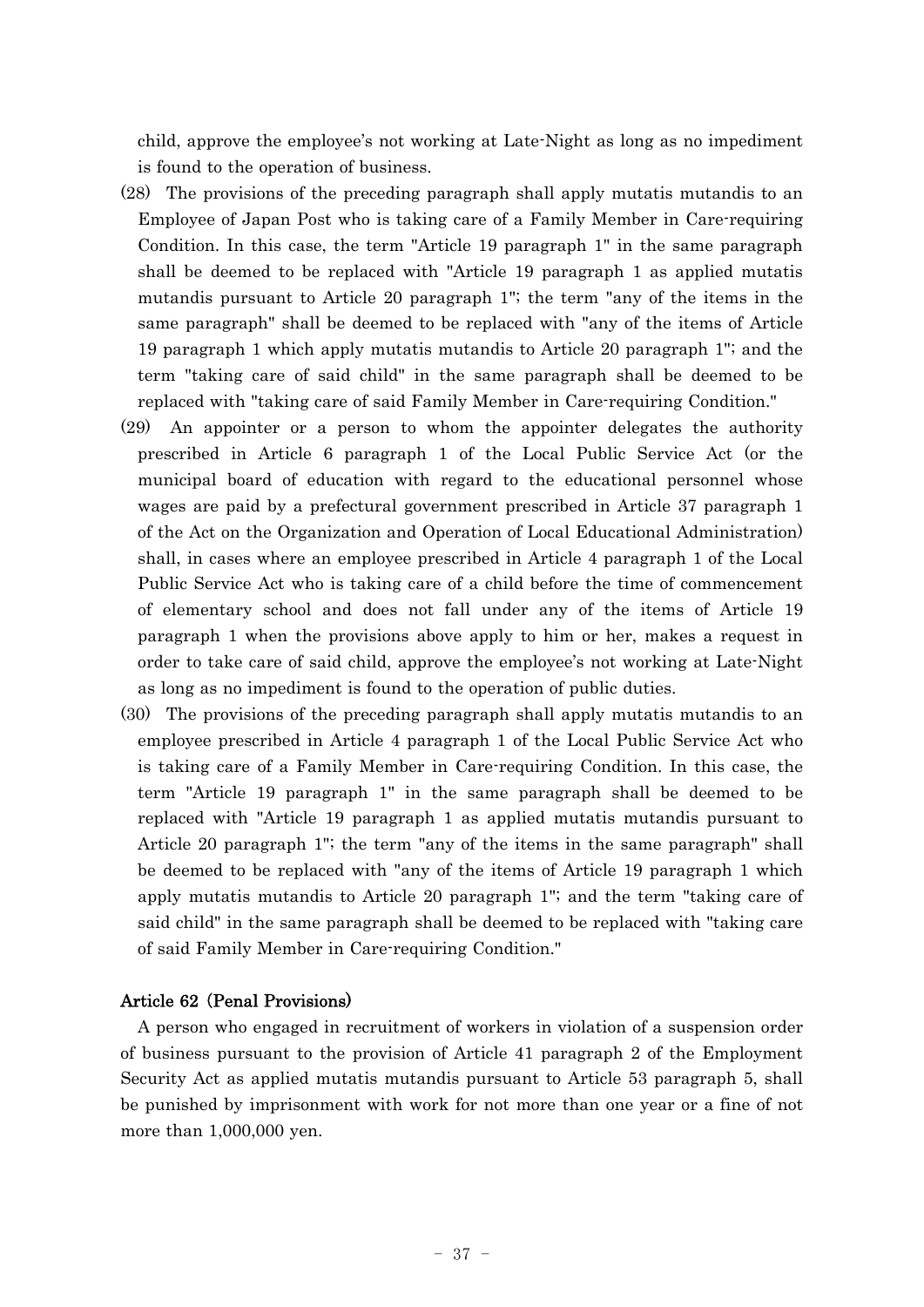## Article 63

A person who falls under any of the following items shall be punished by imprisonment with work for not more than 6 months or a fine of not more than 300,000 yen:

- (i) A person who engaged in recruitment of workers without notification prescribed in Article 53 paragraph 4;
- (ii) A person who did not obey the instructions prescribed in Article 37 paragraph 2 of the Employment Security Act as applied mutatis mutandis pursuant to Article 53 paragraph 5; or
- (iii) A person who violates the provisions of Article 39 or 40 of the Employment Security Act as applied mutatis mutandis pursuant to Article 53 paragraph 5.

### Article 64

A person who falls under any of the following items shall be punished by a fine of not more than 500,000 yen:

- (i) A person who fails to submit a report prescribed in Article 42, or makes a false report; or
- (ii) A person who fails to submit a report prescribed in Article 49 paragraph 1, makes a false report, or refuses, obstructs or recuses an entry or an inspection prescribed in the same paragraph.

#### Article 65

A person who fails to submit a report prescribed in Article 50 paragraph 1 of the Employment Security Act as applied mutatis mutandis pursuant to Article 53 paragraph 5, or makes a false report, or refuses, obstructs or recuses an entry or an inspection prescribed in Article 50 paragraph 2 of the same Act as applied mutatis mutandis pursuant to Article 53 paragraph 5, or fails to answer a question or makes a false statement shall be punished by a fine of not more than 300,000 yen.

#### Article 66

When a representative of a juridical person, an agent of a juridical person or an individual, a worker or other employees have/has committed an act in violation of Articles 62 through 65 with regard to the business of said juridical person or individual, not only the offender but also said juridical person or individual shall be punished by the fine prescribed in the respective Articles.

#### Article 67

When an officer of a Designated Juridical Person failed to obtain an approval from the Minister of Health, Labour and Welfare in cases where said approval is necessary pursuant to the provisions of Article 41, the officer who committed the